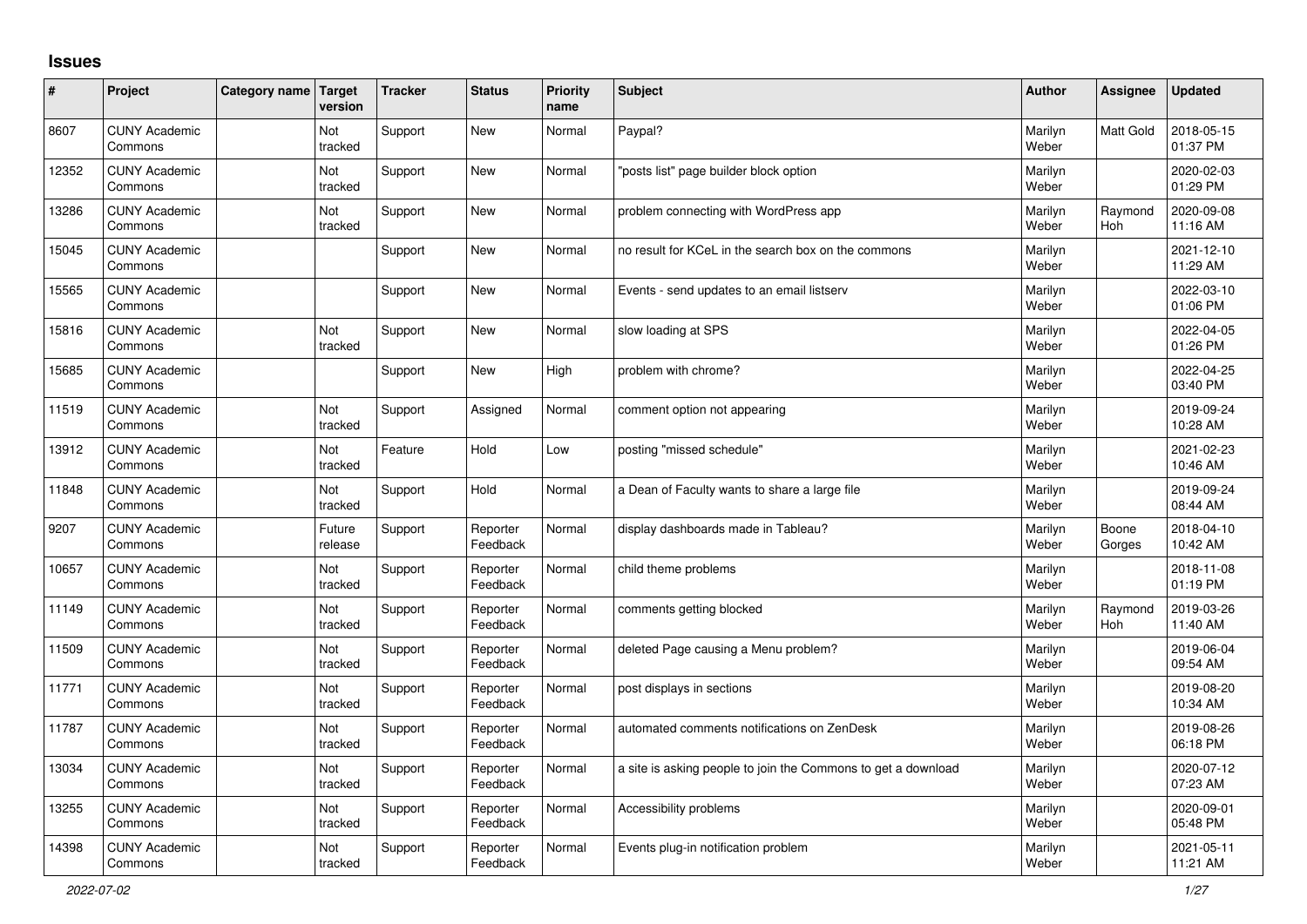| #     | Project                         | Category name   Target | version        | <b>Tracker</b> | <b>Status</b>        | <b>Priority</b><br>name | <b>Subject</b>                                                 | <b>Author</b>    | Assignee         | <b>Updated</b>         |
|-------|---------------------------------|------------------------|----------------|----------------|----------------------|-------------------------|----------------------------------------------------------------|------------------|------------------|------------------------|
| 14784 | <b>CUNY Academic</b><br>Commons |                        |                | Support        | Reporter<br>Feedback | Normal                  | User report of logo problem when using Customizer theme        | Marilyn<br>Weber |                  | 2021-09-17<br>10:25 AM |
| 14900 | <b>CUNY Academic</b><br>Commons |                        | Not<br>tracked | Support        | Reporter<br>Feedback | Normal                  | previous theme?                                                | Marilyn<br>Weber |                  | 2021-10-25<br>10:31 AM |
| 15169 | <b>CUNY Academic</b><br>Commons |                        | 2.0.3          | Support        | Reporter<br>Feedback | Normal                  | new Prelude website zipfiles for custom theme and other files. | Marilyn<br>Weber |                  | 2022-06-29<br>11:32 AM |
| 15260 | <b>CUNY Academic</b><br>Commons |                        |                | Support        | Reporter<br>Feedback | Normal                  | Diacritical markings   European Stages                         | Marilyn<br>Weber |                  | 2022-02-04<br>08:16 AM |
| 15370 | <b>CUNY Academic</b><br>Commons |                        |                | Support        | Reporter<br>Feedback | Normal                  | All-in-One Event Calendar?                                     | Marilyn<br>Weber |                  | 2022-02-17<br>11:03 AM |
| 15655 | <b>CUNY Academic</b><br>Commons |                        | 2.0.3          | Support        | Reporter<br>Feedback | Normal                  | Event Aggregator plugin?                                       | Marilyn<br>Weber |                  | 2022-06-29<br>11:32 AM |
| 16099 | <b>CUNY Academic</b><br>Commons |                        |                | Support        | Reporter<br>Feedback | Normal                  | request for Newsletter Glue                                    | Marilyn<br>Weber |                  | 2022-05-13<br>12:14 PM |
| 16110 | <b>CUNY Academic</b><br>Commons |                        |                | Support        | Reporter<br>Feedback | Normal                  | remove Creative Commons license from pages?                    | Marilyn<br>Weber | Raymond<br>Hoh   | 2022-05-17<br>06:11 PM |
| 4012  | <b>CUNY Academic</b><br>Commons |                        | 1.7.20         | <b>Bug</b>     | Resolved             | Normal                  | Two users reporting same Forbidden 403 error message.          | Marilyn<br>Weber |                  | 2015-05-01<br>08:13 PM |
| 5059  | <b>CUNY Academic</b><br>Commons |                        | Not<br>tracked | <b>Bug</b>     | Resolved             | Normal                  | Instagram embed?                                               | Marilyn<br>Weber |                  | 2016-01-26<br>12:05 AM |
| 5319  | <b>CUNY Academic</b><br>Commons |                        | Not<br>tracked | <b>Bug</b>     | Resolved             | Normal                  | <b>Broken URL</b>                                              | Marilyn<br>Weber | Marilyn<br>Weber | 2017-11-15<br>05:46 PM |
| 5436  | <b>CUNY Academic</b><br>Commons |                        | Not<br>tracked | <b>Bug</b>     | Resolved             | Normal                  | Trying to change email settings for                            | Marilyn<br>Weber | Boone<br>Gorges  | 2016-04-21<br>10:12 PM |
| 5834  | <b>CUNY Academic</b><br>Commons |                        |                | Bug            | Resolved             | Normal                  | My access to cdev                                              | Marilyn<br>Weber | Boone<br>Gorges  | 2016-07-25<br>03:12 PM |
| 5844  | <b>CUNY Academic</b><br>Commons |                        | Not<br>tracked | Support        | Resolved             | Normal                  | edit Host Files on Windows 10 problems                         | Marilyn<br>Weber |                  | 2016-07-27<br>09:08 AM |
| 6812  | <b>CUNY Academic</b><br>Commons |                        | Not<br>tracked | Support        | Resolved             | Normal                  | User cannot change email                                       | Marilyn<br>Weber | Matt Gold        | 2016-12-01<br>06:24 PM |
| 6866  | <b>CUNY Academic</b><br>Commons |                        | Not<br>tracked | Support        | Resolved             | Normal                  | User would like to have her account deleted                    | Marilyn<br>Weber | <b>Matt Gold</b> | 2017-11-15<br>05:49 PM |
| 7310  | <b>CUNY Academic</b><br>Commons |                        | 1.10.7         | <b>Bug</b>     | Resolved             | Normal                  | Friendship request mystery.                                    | Marilyn<br>Weber | Boone<br>Gorges  | 2017-01-05<br>03:12 PM |
| 7767  | <b>CUNY Academic</b><br>Commons |                        | Not<br>tracked | <b>Bug</b>     | Resolved             | Normal                  | Site loading problems                                          | Marilyn<br>Weber |                  | 2017-03-21<br>09:57 PM |
| 7785  | <b>CUNY Academic</b><br>Commons |                        | Not<br>tracked | Support        | Resolved             | Normal                  | ftp access or files?                                           | Marilyn<br>Weber | Boone<br>Gorges  | 2017-03-13<br>02:34 PM |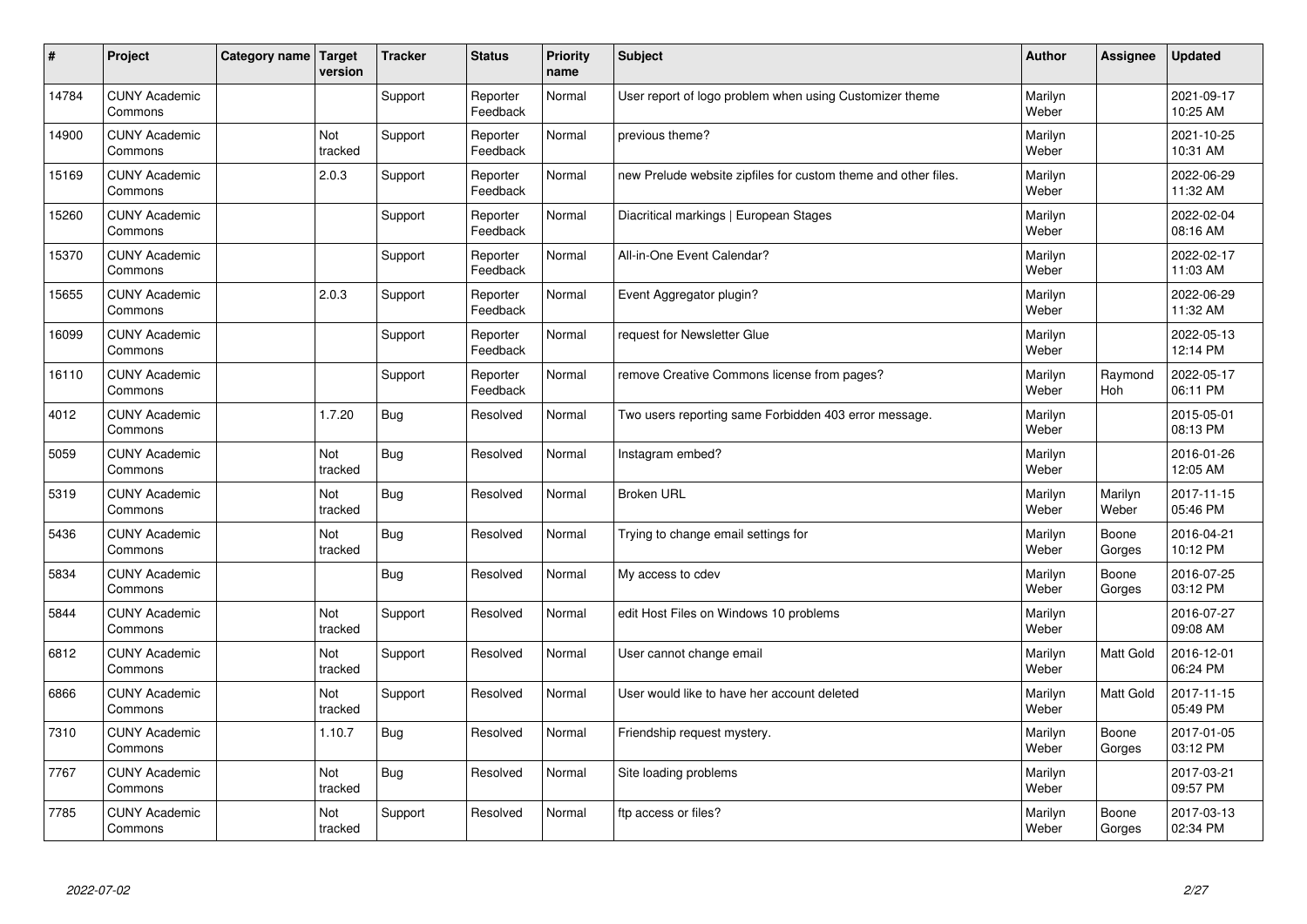| $\vert$ # | Project                         | Category name   Target | version        | <b>Tracker</b>    | <b>Status</b> | <b>Priority</b><br>name | <b>Subject</b>                                     | <b>Author</b>    | <b>Assignee</b> | <b>Updated</b>         |
|-----------|---------------------------------|------------------------|----------------|-------------------|---------------|-------------------------|----------------------------------------------------|------------------|-----------------|------------------------|
| 7803      | <b>CUNY Academic</b><br>Commons |                        |                | <b>Bug</b>        | Resolved      | Normal                  | user email change                                  | Marilyn<br>Weber |                 | 2017-03-16<br>11:58 AM |
| 7972      | <b>CUNY Academic</b><br>Commons |                        | Not<br>tracked | Support           | Resolved      | Normal                  | expand the memory limit for videos?                | Marilyn<br>Weber |                 | 2017-04-20<br>10:07 AM |
| 8259      | <b>CUNY Academic</b><br>Commons |                        | Not<br>tracked | <b>Bug</b>        | Resolved      | Normal                  | missing dashboard                                  | Marilyn<br>Weber |                 | 2017-11-15<br>01:28 PM |
| 8289      | <b>CUNY Academic</b><br>Commons |                        | Not<br>tracked | Support           | Resolved      | Normal                  | removing my access to sites                        | Marilyn<br>Weber | Luke<br>Waltzer | 2017-06-19<br>12:40 PM |
| 8379      | <b>CUNY Academic</b><br>Commons |                        | Not<br>tracked | Support           | Resolved      | Normal                  | request for site build help                        | Marilyn<br>Weber |                 | 2017-07-01<br>10:48 AM |
| 8459      | <b>CUNY Academic</b><br>Commons |                        | Not<br>tracked | Documentatio<br>n | Resolved      | Normal                  | comprehensive list of plugins?                     | Marilyn<br>Weber |                 | 2017-10-11<br>11:24 AM |
| 8464      | <b>CUNY Academic</b><br>Commons |                        | Not<br>tracked | Support           | Resolved      | Normal                  | WP UI                                              | Marilyn<br>Weber |                 | 2017-10-11<br>11:23 AM |
| 8471      | <b>CUNY Academic</b><br>Commons |                        | Not<br>tracked | Support           | Resolved      | Normal                  | admin at https://commons.gc.cuny.edu/              | Marilyn<br>Weber |                 | 2017-09-06<br>01:50 PM |
| 8529      | <b>CUNY Academic</b><br>Commons |                        | Not<br>tracked | Support           | Resolved      | Normal                  | Iframe regiest?                                    | Marilyn<br>Weber |                 | 2017-08-16<br>04:40 PM |
| 8553      | <b>CUNY Academic</b><br>Commons |                        | Not<br>tracked | Support           | Resolved      | Normal                  | storage limits?                                    | Marilyn<br>Weber |                 | 2017-08-18<br>04:36 PM |
| 8726      | <b>CUNY Academic</b><br>Commons |                        |                | Support           | Resolved      | Normal                  | Redirect problem                                   | Marilyn<br>Weber |                 | 2017-09-21<br>12:14 PM |
| 8729      | <b>CUNY Academic</b><br>Commons |                        | Not<br>tracked | Support           | Resolved      | Normal                  | email change                                       | Marilyn<br>Weber |                 | 2017-09-25<br>02:14 PM |
| 8768      | <b>CUNY Academic</b><br>Commons |                        | Not<br>tracked | Support           | Resolved      | Normal                  | unsafe redirect?                                   | Marilyn<br>Weber |                 | 2017-10-06<br>12:14 PM |
| 8848      | <b>CUNY Academic</b><br>Commons |                        | Not<br>tracked | Support           | Resolved      | Normal                  | email change request                               | Marilyn<br>Weber |                 | 2017-10-24<br>11:19 AM |
| 8855      | <b>CUNY Academic</b><br>Commons |                        | Not<br>tracked | Support           | Resolved      | Normal                  | another email change request                       | Marilyn<br>Weber |                 | 2017-10-25<br>10:55 AM |
| 8873      | <b>CUNY Academic</b><br>Commons |                        | Not<br>tracked | Support           | Resolved      | Normal                  | maximum file upload size?                          | Marilyn<br>Weber |                 | 2017-10-30<br>11:23 AM |
| 8882      | <b>CUNY Academic</b><br>Commons |                        | Not<br>tracked | Support           | Resolved      | Normal                  | question about search engines                      | Marilyn<br>Weber |                 | 2017-11-01<br>03:26 PM |
| 8937      | <b>CUNY Academic</b><br>Commons |                        | Not<br>tracked | <b>Bug</b>        | Resolved      | Normal                  | videos gone                                        | Marilyn<br>Weber |                 | 2017-12-01<br>11:27 AM |
| 9062      | <b>CUNY Academic</b><br>Commons |                        | Not<br>tracked | Bug               | Resolved      | Normal                  | re-add me as admin of https://commons.gc.cuny.edu/ | Marilyn<br>Weber |                 | 2018-01-08<br>12:03 PM |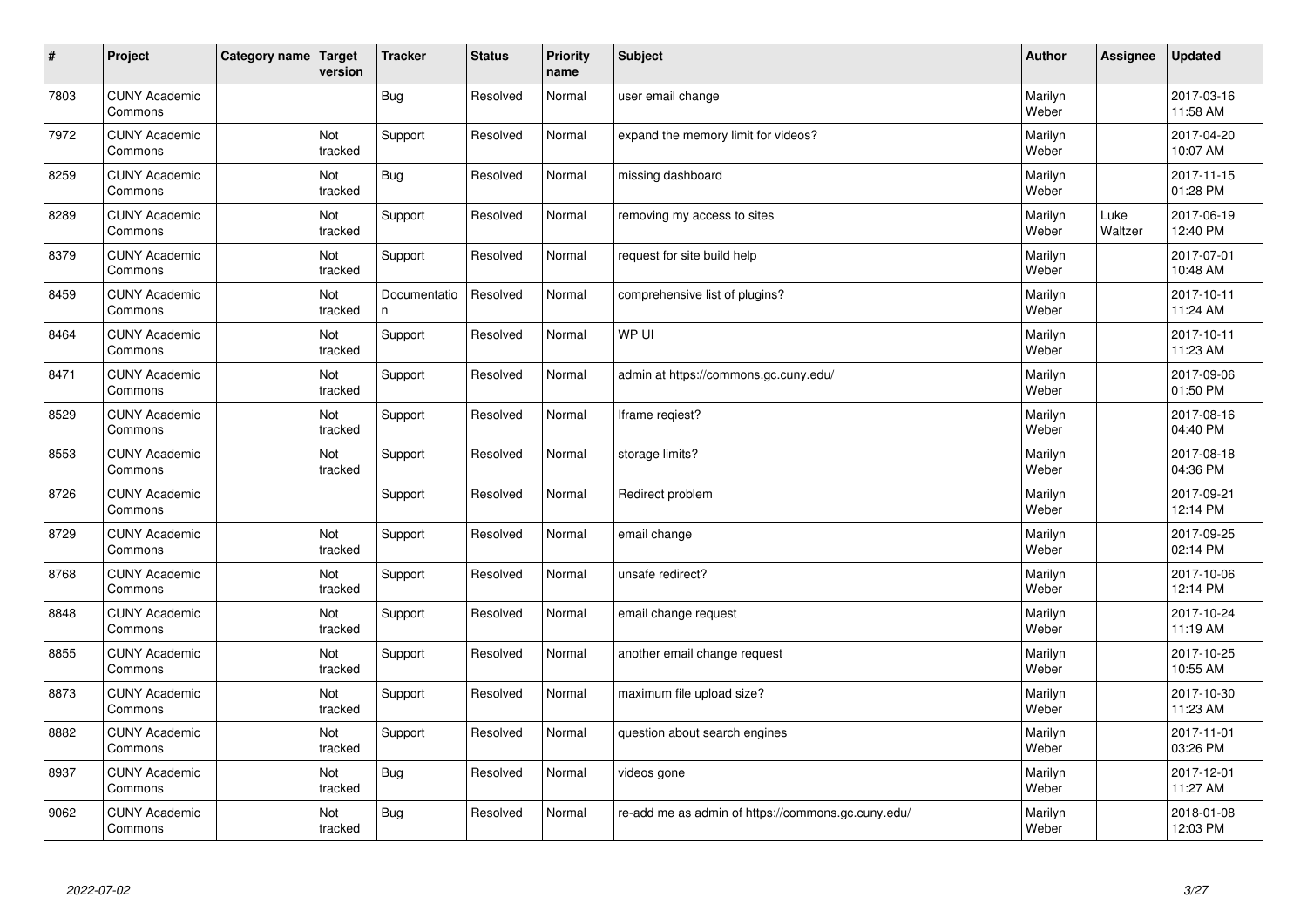| #     | Project                         | Category name   Target | version        | <b>Tracker</b> | <b>Status</b> | <b>Priority</b><br>name | <b>Subject</b>                                     | <b>Author</b>    | <b>Assignee</b>  | <b>Updated</b>         |
|-------|---------------------------------|------------------------|----------------|----------------|---------------|-------------------------|----------------------------------------------------|------------------|------------------|------------------------|
| 9131  | <b>CUNY Academic</b><br>Commons |                        |                | Support        | Resolved      | Normal                  | webrecorder.io via Firefox                         | Marilyn<br>Weber |                  | 2018-01-29<br>11:11 AM |
| 9223  | <b>CUNY Academic</b><br>Commons |                        | Not<br>tracked | Support        | Resolved      | Normal                  | moving wordpress sites                             | Marilyn<br>Weber |                  | 2018-02-18<br>08:44 PM |
| 9355  | <b>CUNY Academic</b><br>Commons |                        | Not<br>tracked | Support        | Resolved      | Normal                  | 14gb of video?                                     | Marilyn<br>Weber |                  | 2018-03-13<br>11:56 AM |
| 9470  | <b>CUNY Academic</b><br>Commons |                        |                | <b>Bug</b>     | Resolved      | Normal                  | Users not appearing via "Add New"                  | Marilyn<br>Weber |                  | 2018-03-22<br>07:44 PM |
| 9535  | <b>CUNY Academic</b><br>Commons |                        | Not<br>tracked | Support        | Resolved      | Normal                  | admin for https://video.commons.gc.cuny.edu/?      | Marilyn<br>Weber | <b>Matt Gold</b> | 2018-04-13<br>05:06 PM |
| 9604  | <b>CUNY Academic</b><br>Commons |                        | Not<br>tracked | Support        | Resolved      | Normal                  | (Marilyn) can only log into cdev as teststudent    | Marilyn<br>Weber |                  | 2018-04-21<br>10:20 AM |
| 9725  | <b>CUNY Academic</b><br>Commons |                        | Not<br>tracked | Support        | Resolved      | Normal                  | problems with deleting a site                      | Marilyn<br>Weber |                  | 2018-05-07<br>10:24 PM |
| 9780  | <b>CUNY Academic</b><br>Commons |                        | Not<br>tracked | Support        | Resolved      | Normal                  | remove the phone number on this profile?           | Marilyn<br>Weber |                  | 2018-05-15<br>10:35 AM |
| 9889  | <b>CUNY Academic</b><br>Commons |                        | Not<br>tracked | Support        | Resolved      | Normal                  | remove comments from activity feed?                | Marilyn<br>Weber |                  | 2018-12-10<br>03:53 PM |
| 9919  | <b>CUNY Academic</b><br>Commons |                        | Not<br>tracked | <b>Bug</b>     | Resolved      | Normal                  | admin of https://sphcurriculum.commons.gc.cuny.edu | Marilyn<br>Weber |                  | 2018-06-12<br>09:37 PM |
| 9949  | <b>CUNY Academic</b><br>Commons |                        | 1.13.4         | Support        | Resolved      | Normal                  | raise storage space limit?                         | Marilyn<br>Weber | Boone<br>Gorges  | 2018-06-26<br>12:00 PM |
| 9992  | <b>CUNY Academic</b><br>Commons |                        | 1.13.6         | Bug            | Resolved      | Normal                  | ACERT website down again                           | Marilyn<br>Weber |                  | 2018-07-10<br>12:15 PM |
| 10035 | <b>CUNY Academic</b><br>Commons |                        | Not<br>tracked | Bug            | Resolved      | Normal                  | Reconnecting user to site                          | Marilyn<br>Weber |                  | 2018-07-23<br>11:55 AM |
| 10101 | <b>CUNY Academic</b><br>Commons |                        | 1.13.7         | <b>Bug</b>     | Resolved      | Normal                  | URL changes within Manage section of groups        | Marilyn<br>Weber |                  | 2018-08-03<br>01:54 PM |
| 10227 | <b>CUNY Academic</b><br>Commons |                        |                | Support        | Resolved      | Normal                  | user incorrectly entered her email address         | Marilyn<br>Weber | Matt Gold        | 2018-08-26<br>08:55 PM |
| 10239 | <b>CUNY Academic</b><br>Commons |                        | Not<br>tracked | Support        | Resolved      | Normal                  | musicroombooking.commons.gc.cuny.edu               | Marilyn<br>Weber |                  | 2018-08-29<br>03:06 PM |
| 10256 | <b>CUNY Academic</b><br>Commons |                        |                | Support        | Resolved      | Normal                  | email change requested                             | Marilyn<br>Weber | Matt Gold        | 2018-08-29<br>02:52 PM |
| 10266 | <b>CUNY Academic</b><br>Commons |                        |                | Support        | Resolved      | Normal                  | GC email change requested                          | Marilyn<br>Weber | Matt Gold        | 2018-08-30<br>03:07 PM |
| 10298 | <b>CUNY Academic</b><br>Commons |                        | Not<br>tracked | Support        | Resolved      | Normal                  | RSS feed to itunes problem                         | Marilyn<br>Weber |                  | 2018-12-10<br>03:57 PM |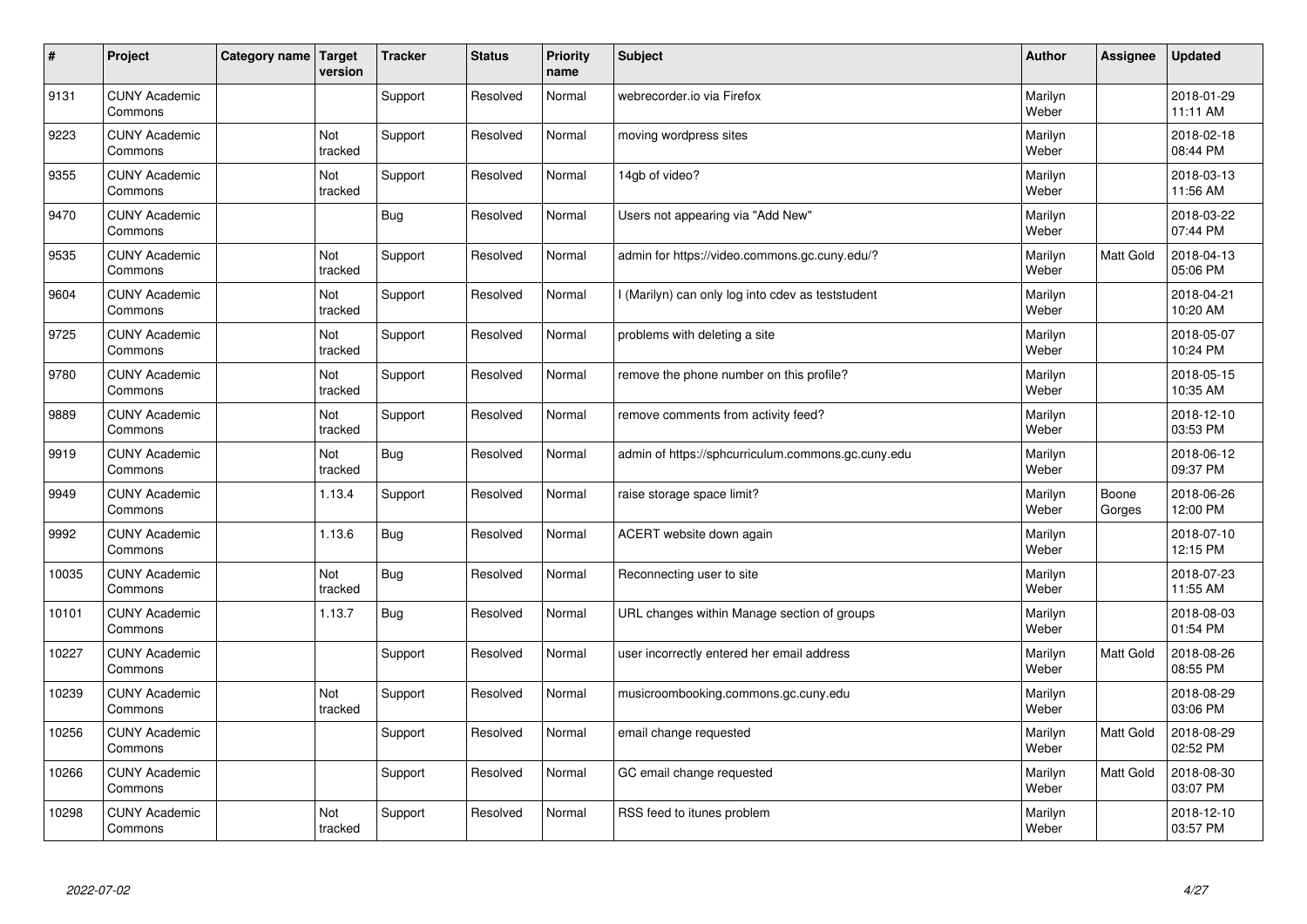| $\sharp$ | Project                         | Category name | Target<br>version | <b>Tracker</b> | <b>Status</b> | <b>Priority</b><br>name | <b>Subject</b>                                                                                         | <b>Author</b>    | Assignee        | <b>Updated</b>         |
|----------|---------------------------------|---------------|-------------------|----------------|---------------|-------------------------|--------------------------------------------------------------------------------------------------------|------------------|-----------------|------------------------|
| 10407    | <b>CUNY Academic</b><br>Commons |               | Not<br>tracked    | Support        | Resolved      | Normal                  | toolbar problem                                                                                        | Marilyn<br>Weber | Boone<br>Gorges | 2018-10-23<br>10:52 AM |
| 10440    | <b>CUNY Academic</b><br>Commons |               | Not<br>tracked    | Support        | Resolved      | Normal                  | Acert post problem                                                                                     | Marilyn<br>Weber |                 | 2018-12-10<br>03:57 PM |
| 10537    | <b>CUNY Academic</b><br>Commons |               | Not<br>tracked    | <b>Bug</b>     | Resolved      | Normal                  | jpegs not showing                                                                                      | Marilyn<br>Weber |                 | 2018-10-23<br>10:51 AM |
| 10820    | <b>CUNY Academic</b><br>Commons |               | Not<br>tracked    | Support        | Resolved      | Normal                  | retrieve deleted pages/posts                                                                           | Marilyn<br>Weber |                 | 2018-12-13<br>06:33 PM |
| 10932    | <b>CUNY Academic</b><br>Commons |               |                   | Support        | Resolved      | Normal                  | add me as admin to meenaalexander.com                                                                  | Marilyn<br>Weber | Matt Gold       | 2019-01-09<br>02:12 PM |
| 10986    | <b>CUNY Academic</b><br>Commons |               | Not<br>tracked    | Support        | Resolved      | Normal                  | PDF embedder provoking error                                                                           | Marilyn<br>Weber |                 | 2019-03-29<br>04:28 PM |
| 11002    | <b>CUNY Academic</b><br>Commons |               | Not<br>tracked    | Support        | Resolved      | Normal                  | open link in a new tab not working                                                                     | Marilyn<br>Weber |                 | 2019-06-03<br>07:57 PM |
| 11003    | <b>CUNY Academic</b><br>Commons |               | Not<br>tracked    | Support        | Resolved      | Normal                  | user email change                                                                                      | Marilyn<br>Weber |                 | 2019-01-24<br>02:50 PM |
| 11017    | <b>CUNY Academic</b><br>Commons |               | Not<br>tracked    | Support        | Resolved      | Normal                  | site didn't save?                                                                                      | Marilyn<br>Weber |                 | 2019-01-25<br>03:47 PM |
| 11031    | <b>CUNY Academic</b><br>Commons |               | Not<br>tracked    | Support        | Resolved      | Normal                  | new group with seemingly old topics                                                                    | Marilyn<br>Weber |                 | 2019-02-11<br>12:17 PM |
| 11198    | <b>CUNY Academic</b><br>Commons |               | Not<br>tracked    | Support        | Resolved      | Normal                  | former CUNY employee                                                                                   | Marilyn<br>Weber |                 | 2019-03-07<br>02:21 PM |
| 11225    | <b>CUNY Academic</b><br>Commons |               | Not<br>tracked    | Support        | Resolved      | Normal                  | bulk upload?                                                                                           | Marilyn<br>Weber |                 | 2019-09-18<br>10:31 AM |
| 11233    | <b>CUNY Academic</b><br>Commons |               | 1.14.9            | Support        | Resolved      | Normal                  | Hotiar?                                                                                                | Marilyn<br>Weber |                 | 2019-03-26<br>12:10 PM |
| 11483    | <b>CUNY Academic</b><br>Commons |               | 1.15.2            | Bug            | Resolved      | Normal                  | 'Add New user" not working                                                                             | Marilyn<br>Weber |                 | 2019-05-21<br>02:26 PM |
| 11609    | <b>CUNY Academic</b><br>Commons |               | 1.15.5            | Support        | Resolved      | Normal                  | <b>Mixed Content flag</b>                                                                              | Marilyn<br>Weber |                 | 2019-06-27<br>06:54 PM |
| 11647    | <b>CUNY Academic</b><br>Commons |               | 1.15.6            | Support        | Resolved      | Normal                  | Tribulant Newsletters update                                                                           | Marilyn<br>Weber |                 | 2019-07-18<br>02:27 PM |
| 11650    | <b>CUNY Academic</b><br>Commons |               | Not<br>tracked    | Support        | Resolved      | Normal                  | https://commons.gc.cuny.edu/groups/introduction-to-literary-studies-engl<br>ish-252-at-hunter-college/ | Marilyn<br>Weber |                 | 2019-07-18<br>02:28 PM |
| 11896    | <b>CUNY Academic</b><br>Commons |               | Not<br>tracked    | Support        | Resolved      | Normal                  | https://thenurseswritingproject.commons.gc.cuny.edu                                                    | Marilyn<br>Weber |                 | 2019-09-24<br>08:09 AM |
| 11912    | <b>CUNY Academic</b><br>Commons |               |                   | Support        | Resolved      | Normal                  | influence search results?                                                                              | Marilyn<br>Weber |                 | 2020-02-11<br>10:51 AM |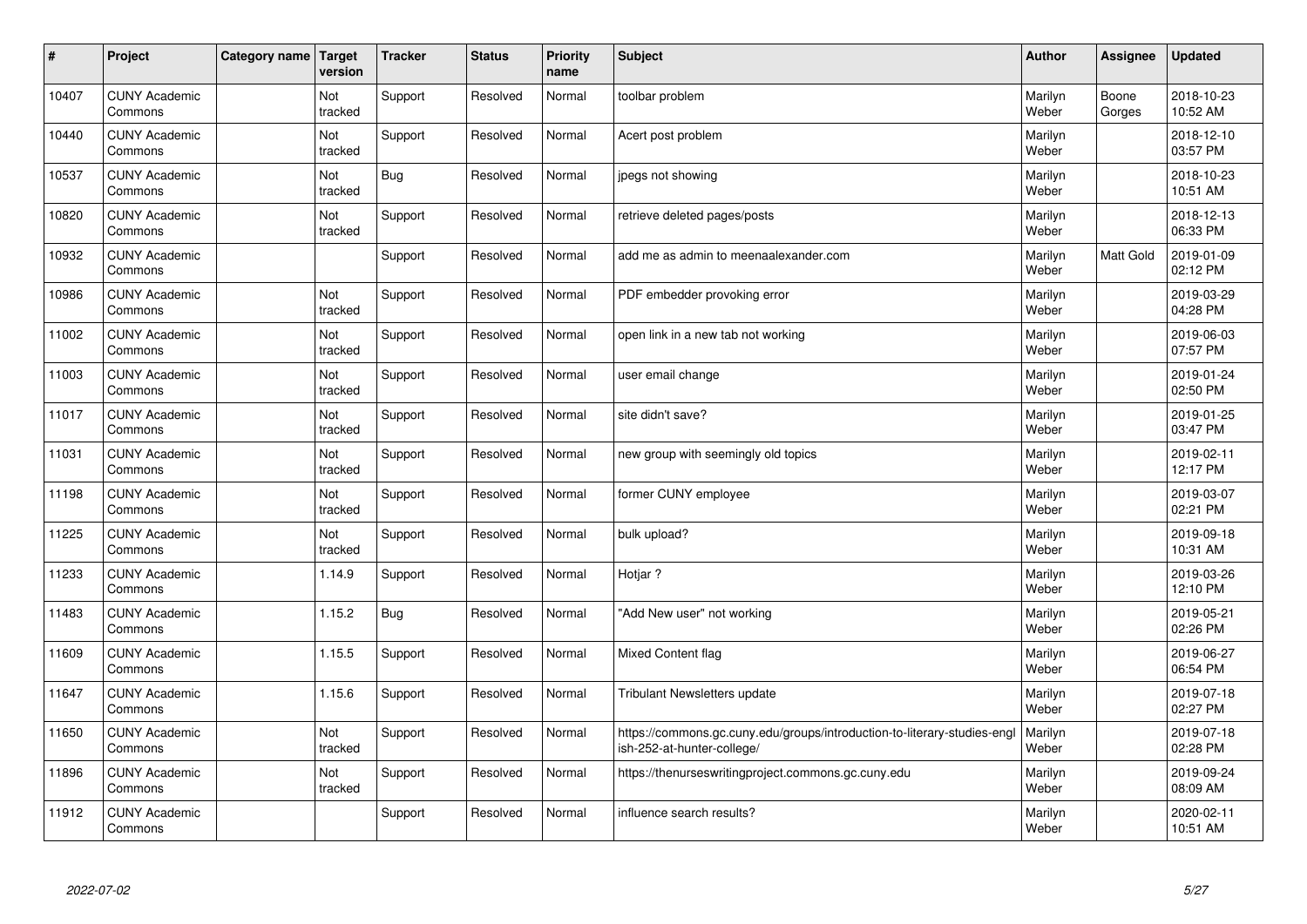| $\vert$ # | Project                         | Category name   Target | version        | <b>Tracker</b> | <b>Status</b> | <b>Priority</b><br>name | <b>Subject</b>                                                  | <b>Author</b>    | <b>Assignee</b>  | <b>Updated</b>         |
|-----------|---------------------------------|------------------------|----------------|----------------|---------------|-------------------------|-----------------------------------------------------------------|------------------|------------------|------------------------|
| 11915     | <b>CUNY Academic</b><br>Commons |                        | Not<br>tracked | Support        | Resolved      | Normal                  | User not in list                                                | Marilyn<br>Weber |                  | 2019-10-28<br>10:13 AM |
| 11977     | <b>CUNY Academic</b><br>Commons |                        | Not<br>tracked | Support        | Resolved      | Normal                  | please remove me from many sites                                | Marilyn<br>Weber |                  | 2019-11-21<br>01:05 PM |
| 12038     | <b>CUNY Academic</b><br>Commons |                        | 1.15.13        | <b>Bug</b>     | Resolved      | Normal                  | admin visibility problem at careerplan.commons.gc.cuny.edu      | Marilyn<br>Weber |                  | 2019-11-12<br>10:20 AM |
| 12176     | <b>CUNY Academic</b><br>Commons |                        | Not<br>tracked | Support        | Resolved      | Normal                  | Mp4s?                                                           | Marilyn<br>Weber |                  | 2019-12-05<br>11:04 AM |
| 12334     | <b>CUNY Academic</b><br>Commons |                        |                | Support        | Resolved      | Normal                  | request for a Redmine account                                   | Marilyn<br>Weber | <b>Matt Gold</b> | 2020-01-30<br>12:01 PM |
| 12427     | <b>CUNY Academic</b><br>Commons |                        | Not<br>tracked | Support        | Resolved      | Normal                  | organizing PDF on a site?                                       | Marilyn<br>Weber | scott voth       | 2020-03-10<br>11:11 AM |
| 12777     | <b>CUNY Academic</b><br>Commons |                        | 1.16.14        | Support        | Resolved      | Normal                  | request to include custom javascript into a Commons-hosted site | Marilyn<br>Weber |                  | 2020-06-16<br>04:03 PM |
| 12861     | <b>CUNY Academic</b><br>Commons |                        |                | Support        | Resolved      | Normal                  | trouble with YouTube                                            | Marilyn<br>Weber | Raymond<br>Hoh   | 2020-06-09<br>11:16 AM |
| 12905     | <b>CUNY Academic</b><br>Commons |                        | 1.16.14        | Support        | Resolved      | Normal                  | trouble embedding a flipbook from Flipsnack                     | Marilyn<br>Weber | Boone<br>Gorges  | 2020-06-23<br>10:53 AM |
| 12960     | <b>CUNY Academic</b><br>Commons |                        | 1.16.14        | Support        | Resolved      | Normal                  | mutiple plugin in requests                                      | Marilyn<br>Weber | Boone<br>Gorges  | 2020-06-23<br>10:53 AM |
| 12999     | <b>CUNY Academic</b><br>Commons |                        | 1.18.1         | Support        | Resolved      | Normal                  | request for Dentist theme                                       | Marilyn<br>Weber | Boone<br>Gorges  | 2020-12-22<br>03:31 PM |
| 13013     | <b>CUNY Academic</b><br>Commons |                        | Not<br>tracked | <b>Bug</b>     | Resolved      | Normal                  | an invite to Group Admins from Brian Foote?!                    | Marilyn<br>Weber |                  | 2020-07-07<br>02:36 PM |
| 13065     | <b>CUNY Academic</b><br>Commons |                        | Not<br>tracked | Support        | Resolved      | Normal                  | can't invite new user to group                                  | Marilyn<br>Weber |                  | 2020-07-22<br>04:24 PM |
| 13091     | <b>CUNY Academic</b><br>Commons |                        | 1.17.0         | Support        | Resolved      | Normal                  | problem with latex (math equations)                             | Marilyn<br>Weber |                  | 2020-07-28<br>11:09 AM |
| 13295     | <b>CUNY Academic</b><br>Commons |                        | Not<br>tracked | Support        | Resolved      | Normal                  | can't find new user                                             | Marilyn<br>Weber |                  | 2020-09-08<br>10:18 AM |
| 13378     | <b>CUNY Academic</b><br>Commons |                        | 1.17.5         | <b>Bug</b>     | Resolved      | Normal                  | problem on one of my sites                                      | Marilyn<br>Weber |                  | 2020-09-24<br>05:27 PM |
| 13441     | <b>CUNY Academic</b><br>Commons |                        | 1.17.5         | Support        | Resolved      | Normal                  | ongoing user problems with daily digests                        | Marilyn<br>Weber |                  | 2020-10-13<br>10:02 AM |
| 13541     | <b>CUNY Academic</b><br>Commons |                        | Not<br>tracked | Support        | Resolved      | Normal                  | add a page template to OER site.                                | Marilyn<br>Weber |                  | 2020-11-11<br>11:12 AM |
| 13641     | <b>CUNY Academic</b><br>Commons |                        | 1.18.2         | Support        | Resolved      | Normal                  | follow up to migration request                                  | Marilyn<br>Weber | Boone<br>Gorges  | 2021-01-12<br>10:59 AM |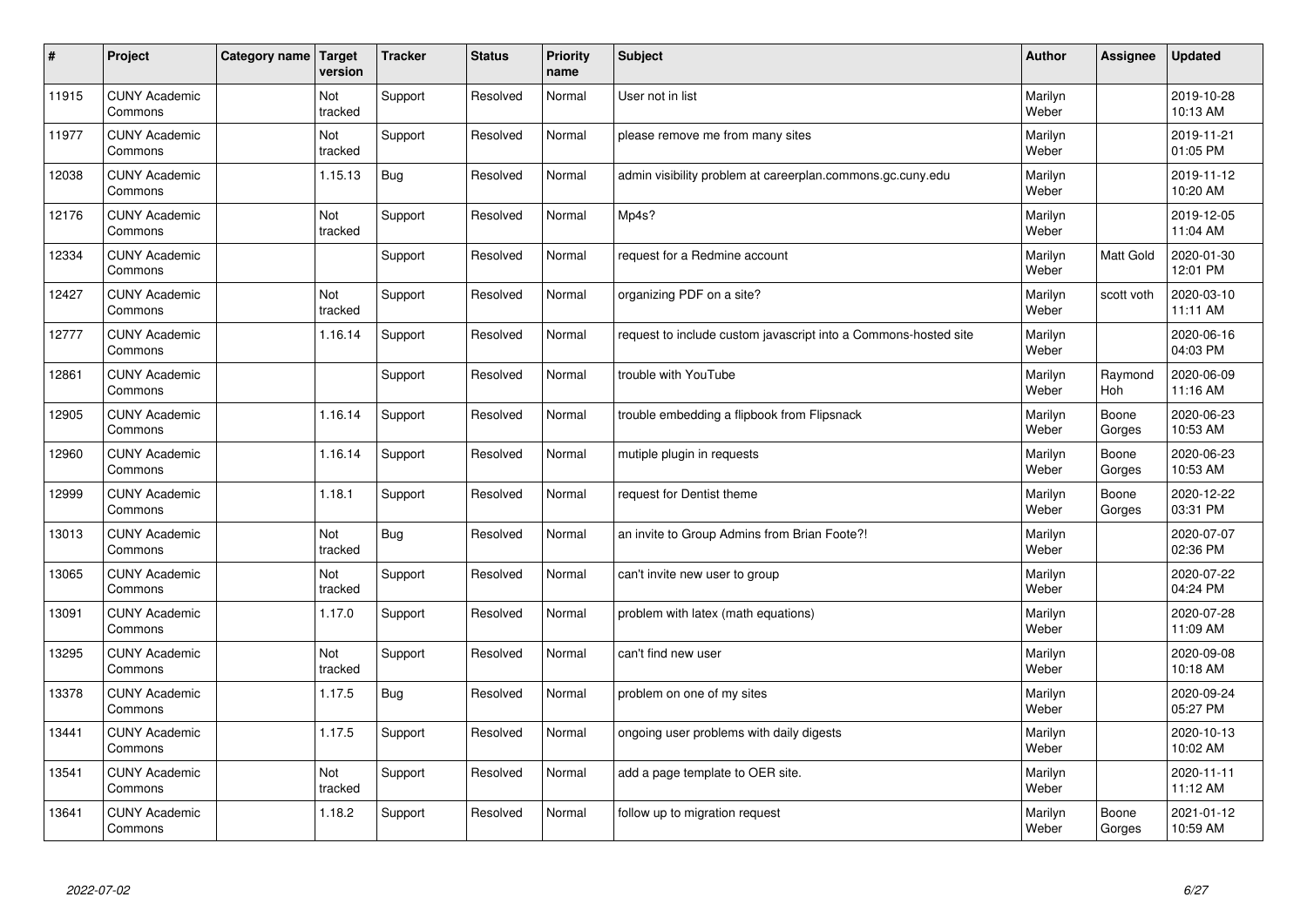| $\sharp$ | Project                         | Category name | Target<br>version | <b>Tracker</b> | <b>Status</b> | <b>Priority</b><br>name | <b>Subject</b>                           | <b>Author</b>    | Assignee        | <b>Updated</b>         |
|----------|---------------------------------|---------------|-------------------|----------------|---------------|-------------------------|------------------------------------------|------------------|-----------------|------------------------|
| 13699    | <b>CUNY Academic</b><br>Commons |               | Not<br>tracked    | Support        | Resolved      | Normal                  | Martin Segal Center site down            | Marilyn<br>Weber | Raymond<br>Hoh  | 2020-12-22<br>03:03 PM |
| 13710    | <b>CUNY Academic</b><br>Commons |               | Not<br>tracked    | Support        | Resolved      | Normal                  | small change to Hosting Partner Handbook | Marilyn<br>Weber |                 | 2020-12-16<br>04:29 PM |
| 13738    | <b>CUNY Academic</b><br>Commons |               | 1.18.1            | Support        | Resolved      | Normal                  | theme requests from a non-CUY person     | Marilyn<br>Weber |                 | 2020-12-23<br>11:34 AM |
| 13783    | <b>CUNY Academic</b><br>Commons |               | 1.18.2            | Support        | Resolved      | Normal                  | new CUNY OneSearch url                   | Marilyn<br>Weber |                 | 2021-01-14<br>04:53 PM |
| 13826    | <b>CUNY Academic</b><br>Commons |               |                   | Support        | Resolved      | Normal                  | January 14th                             | Marilyn<br>Weber |                 | 2021-01-26<br>04:26 PM |
| 13929    | <b>CUNY Academic</b><br>Commons |               | 1.18.4            | Support        | Resolved      | Normal                  | update error message                     | Marilyn<br>Weber | Boone<br>Gorges | 2021-02-09<br>11:05 AM |
| 13958    | <b>CUNY Academic</b><br>Commons |               | 1.18.4            | Support        | Resolved      | Normal                  | calendar widget problem                  | Marilyn<br>Weber |                 | 2021-02-09<br>11:05 AM |
| 14242    | <b>CUNY Academic</b><br>Commons |               |                   | Support        | Resolved      | Normal                  | LAILAC site missing content              | Marilyn<br>Weber |                 | 2021-03-27<br>08:40 AM |
| 14246    | <b>CUNY Academic</b><br>Commons |               | 1.18.8            | Support        | Resolved      | Normal                  | "Weekly jQuery Migrate Status Update"    | Marilyn<br>Weber |                 | 2021-04-13<br>11:08 AM |
| 14378    | <b>CUNY Academic</b><br>Commons |               | Not<br>tracked    | Support        | Resolved      | Normal                  | PPTX files unfetchable                   | Marilyn<br>Weber |                 | 2021-05-11<br>11:25 AM |
| 14404    | <b>CUNY Academic</b><br>Commons |               | Not<br>tracked    | Support        | Resolved      | Normal                  | blocked IP of user?                      | Marilyn<br>Weber |                 | 2021-05-10<br>01:00 PM |
| 14410    | <b>CUNY Academic</b><br>Commons |               | 1.18.10           | <b>Bug</b>     | Resolved      | Normal                  | events calendar problem?                 | Marilyn<br>Weber |                 | 2021-05-10<br>04:45 PM |
| 14594    | <b>CUNY Academic</b><br>Commons |               | Not<br>tracked    | Support        | Resolved      | Normal                  | Administration email verification?       | Marilyn<br>Weber |                 | 2021-07-12<br>11:40 AM |
| 14718    | <b>CUNY Academic</b><br>Commons |               | Not<br>tracked    | Support        | Resolved      | Normal                  | User wants to recover deleted account    | Marilyn<br>Weber |                 | 2021-08-30<br>02:46 PM |
| 14812    | <b>CUNY Academic</b><br>Commons |               | Not<br>tracked    | Support        | Resolved      | Normal                  | Custom Sidebars and Wordpress 5.6        | Marilyn<br>Weber |                 | 2021-09-30<br>10:43 AM |
| 14813    | <b>CUNY Academic</b><br>Commons |               | Not<br>tracked    | Support        | Resolved      | Normal                  | raise the file size limit                | Marilyn<br>Weber |                 | 2021-09-30<br>12:02 PM |
| 14891    | <b>CUNY Academic</b><br>Commons |               | Not<br>tracked    | Support        | Resolved      | Normal                  | changing site template after creation?   | Marilyn<br>Weber |                 | 2022-04-27<br>04:58 PM |
| 14973    | <b>CUNY Academic</b><br>Commons |               |                   | Support        | Resolved      | Normal                  | Mail Poet                                | Marilyn<br>Weber |                 | 2021-12-06<br>10:20 AM |
| 15120    | <b>CUNY Academic</b><br>Commons |               |                   | Support        | Resolved      | Normal                  | embed Zoom recordings in a post?         | Marilyn<br>Weber |                 | 2021-12-29<br>08:15 AM |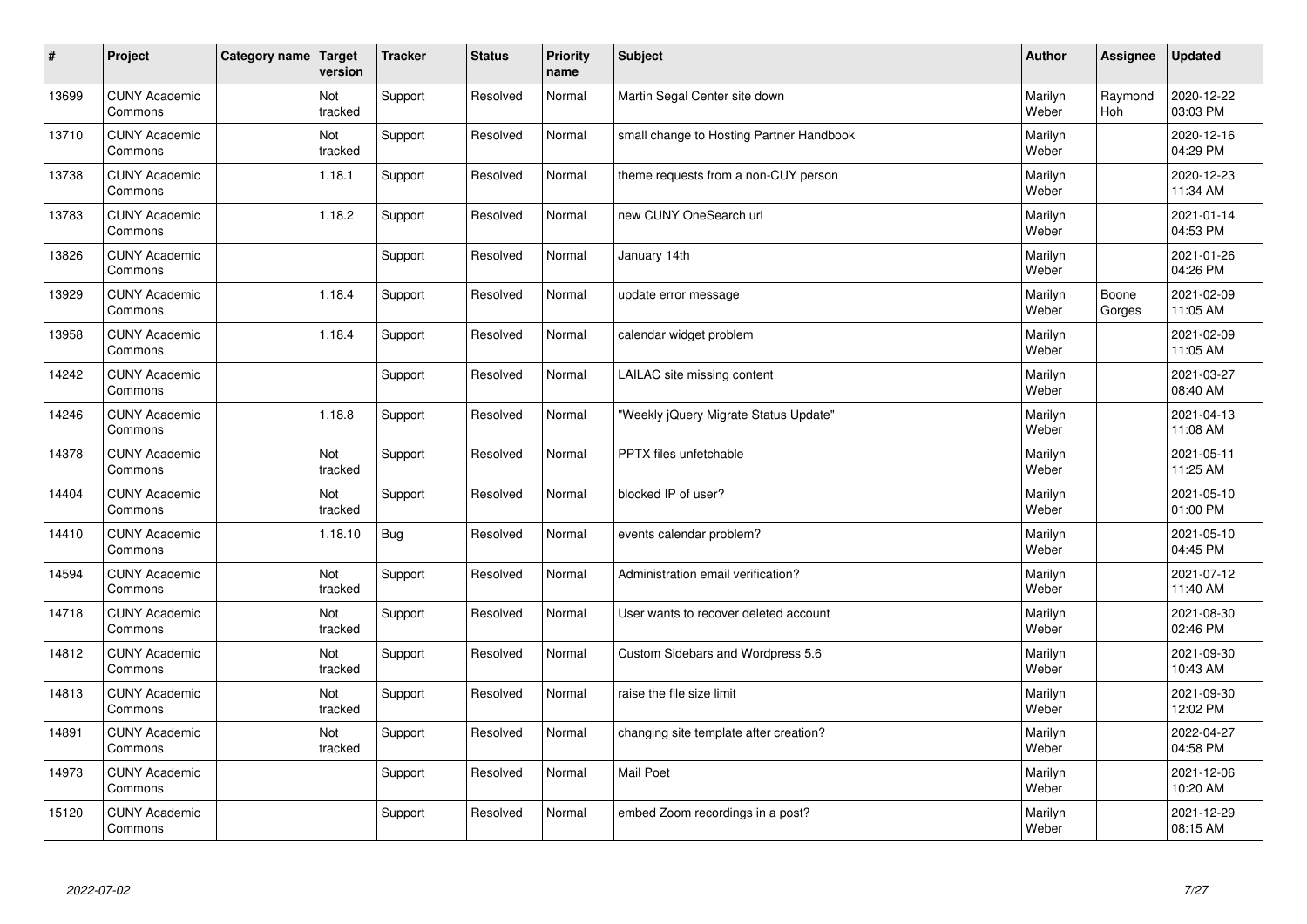| $\vert$ # | Project                         | Category name   Target | version        | <b>Tracker</b> | <b>Status</b> | <b>Priority</b><br>name | <b>Subject</b>                                       | <b>Author</b>    | <b>Assignee</b>     | <b>Updated</b>         |
|-----------|---------------------------------|------------------------|----------------|----------------|---------------|-------------------------|------------------------------------------------------|------------------|---------------------|------------------------|
| 15266     | <b>CUNY Academic</b><br>Commons |                        |                | Support        | Resolved      | Normal                  | Just an appreciation                                 | Marilyn<br>Weber |                     | 2022-02-07<br>10:42 AM |
| 16198     | <b>CUNY Academic</b><br>Commons |                        | 2.0.1          | <b>Bug</b>     | Resolved      | Normal                  | Change role to                                       | Marilyn<br>Weber | Boone<br>Gorges     | 2022-06-14<br>11:35 AM |
| 6107      | <b>CUNY Academic</b><br>Commons |                        |                | Bug            | Resolved      | High                    | site redirect?                                       | Marilyn<br>Weber | Boone<br>Gorges     | 2016-09-29<br>03:45 PM |
| 9276      | <b>CUNY Academic</b><br>Commons |                        |                | Bug            | Resolved      | High                    | problem adding a member to a group - wrong username? | Marilyn<br>Weber |                     | 2018-02-25<br>12:47 PM |
| 9768      | <b>CUNY Academic</b><br>Commons |                        | 1.13.2         | Bug            | Resolved      | High                    | search function on the Directory page                | Marilyn<br>Weber | Boone<br>Gorges     | 2018-05-14<br>08:45 PM |
| 12483     | <b>CUNY Academic</b><br>Commons |                        | 1.16.7         | Bug            | Resolved      | High                    | post error                                           | Marilyn<br>Weber |                     | 2020-02-28<br>02:44 PM |
| 13633     | <b>CUNY Academic</b><br>Commons |                        | Not<br>tracked | <b>Bug</b>     | Resolved      | High                    | PublicsLab site down                                 | Marilyn<br>Weber |                     | 2020-11-30<br>02:01 PM |
| 13656     | <b>CUNY Academic</b><br>Commons |                        |                | Bug            | Resolved      | High                    | site down                                            | Marilyn<br>Weber |                     | 2020-12-11<br>12:50 PM |
| 13715     | <b>CUNY Academic</b><br>Commons |                        | Not<br>tracked | <b>Bug</b>     | Resolved      | High                    | https://ulysses.commons.gc.cuny.edu down             | Marilyn<br>Weber |                     | 2020-12-22<br>03:02 PM |
| 14008     | <b>CUNY Academic</b><br>Commons |                        |                | <b>Bug</b>     | Resolved      | High                    | invisible user                                       | Marilyn<br>Weber |                     | 2021-02-18<br>05:53 PM |
| 14799     | <b>CUNY Academic</b><br>Commons |                        | 1.18.19        | Support        | Resolved      | High                    | install the official Classic Widgets?                | Marilyn<br>Weber |                     | 2021-09-22<br>02:17 PM |
| 5396      | <b>CUNY Academic</b><br>Commons |                        |                | Outreach       | Resolved      | Urgent                  | Add CUNY Central to the survey choices?              | Marilyn<br>Weber | Samantha<br>Raddatz | 2016-03-31<br>01:38 PM |
| 5435      | <b>CUNY Academic</b><br>Commons |                        | Not<br>tracked | Bug            | Resolved      | Urgent                  | Can't see the dashboard                              | Marilyn<br>Weber |                     | 2016-04-12<br>11:33 AM |
| 12584     | <b>CUNY Academic</b><br>Commons |                        | Not<br>tracked | <b>Bug</b>     | Resolved      | Urgent                  | No way to register                                   | Marilyn<br>Weber |                     | 2020-03-27<br>02:38 PM |
| 11665     | <b>CUNY Academic</b><br>Commons |                        |                | Support        | Resolved      | Immediate               | 'My Groups" conflating two groups                    | Marilyn<br>Weber |                     | 2019-07-24<br>10:43 PM |
| 13201     | <b>CUNY Academic</b><br>Commons |                        |                | Support        | Rejected      | Low                     | PDF embedder                                         | Marilyn<br>Weber |                     | 2020-09-29<br>11:37 AM |
| 3673      | <b>CUNY Academic</b><br>Commons |                        |                | <b>Bug</b>     | Rejected      | Normal                  | CBox pagination issue with the Wiki                  | Marilyn<br>Weber |                     | 2014-11-20<br>04:08 PM |
| 3674      | <b>CUNY Academic</b><br>Commons |                        |                | <b>Bug</b>     | Rejected      | Normal                  | CBox pagination issue with the Wiki                  | Marilyn<br>Weber |                     | 2014-11-20<br>05:03 PM |
| 6338      | <b>CUNY Academic</b><br>Commons |                        |                | <b>Bug</b>     | Rejected      | Normal                  | Multiple email notifications for each blog post      | Marilyn<br>Weber | Boone<br>Gorges     | 2016-10-18<br>08:45 PM |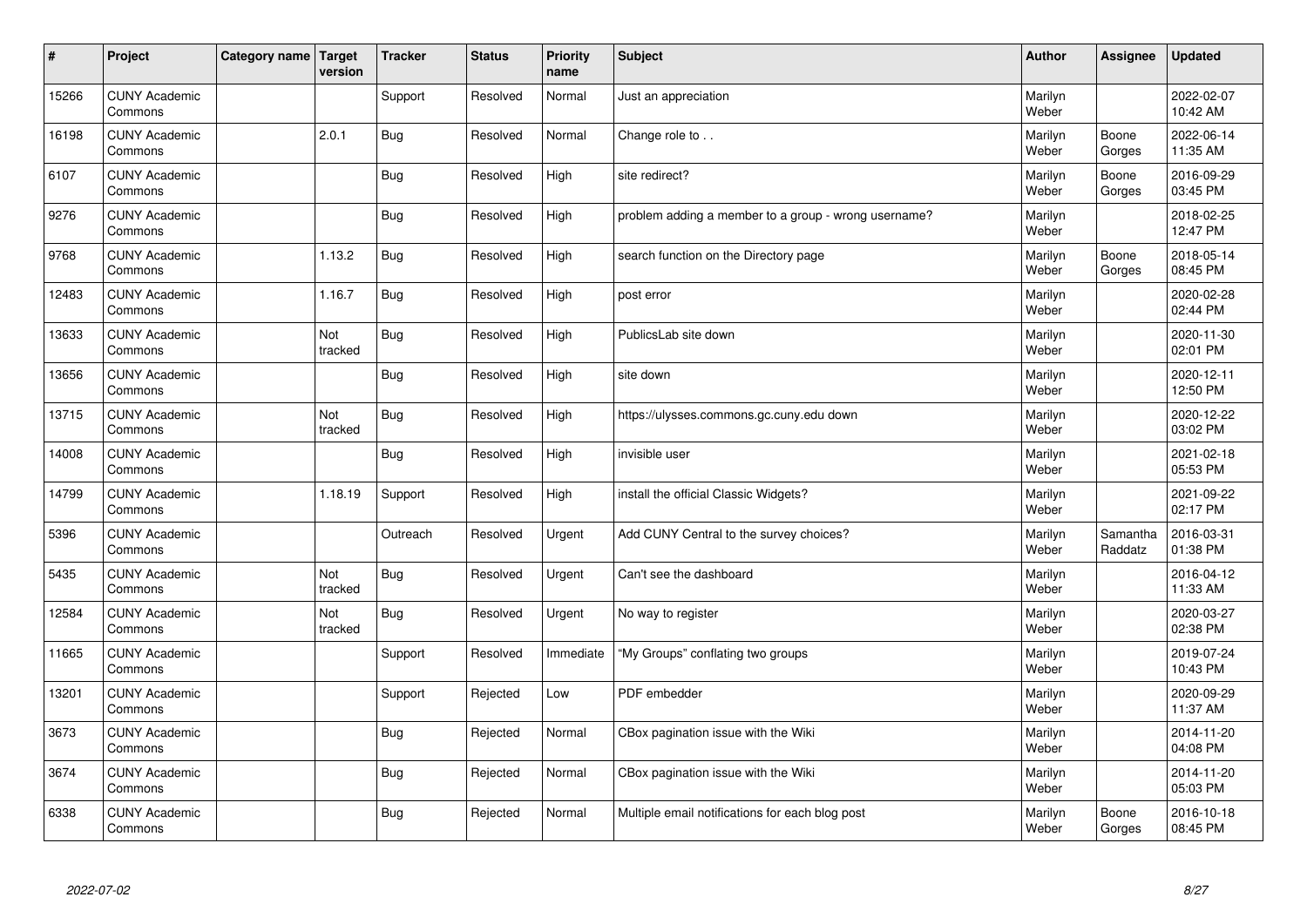| $\vert$ # | Project                         | Category name   Target | version        | <b>Tracker</b> | <b>Status</b> | <b>Priority</b><br>name | <b>Subject</b>                                                       | <b>Author</b>    | <b>Assignee</b> | <b>Updated</b>         |
|-----------|---------------------------------|------------------------|----------------|----------------|---------------|-------------------------|----------------------------------------------------------------------|------------------|-----------------|------------------------|
| 8195      | <b>CUNY Academic</b><br>Commons |                        |                | Support        | Rejected      | Normal                  | possible to make the Profile pic semi-hidden?                        | Marilyn<br>Weber |                 | 2017-05-24<br>11:00 PM |
| 9033      | <b>CUNY Academic</b><br>Commons |                        |                | Support        | Rejected      | Normal                  | Site search terms                                                    | Marilyn<br>Weber |                 | 2017-12-22<br>01:10 PM |
| 9275      | <b>CUNY Academic</b><br>Commons |                        |                | Support        | Rejected      | Normal                  | soft chalk page?                                                     | Marilyn<br>Weber | Boone<br>Gorges | 2018-04-09<br>10:37 AM |
| 9518      | <b>CUNY Academic</b><br>Commons |                        | Not<br>tracked | Support        | Rejected      | Normal                  | problems with site on Internet Explorer                              | Marilyn<br>Weber | Raymond<br>Hoh  | 2019-03-11<br>11:18 PM |
| 9587      | <b>CUNY Academic</b><br>Commons |                        |                | Support        | Rejected      | Normal                  | possible request for the "PDF Poster" plugin                         | Marilyn<br>Weber |                 | 2018-04-24<br>10:52 AM |
| 9684      | <b>CUNY Academic</b><br>Commons |                        |                | Support        | Rejected      | Normal                  | SEO cleanup for newlaborforum.cuny.edu                               | Marilyn<br>Weber |                 | 2018-04-30<br>10:29 AM |
| 9885      | <b>CUNY Academic</b><br>Commons |                        |                | Support        | Rejected      | Normal                  | Publications field problem                                           | Marilyn<br>Weber |                 | 2018-06-06<br>01:18 PM |
| 10260     | <b>CUNY Academic</b><br>Commons |                        |                | Bug            | Rejected      | Normal                  | bad activation email                                                 | Marilyn<br>Weber |                 | 2018-08-30<br>01:25 PM |
| 10562     | <b>CUNY Academic</b><br>Commons |                        |                | Bug            | Rejected      | Normal                  | Commons is down                                                      | Marilyn<br>Weber |                 | 2018-10-23<br>10:49 AM |
| 10838     | <b>CUNY Academic</b><br>Commons |                        | 1.15.3         | Support        | Rejected      | Normal                  | two plugin/theme requests from a digital fellow                      | Marilyn<br>Weber |                 | 2019-06-11<br>10:31 AM |
| 10850     | <b>CUNY Academic</b><br>Commons |                        |                | Support        | Rejected      | Normal                  | Gravity form being resent                                            | Marilyn<br>Weber |                 | 2018-12-20<br>10:18 PM |
| 11267     | <b>CUNY Academic</b><br>Commons |                        |                | Support        | Rejected      | Normal                  | signing up with a nonCUNY signup code from the Register page         | Marilyn<br>Weber |                 | 2019-03-26<br>03:00 PM |
| 12205     | <b>CUNY Academic</b><br>Commons |                        |                | Support        | Rejected      | Normal                  | possible update to the 2019 theme?                                   | Marilyn<br>Weber |                 | 2020-01-14<br>12:08 PM |
| 12986     | <b>CUNY Academic</b><br>Commons |                        |                | Support        | Rejected      | Normal                  | Someone is trying to create accounts using random CUNY entity emails | Marilyn<br>Weber |                 | 2020-07-02<br>09:47 PM |
| 13121     | <b>CUNY Academic</b><br>Commons |                        |                | Support        | Rejected      | Normal                  | embed a DropBox Paper file                                           | Marilyn<br>Weber |                 | 2020-08-25<br>10:56 AM |
| 13160     | <b>CUNY Academic</b><br>Commons |                        |                | Support        | Rejected      | Normal                  | site not working on iphone                                           | Marilyn<br>Weber |                 | 2020-08-25<br>10:58 AM |
| 13169     | <b>CUNY Academic</b><br>Commons |                        | 1.17.4         | Support        | Rejected      | Normal                  | footer logo image has no alt-text                                    | Marilyn<br>Weber |                 | 2020-09-22<br>10:18 AM |
| 13217     | <b>CUNY Academic</b><br>Commons |                        |                | Support        | Rejected      | Normal                  | upload recordings of our past webinars?                              | Marilyn<br>Weber |                 | 2020-08-25<br>07:56 AM |
| 13916     | <b>CUNY Academic</b><br>Commons |                        |                | Support        | Rejected      | Normal                  | <b>Custom Sidebars</b>                                               | Marilyn<br>Weber |                 | 2021-02-23<br>10:45 AM |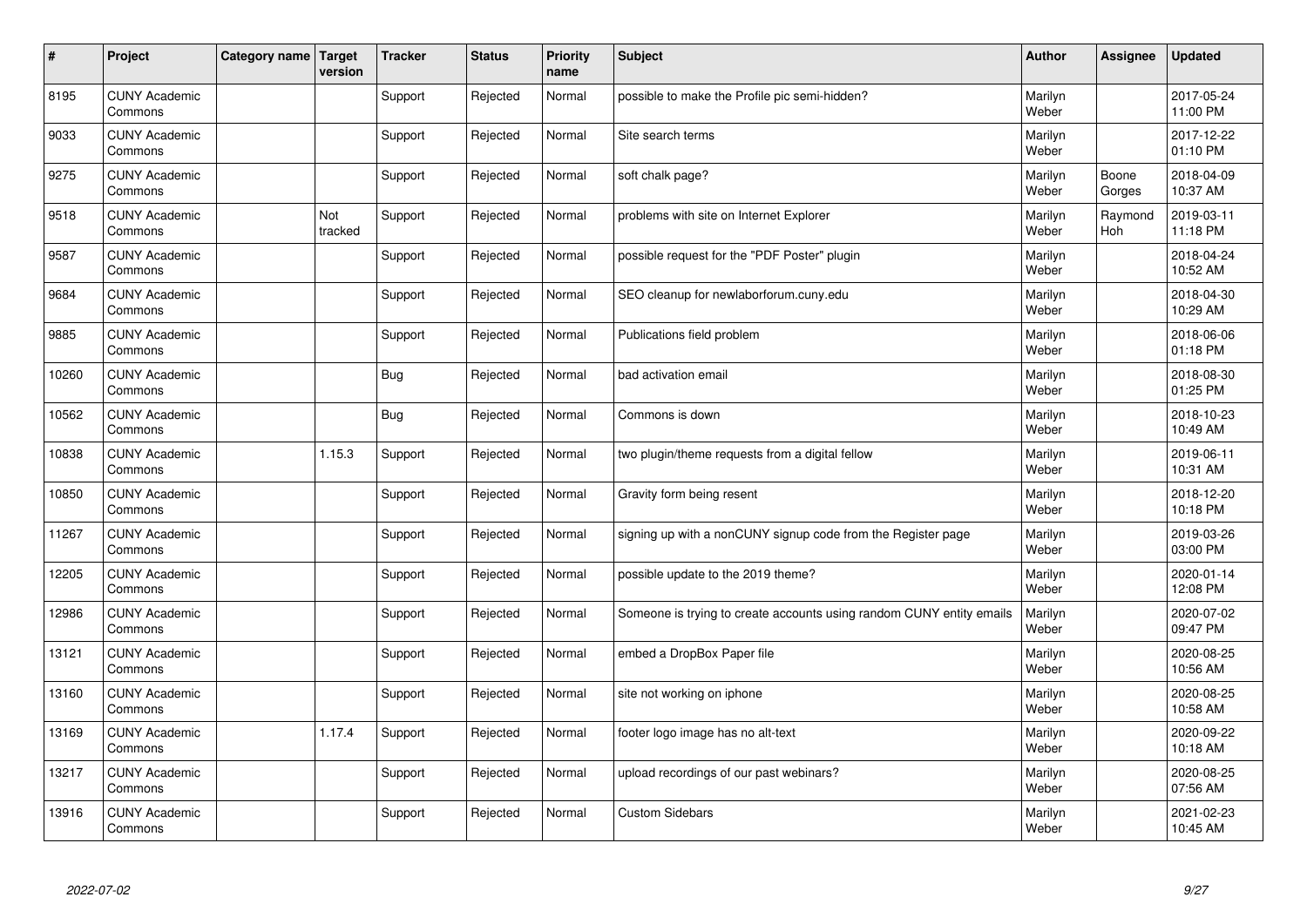| $\vert$ # | Project                         | Category name   Target | version        | <b>Tracker</b> | <b>Status</b> | <b>Priority</b><br>name | <b>Subject</b>                                   | <b>Author</b>    | <b>Assignee</b> | <b>Updated</b>         |
|-----------|---------------------------------|------------------------|----------------|----------------|---------------|-------------------------|--------------------------------------------------|------------------|-----------------|------------------------|
| 13918     | <b>CUNY Academic</b><br>Commons |                        | Not<br>tracked | Support        | Rejected      | Normal                  | MailPoet Newsletters Premium plugin              | Marilyn<br>Weber |                 | 2021-02-09<br>11:01 AM |
| 14016     | <b>CUNY Academic</b><br>Commons |                        |                | Support        | Rejected      | Normal                  | PDFs not downloading                             | Marilyn<br>Weber |                 | 2021-02-22<br>11:00 AM |
| 14360     | <b>CUNY Academic</b><br>Commons |                        |                | Support        | Rejected      | Normal                  | danielgerouldarchives.org?                       | Marilyn<br>Weber |                 | 2021-04-27<br>10:42 AM |
| 14625     | <b>CUNY Academic</b><br>Commons |                        | Not<br>tracked | Support        | Rejected      | Normal                  | image won't appear in slideshow.                 | Marilyn<br>Weber |                 | 2021-07-27<br>10:33 AM |
| 14711     | <b>CUNY Academic</b><br>Commons |                        |                | Support        | Rejected      | Normal                  | Custom Facebook Feed plugin problem              | Marilyn<br>Weber |                 | 2022-04-27<br>04:29 PM |
| 14972     | <b>CUNY Academic</b><br>Commons |                        |                | Support        | Rejected      | Normal                  | Mailchimp plugin                                 | Marilyn<br>Weber |                 | 2021-11-17<br>02:13 PM |
| 15279     | <b>CUNY Academic</b><br>Commons |                        |                | Bug            | Rejected      | Normal                  | big delay - cloning the history site             | Marilyn<br>Weber |                 | 2022-02-09<br>01:49 PM |
| 15022     | <b>CUNY Academic</b><br>Commons |                        |                | Support        | Rejected      | High                    | ArabStages                                       | Marilyn<br>Weber |                 | 2021-12-06<br>10:16 AM |
| 6800      | <b>CUNY Academic</b><br>Commons |                        |                | Bug            | Rejected      | Immediate               | Is something going on?                           | Marilyn<br>Weber |                 | 2016-11-18<br>04:40 PM |
| 7700      | <b>CUNY Academic</b><br>Commons |                        | Not<br>tracked | Support        | Abandoned     | Normal                  | slow loading Page on site                        | Marilyn<br>Weber | Boone<br>Gorges | 2017-11-15<br>11:02 AM |
| 7724      | <b>CUNY Academic</b><br>Commons |                        | Not<br>tracked | Support        | Abandoned     | Normal                  | User name confusion                              | Marilyn<br>Weber | Boone<br>Gorges | 2017-11-15<br>11:12 AM |
| 10571     | <b>CUNY Academic</b><br>Commons |                        | Not<br>tracked | Support        | Abandoned     | Normal                  | newsletter queue problem                         | Marilyn<br>Weber |                 | 2018-12-10<br>03:58 PM |
| 13288     | <b>CUNY Academic</b><br>Commons |                        |                | Support        | Abandoned     | Normal                  | log in problems on iPhone 6                      | Marilyn<br>Weber |                 | 2020-10-27<br>10:26 AM |
| 13584     | <b>CUNY Academic</b><br>Commons |                        |                | Support        | Abandoned     | Normal                  | Graphy theme question                            | Marilyn<br>Weber |                 | 2021-09-14<br>10:41 AM |
| 13596     | <b>CUNY Academic</b><br>Commons |                        |                | Support        | Abandoned     | Normal                  | invited as Author but show as Contributor        | Marilyn<br>Weber |                 | 2021-09-14<br>10:41 AM |
| 13637     | <b>CUNY Academic</b><br>Commons |                        |                | Support        | Abandoned     | Normal                  | All-in-One Migration plugin request              | Marilyn<br>Weber |                 | 2020-12-08<br>10:46 AM |
| 14148     | <b>CUNY Academic</b><br>Commons |                        |                | Support        | Abandoned     | Normal                  | post notification problem                        | Marilyn<br>Weber |                 | 2021-09-14<br>10:43 AM |
| 14389     | <b>CUNY Academic</b><br>Commons |                        |                | Support        | Abandoned     | Normal                  | WebflowIO?                                       | Marilyn<br>Weber |                 | 2021-09-14<br>10:45 AM |
| 14850     | <b>CUNY Academic</b><br>Commons |                        |                | Support        | Abandoned     | Normal                  | brooklyn waterfront site "connection not secure" | Marilyn<br>Weber |                 | 2022-04-27<br>04:56 PM |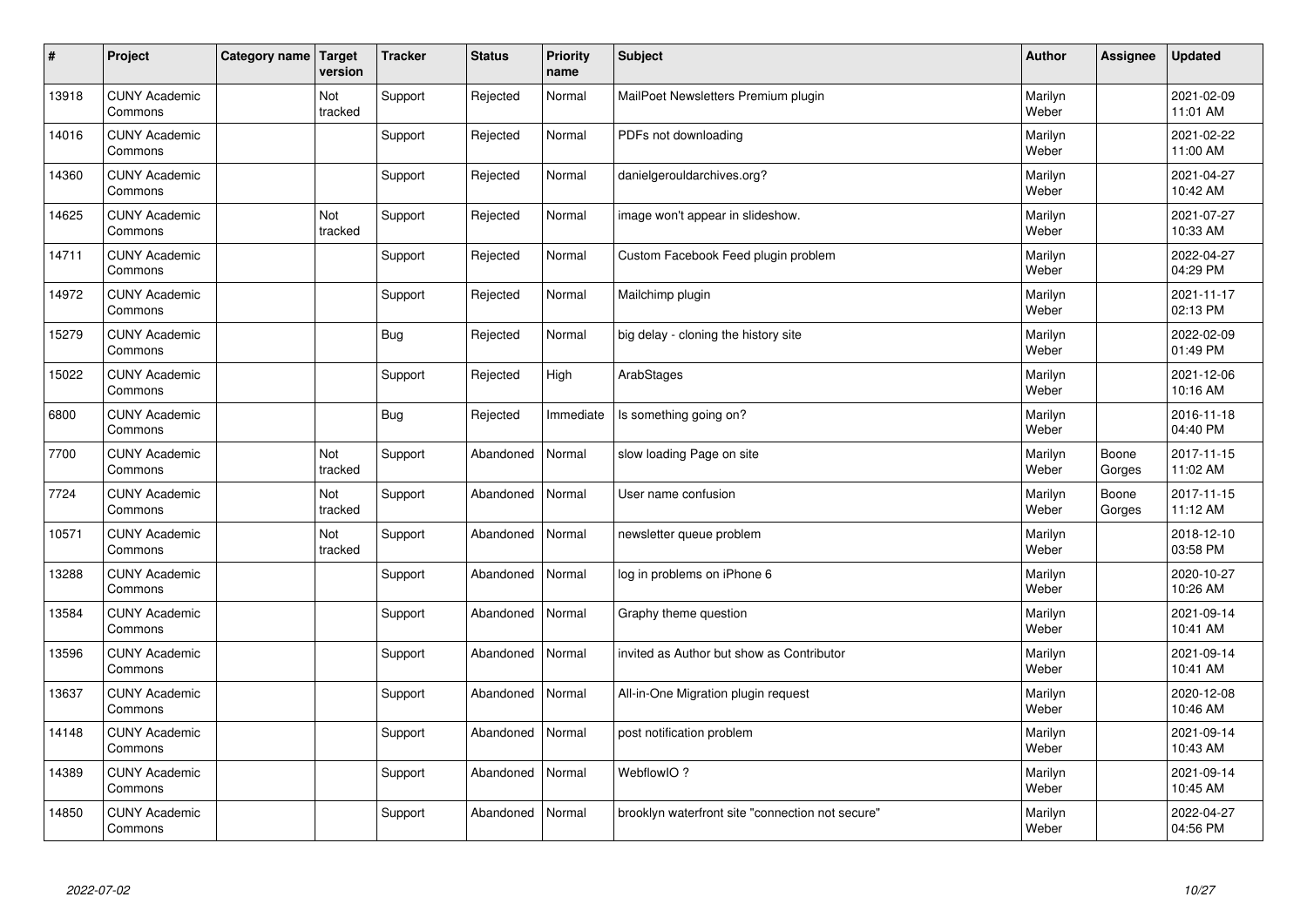| $\sharp$ | Project                         | Category name   Target       | version        | <b>Tracker</b> | <b>Status</b>        | <b>Priority</b><br>name | <b>Subject</b>                                                      | <b>Author</b>    | Assignee              | <b>Updated</b>         |
|----------|---------------------------------|------------------------------|----------------|----------------|----------------------|-------------------------|---------------------------------------------------------------------|------------------|-----------------------|------------------------|
| 4013     | <b>CUNY Academic</b><br>Commons |                              |                | Bug            | Duplicate            | Normal                  | Math question?                                                      | Marilyn<br>Weber |                       | 2015-04-22<br>04:05 PM |
| 5072     | <b>CUNY Academic</b><br>Commons |                              |                | Feature        | Duplicate            | Normal                  | redirect shortcode handler                                          | Marilyn<br>Weber | Boone<br>Gorges       | 2016-01-07<br>12:34 PM |
| 9133     | <b>CUNY Academic</b><br>Commons |                              |                | Support        | Duplicate            | Normal                  | webrecorder.jo                                                      | Marilyn<br>Weber |                       | 2018-01-29<br>10:34 AM |
| 9834     | <b>CUNY Academic</b><br>Commons |                              |                | Support        | Duplicate            | Normal                  | add a "like" function                                               | Marilyn<br>Weber |                       | 2018-05-25<br>10:38 AM |
| 11811    | <b>CUNY Academic</b><br>Commons |                              | Not<br>tracked | Support        | Duplicate            | Normal                  | Content of Publications widget on profile page being erased on save | Marilyn<br>Weber |                       | 2019-10-08<br>11:16 AM |
| 15025    | <b>CUNY Academic</b><br>Commons |                              |                | Support        | Duplicate            | Normal                  | emails for all the papers on the commons that have been changed     | Marilyn<br>Weber |                       | 2021-12-02<br>11:57 AM |
| 6410     | <b>CUNY Academic</b><br>Commons |                              |                | Bug            | Duplicate            | Immediate               | Cannot log in - gives privacy error                                 | Marilyn<br>Weber | Boone<br>Gorges       | 2016-10-24<br>10:01 AM |
| 6175     | <b>CUNY Academic</b><br>Commons | Account<br>settings          |                | Support        | Resolved             | Normal                  | Email address (user cannot access old)                              | Marilyn<br>Weber | Matt Gold             | 2016-11-29<br>06:31 PM |
| 6899     | <b>CUNY Academic</b><br>Commons | Account<br>settings          | Not<br>tracked | Support        | Resolved             | Normal                  | New user has misspelled her own name                                | Marilyn<br>Weber | Boone<br>Gorges       | 2016-12-01<br>05:10 PM |
| 9477     | <b>CUNY Academic</b><br>Commons | Account<br>settings          |                | Support        | Resolved             | Normal                  | email change request                                                | Marilyn<br>Weber | <b>Matt Gold</b>      | 2018-03-24<br>08:53 AM |
| 9659     | <b>CUNY Academic</b><br>Commons | Account<br>settings          |                | Support        | Resolved             | Normal                  | user email change                                                   | Marilyn<br>Weber | <b>Matt Gold</b>      | 2018-04-24<br>12:08 PM |
| 9823     | <b>CUNY Academic</b><br>Commons | Account<br>settings          | Not<br>tracked | Support        | Resolved             | Normal                  | email change                                                        | Marilyn<br>Weber | Matt Gold             | 2018-05-23<br>01:58 PM |
| 9928     | <b>CUNY Academic</b><br>Commons | Account<br>settings          |                | Support        | Resolved             | Normal                  | email change request from former student                            | Marilyn<br>Weber | <b>Matt Gold</b>      | 2018-06-14<br>10:20 AM |
| 11294    | <b>CUNY Academic</b><br>Commons | Account<br>settings          | Not<br>tracked | Support        | Resolved             | Normal                  | student emgail change                                               | Marilyn<br>Weber | Matt Gold             | 2019-04-07<br>09:11 PM |
| 11029    | <b>CUNY Academic</b><br>Commons | Authentication               | 1.14.9         | Support        | Resolved             | Normal                  | Sujatha Fernandes cannot edit her site                              | Marilyn<br>Weber | Raymond<br><b>Hoh</b> | 2019-03-26<br>12:10 PM |
| 12350    | <b>CUNY Academic</b><br>Commons | <b>Blogs</b><br>(BuddyPress) | Not<br>tracked | Support        | Reporter<br>Feedback | Normal                  | URL creation problem                                                | Marilyn<br>Weber |                       | 2020-02-03<br>11:27 AM |
| 4834     | <b>CUNY Academic</b><br>Commons | Blogs<br>(BuddyPress)        |                | Bug            | Resolved             | Normal                  | Admin invite problem                                                | Marilyn<br>Weber | Boone<br>Gorges       | 2015-11-13<br>12:25 PM |
| 5799     | <b>CUNY Academic</b><br>Commons | <b>Blogs</b><br>(BuddyPress) | Not<br>tracked | Feature        | Resolved             | Normal                  | removing one's own access to sites?                                 | Marilyn<br>Weber | Boone<br>Gorges       | 2016-07-26<br>01:55 PM |
| 6857     | <b>CUNY Academic</b><br>Commons | Blogs<br>(BuddyPress)        | Not<br>tracked | Support        | Resolved             | Normal                  | Committee on Religion website                                       | Marilyn<br>Weber | Boone<br>Gorges       | 2017-08-17<br>10:24 AM |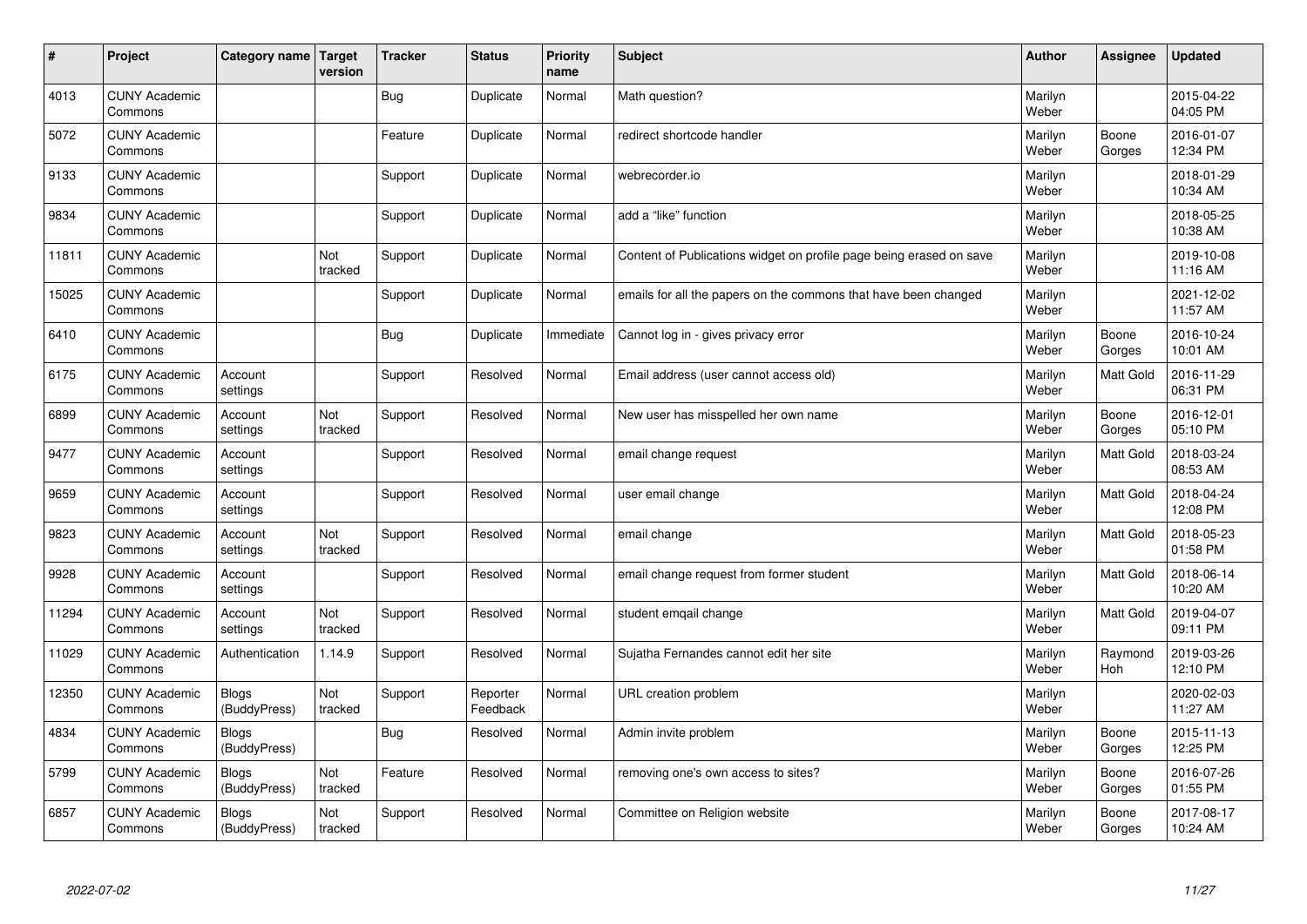| $\sharp$ | Project                         | Category name   Target           | version        | <b>Tracker</b> | <b>Status</b> | <b>Priority</b><br>name | <b>Subject</b>                                                                          | <b>Author</b>    | Assignee              | Updated                |
|----------|---------------------------------|----------------------------------|----------------|----------------|---------------|-------------------------|-----------------------------------------------------------------------------------------|------------------|-----------------------|------------------------|
| 12156    | <b>CUNY Academic</b><br>Commons | <b>Blogs</b><br>(BuddyPress)     | Not<br>tracked | Support        | Resolved      | Normal                  | My Sites list (Commons Profile or Sites directory) doesn't match toolbar<br>dropdown    | Marilyn<br>Weber |                       | 2019-12-11<br>10:20 AM |
| 12190    | <b>CUNY Academic</b><br>Commons | Blogs<br>(BuddyPress)            | Not<br>tracked | Support        | Resolved      | Normal                  | Site avatar in directory is not what user expects                                       | Marilyn<br>Weber |                       | 2019-12-12<br>08:51 PM |
| 15211    | <b>CUNY Academic</b><br>Commons | Blogs<br>(BuddyPress)            | 1.19.2         | Support        | Resolved      | Normal                  | No good error reporting for already-used domain name when creating a<br>site in Firefox | Marilyn<br>Weber | Boone<br>Gorges       | 2022-01-25<br>11:33 AM |
| 11448    | <b>CUNY Academic</b><br>Commons | <b>BuddyPress</b><br>(misc)      | 1.15.1         | Support        | Resolved      | Normal                  | sole administrator listed on sites is not an admin at all?                              | Marilyn<br>Weber | Raymond<br><b>Hoh</b> | 2019-05-14<br>11:15 AM |
| 12165    | <b>CUNY Academic</b><br>Commons | <b>BuddyPress</b><br>(misc)      | Not<br>tracked | Support        | Resolved      | Normal                  | two reports of Profile problems                                                         | Marilyn<br>Weber | Boone<br>Gorges       | 2019-12-04<br>05:06 PM |
| 2994     | <b>CUNY Academic</b><br>Commons | <b>BuddyPress</b><br>(misc)      | 1.5.16         | <b>Bug</b>     | Resolved      | High                    | "My forums" link gives "page not found" error                                           | Marilyn<br>Weber | Boone<br>Gorges       | 2014-01-29<br>03:44 PM |
| 3417     | <b>CUNY Academic</b><br>Commons | <b>BuddyPress</b><br>(misc)      | Not<br>tracked | Bug            | Rejected      | High                    | copying two commons groups                                                              | Marilyn<br>Weber | Marilyn<br>Weber      | 2014-11-05<br>09:56 AM |
| 11091    | <b>CUNY Academic</b><br>Commons | <b>BuddyPress</b><br>Docs        | 1.14.7         | Support        | Resolved      | Normal                  | word limit for comments on a group doc?                                                 | Marilyn<br>Weber |                       | 2019-02-26<br>02:04 PM |
| 4734     | <b>CUNY Academic</b><br>Commons | <b>BuddyPress</b><br><b>Docs</b> | 1.8.13         | Bug            | Resolved      | High                    | Problems with "Create New Doc"                                                          | Marilyn<br>Weber | Boone<br>Gorges       | 2015-10-09<br>07:53 AM |
| 10606    | <b>CUNY Academic</b><br>Commons | cdev.gc.cuny.ed<br>u.            | Not<br>tracked | Support        | Resolved      | Normal                  | problems with testing environment                                                       | Marilyn<br>Weber |                       | 2018-11-02<br>10:27 AM |
| 3029     | <b>CUNY Academic</b><br>Commons | cuny.is                          | Not<br>tracked | Support        | Resolved      | Normal                  | shortlink request                                                                       | Marilyn<br>Weber | Boone<br>Gorges       | 2014-02-12<br>10:03 AM |
| 4496     | <b>CUNY Academic</b><br>Commons | cuny.is                          | 1.8.9          | Bug            | Resolved      | Normal                  | Quick links broken?                                                                     | Marilyn<br>Weber | Boone<br>Gorges       | 2015-08-28<br>10:39 AM |
| 6118     | <b>CUNY Academic</b><br>Commons | cuny.is                          |                | Feature        | Resolved      | Normal                  | Cuny. Is request from Javier Otero Peña                                                 | Marilyn<br>Weber | Sarah<br>Morgano      | 2016-10-04<br>07:02 PM |
| 9886     | <b>CUNY Academic</b><br>Commons | cuny.is                          | Not<br>tracked | Support        | Resolved      | Normal                  | cuny.is SSL                                                                             | Marilyn<br>Weber |                       | 2018-10-26<br>02:07 PM |
| 12515    | <b>CUNY Academic</b><br>Commons | cuny.is                          | 1.16.7         | Support        | Resolved      | Normal                  | AJAX actions on cuny.is admin page are failing                                          | Marilyn<br>Weber |                       | 2020-03-10<br>11:57 AM |
| 8878     | <b>CUNY Academic</b><br>Commons | cuny.is                          | Not<br>tracked | Bug            | Resolved      | Urgent                  | cuny is site link won't work                                                            | Marilyn<br>Weber | Boone<br>Gorges       | 2017-11-01<br>03:06 PM |
| 3138     | <b>CUNY Academic</b><br>Commons | Documentation                    | Not<br>tracked | Bug            | Resolved      | Normal                  | Codex documentation                                                                     | Marilyn<br>Weber | scott voth            | 2016-03-04<br>08:49 AM |
| 10176    | <b>CUNY Academic</b><br>Commons | Documentation                    | Not<br>tracked | Bug            | Resolved      | Normal                  | domain mapping requests                                                                 | Marilyn<br>Weber | scott voth            | 2018-08-29<br>05:30 PM |
| 13085    | <b>CUNY Academic</b><br>Commons | Domain<br>Mapping                | Not<br>tracked | Support        | Resolved      | Normal                  | domain mapping request                                                                  | Marilyn<br>Weber | <b>Matt Gold</b>      | 2020-07-28<br>03:33 PM |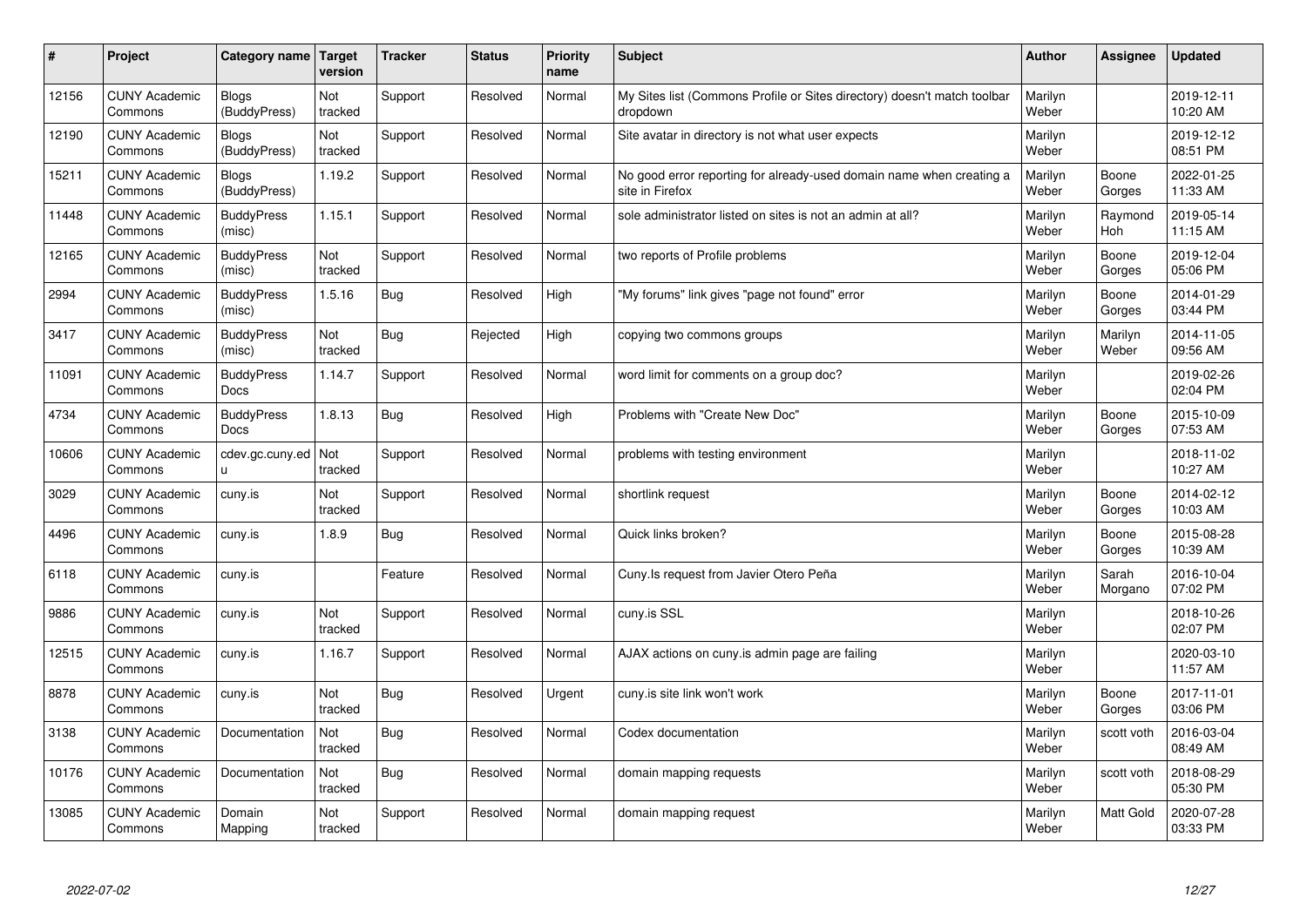| $\pmb{\#}$ | Project                         | Category name                 | Target<br>version     | <b>Tracker</b> | <b>Status</b>        | <b>Priority</b><br>name | <b>Subject</b>                                                                           | <b>Author</b>    | Assignee              | Updated                |
|------------|---------------------------------|-------------------------------|-----------------------|----------------|----------------------|-------------------------|------------------------------------------------------------------------------------------|------------------|-----------------------|------------------------|
| 13768      | <b>CUNY Academic</b><br>Commons | Domain<br>Mapping             | Not<br>tracked        | Bug            | Resolved             | Normal                  | patricksweeney.commons.gc.cuny.edu down                                                  | Marilyn<br>Weber | Raymond<br><b>Hoh</b> | 2021-01-12<br>10:47 AM |
| 14344      | <b>CUNY Academic</b><br>Commons | Domain<br>Mapping             | Not<br>tracked        | Support        | Resolved             | Normal                  | arabstages.org site down                                                                 | Marilyn<br>Weber | Raymond<br>Hoh        | 2021-04-19<br>01:42 PM |
| 9828       | <b>CUNY Academic</b><br>Commons | Domain<br>Mapping             | 1.13.3                | <b>Bug</b>     | Resolved             | High                    | redirecting problem                                                                      | Marilyn<br>Weber | Raymond<br><b>Hoh</b> | 2018-05-24<br>02:39 PM |
| 7995       | <b>CUNY Academic</b><br>Commons | Domain<br>Mapping             | <b>Not</b><br>tracked | <b>Bug</b>     | Resolved             | Urgent                  | http://on.socialpaper.gc.cuny.edu down?                                                  | Marilyn<br>Weber |                       | 2017-04-21<br>11:07 AM |
| 5992       | <b>CUNY Academic</b><br>Commons | Email<br>Notifications        | Future<br>release     | Feature        | <b>New</b>           | Normal                  | Changing the From line of autogenerated blog emails                                      | Marilyn<br>Weber |                       | 2018-09-27<br>05:19 PM |
| 11971      | <b>CUNY Academic</b><br>Commons | Email<br>Notifications        | Future<br>release     | Bug            | Reporter<br>Feedback | Low                     | Pictures obscured in emailed post notifications                                          | Marilyn<br>Weber | Raymond<br><b>Hoh</b> | 2019-11-21<br>01:14 PM |
| 5991       | <b>CUNY Academic</b><br>Commons | Email<br>Notifications        | Future<br>release     | Support        | Resolved             | Normal                  | change format of autogenerated blog emails                                               | Marilyn<br>Weber | Paige<br>Dupont       | 2018-01-12<br>02:55 PM |
| 6818       | <b>CUNY Academic</b><br>Commons | Email<br><b>Notifications</b> | 1.10.3                | Support        | Resolved             | Normal                  | No more email notifications?                                                             | Marilyn<br>Weber |                       | 2016-11-22<br>02:51 PM |
| 10245      | <b>CUNY Academic</b><br>Commons | Email<br>Notifications        | 1.13.8                | Support        | Resolved             | Urgent                  | Placeholders in action emails (activation, password reset) not being<br>properly swapped | Marilyn<br>Weber | Raymond<br><b>Hoh</b> | 2018-08-30<br>04:02 PM |
| 5448       | <b>CUNY Academic</b><br>Commons | Email<br><b>Notifications</b> | 1.10.2                | Bug            | Rejected             | Normal                  | garbled CAC activity digests                                                             | Marilyn<br>Weber | Raymond<br>Hoh        | 2016-11-20<br>02:38 AM |
| 7376       | <b>CUNY Academic</b><br>Commons | Email<br>Notifications        |                       | <b>Bug</b>     | Rejected             | Normal                  | automatic forwarding of blog posts not working                                           | Marilyn<br>Weber | Boone<br>Gorges       | 2017-05-01<br>10:36 PM |
| 9154       | <b>CUNY Academic</b><br>Commons | Events                        | 1.12.8                | Bug            | Resolved             | Normal                  | problem with group calendar                                                              | Marilyn<br>Weber | Raymond<br>Hoh        | 2018-02-13<br>10:49 AM |
| 14889      | <b>CUNY Academic</b><br>Commons | Events                        | 1.19.0                | Support        | Resolved             | Normal                  | events in group - can they be edited by all admins?                                      | Marilyn<br>Weber | Raymond<br>Hoh        | 2021-12-13<br>03:31 PM |
| 4962       | <b>CUNY Academic</b><br>Commons | Events                        | 1.8.18                | Bug            | Resolved             | High                    | Problems with text entry field in the Events Calendar                                    | Marilyn<br>Weber | Raymond<br><b>Hoh</b> | 2015-12-01<br>06:57 PM |
| 3037       | <b>CUNY Academic</b><br>Commons | <b>Ground Control</b>         | Not<br>tracked        | Publicity      | Resolved             | Normal                  | <b>Ground Control</b>                                                                    | Marilyn<br>Weber | scott voth            | 2016-01-26<br>05:23 PM |
| 3038       | <b>CUNY Academic</b><br>Commons | <b>Ground Control</b>         | Not<br>tracked        | Publicity      | Resolved             | Normal                  | <b>Ground Control</b>                                                                    | Marilyn<br>Weber | <b>Matt Gold</b>      | 2016-01-26<br>05:10 PM |
| 3039       | <b>CUNY Academic</b><br>Commons | <b>Ground Control</b>         | Not<br>tracked        | Publicity      | Resolved             | Normal                  | <b>Ground Control</b>                                                                    | Marilyn<br>Weber | Sarah<br>Morgano      | 2016-01-26<br>05:19 PM |
| 3040       | <b>CUNY Academic</b><br>Commons | <b>Ground Control</b>         | Not<br>tracked        | Publicity      | Resolved             | Normal                  | <b>Ground Control</b>                                                                    | Marilyn<br>Weber | Micki<br>Kaufman      | 2016-01-26<br>05:16 PM |
| 3041       | <b>CUNY Academic</b><br>Commons | <b>Ground Control</b>         | Not<br>tracked        | Publicity      | Resolved             | Normal                  | <b>Ground Control</b>                                                                    | Marilyn<br>Weber | <b>Chris Stein</b>    | 2016-01-26<br>04:52 PM |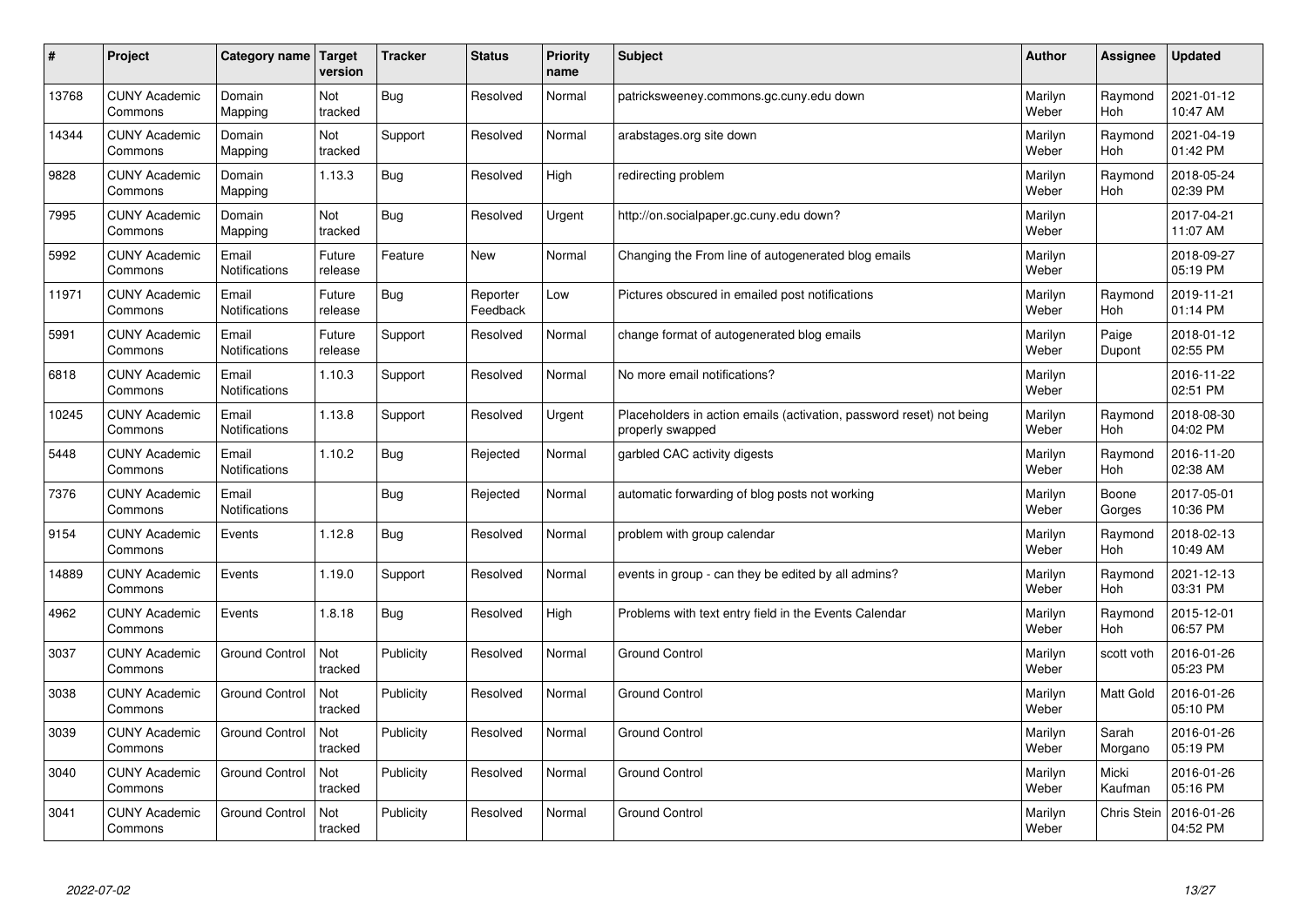| $\sharp$ | Project                         | Category name   Target | version           | <b>Tracker</b> | <b>Status</b>        | <b>Priority</b><br>name | <b>Subject</b>                                                                        | <b>Author</b>    | Assignee          | <b>Updated</b>         |
|----------|---------------------------------|------------------------|-------------------|----------------|----------------------|-------------------------|---------------------------------------------------------------------------------------|------------------|-------------------|------------------------|
| 3035     | <b>CUNY Academic</b><br>Commons | <b>Ground Control</b>  | Not<br>tracked    | Publicity      | Deferred             | Normal                  | <b>Ground Control article</b>                                                         | Marilyn<br>Weber | Marilyn<br>Weber  | 2015-03-21<br>08:54 PM |
| 3036     | <b>CUNY Academic</b><br>Commons | <b>Ground Control</b>  | Not<br>tracked    | Publicity      | Deferred             | Normal                  | <b>Ground Control</b>                                                                 | Marilyn<br>Weber | Dominic<br>Giglio | 2015-03-21<br>09:10 PM |
| 8638     | <b>CUNY Academic</b><br>Commons | Group Blogs            | 1.11.11           | Bug            | Resolved             | Normal                  | members not syncing from group to site                                                | Marilyn<br>Weber |                   | 2017-09-01<br>03:50 PM |
| 8661     | <b>CUNY Academic</b><br>Commons | Group Blogs            | Not<br>tracked    | <b>Bug</b>     | Resolved             | Normal                  | new group, old site, can't link?                                                      | Marilyn<br>Weber |                   | 2017-11-15<br>01:26 PM |
| 11088    | <b>CUNY Academic</b><br>Commons | Group Blogs            | Not<br>tracked    | Bug            | Resolved             | Normal                  | no notification for comments                                                          | Marilyn<br>Weber |                   | 2019-02-15<br>03:30 PM |
| 13878    | <b>CUNY Academic</b><br>Commons | Group cloning          | 1.18.4            | Support        | Resolved             | High                    | When creating Group + Site and choosing 'Clone existing', cannot<br>advance to step 2 | Marilyn<br>Weber | Jeremy<br>Felt    | 2021-02-02<br>11:02 AM |
| 5684     | <b>CUNY Academic</b><br>Commons | <b>Group Files</b>     | Not<br>tracked    | <b>Bug</b>     | Resolved             | Normal                  | Making Group files appear as Blog entries                                             | Marilyn<br>Weber | Boone<br>Gorges   | 2017-11-20<br>03:28 PM |
| 6626     | <b>CUNY Academic</b><br>Commons | Group Files            | 1.10.1            | <b>Bug</b>     | Resolved             | Normal                  | Files from non-member showing up in private group                                     | Marilyn<br>Weber | Boone<br>Gorges   | 2016-11-07<br>03:54 PM |
| 9224     | <b>CUNY Academic</b><br>Commons | <b>Group Files</b>     | 1.13              | Feature        | Resolved             | Normal                  | attachments to forum posts clutter up Files area                                      | Marilyn<br>Weber | Boone<br>Gorges   | 2018-03-22<br>03:34 PM |
| 11567    | <b>CUNY Academic</b><br>Commons | <b>Group Files</b>     | 1.15.4            | Bug            | Resolved             | Normal                  | Group files pagination doesn't work properly in folders                               | Marilyn<br>Weber | Boone<br>Gorges   | 2019-06-25<br>04:22 PM |
| 8917     | <b>CUNY Academic</b><br>Commons | Group Files            | 1.12.3            | Bug            | Resolved             | High                    | Files not downloading from Groups properly                                            | Marilyn<br>Weber | Boone<br>Gorges   | 2017-11-29<br>10:04 PM |
| 9835     | <b>CUNY Academic</b><br>Commons | Group Forums           | Future<br>release | <b>Bug</b>     | Assigned             | Normal                  | add a "like" function?                                                                | Marilyn<br>Weber | Erik<br>Trainer   | 2018-06-05<br>01:49 PM |
| 13328    | <b>CUNY Academic</b><br>Commons | Group Forums           | Not<br>tracked    | Bug            | Reporter<br>Feedback | Normal                  | cross-posting in two related groups                                                   | Marilyn<br>Weber | Raymond<br>Hoh    | 2020-09-15<br>10:39 PM |
| 6893     | <b>CUNY Academic</b><br>Commons | Group Forums           |                   | <b>Bug</b>     | Resolved             | Normal                  | Forum for CUNY Academic Commons Team is gone                                          | Marilyn<br>Weber | Boone<br>Gorges   | 2016-12-01<br>08:08 AM |
| 9282     | <b>CUNY Academic</b><br>Commons | Group Forums           | 1.12.9            | Bug            | Resolved             | Normal                  | "Forum ID is missing" error?                                                          | Marilyn<br>Weber |                   | 2018-02-27<br>10:32 AM |
| 10361    | <b>CUNY Academic</b><br>Commons | Group Forums           | 1.13.10           | Bug            | Resolved             | Normal                  | forum post pending oddity                                                             | Marilyn<br>Weber |                   | 2018-09-25<br>10:45 AM |
| 12487    | <b>CUNY Academic</b><br>Commons | Group Forums           | 1.16.7            | <b>Bug</b>     | Resolved             | Normal                  | group posting problems?                                                               | Marilyn<br>Weber | Raymond<br>Hoh    | 2020-03-10<br>11:40 AM |
| 13341    | <b>CUNY Academic</b><br>Commons | Group Forums           | 1.17.4            | Bug            | Resolved             | Normal                  | Forum reply problems                                                                  | Marilyn<br>Weber | Raymond<br>Hoh    | 2020-09-22<br>12:08 PM |
| 13827    | <b>CUNY Academic</b><br>Commons | Group Forums           | 1.18.3            | Bug            | Resolved             | Normal                  | more forum post problems                                                              | Marilyn<br>Weber | Raymond<br>Hoh    | 2021-01-22<br>08:19 PM |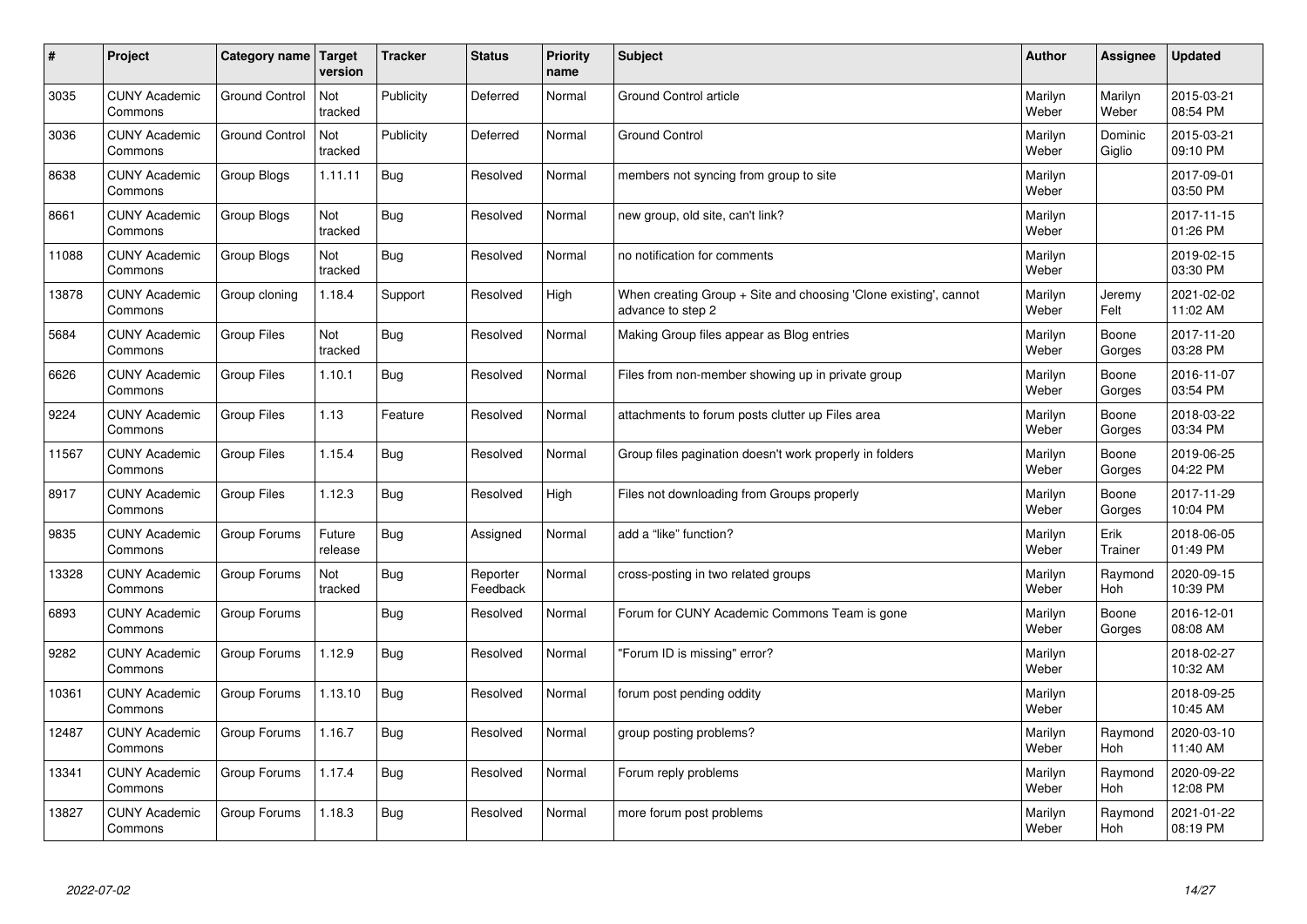| #     | Project                         | Category name   Target | version        | <b>Tracker</b> | <b>Status</b> | Priority<br>name | <b>Subject</b>                                                              | <b>Author</b>    | <b>Assignee</b>       | <b>Updated</b>         |
|-------|---------------------------------|------------------------|----------------|----------------|---------------|------------------|-----------------------------------------------------------------------------|------------------|-----------------------|------------------------|
| 4657  | <b>CUNY Academic</b><br>Commons | Group Forums           | 1.8.18         | Bug            | Resolved      | High             | Submit button disappears in new post mode in forum                          | Marilyn<br>Weber | Raymond<br><b>Hoh</b> | 2015-12-01<br>11:15 PM |
| 3533  | <b>CUNY Academic</b><br>Commons | Group<br>Invitations   | 1.7.8          | <b>Bug</b>     | Resolved      | Low              | Trying to invite member to a new group                                      | Marilyn<br>Weber | Boone<br>Gorges       | 2015-04-01<br>09:13 PM |
| 6091  | <b>CUNY Academic</b><br>Commons | Group<br>Invitations   | Not<br>tracked | Bug            | Resolved      | Normal           | User cannot re-join a group                                                 | Marilyn<br>Weber | Boone<br>Gorges       | 2016-09-28<br>01:47 PM |
| 12006 | <b>CUNY Academic</b><br>Commons | Group<br>Invitations   | 1.15.13        | Bug            | Resolved      | Immediate        | Invite system is broken.                                                    | Marilyn<br>Weber | Boone<br>Gorges       | 2019-10-23<br>10:16 AM |
| 13138 | <b>CUNY Academic</b><br>Commons | Group Library          | Not<br>tracked | Support        | Resolved      | Normal           | moving Library contents for Steve Brier                                     | Marilyn<br>Weber |                       | 2020-08-03<br>04:00 PM |
| 13159 | <b>CUNY Academic</b><br>Commons | Group Library          | Not<br>tracked | Support        | Resolved      | Normal           | changing folder names?                                                      | Marilyn<br>Weber | Boone<br>Gorges       | 2020-08-27<br>08:59 AM |
| 14304 | <b>CUNY Academic</b><br>Commons | Group Library          | 1.18.8         | Bug            | Resolved      | Normal           | Library items change folders when adding subsequent items in new<br>folders | Marilyn<br>Weber | Boone<br>Gorges       | 2021-04-13<br>11:21 AM |
| 13173 | <b>CUNY Academic</b><br>Commons | Group Library          | 1.17.1         | Support        | Resolved      | High             | all uploads to the library are silent                                       | Marilyn<br>Weber |                       | 2020-08-10<br>04:12 PM |
| 13227 | <b>CUNY Academic</b><br>Commons | Group Library          | 1.17.2         | <b>Bug</b>     | Resolved      | High             | folder not appearing in library                                             | Marilyn<br>Weber |                       | 2020-08-21<br>04:22 PM |
| 13675 | <b>CUNY Academic</b><br>Commons | Group Library          | 1.18.1         | <b>Bug</b>     | Resolved      | High             | broken Library                                                              | Marilyn<br>Weber |                       | 2020-12-09<br>05:02 PM |
| 3197  | <b>CUNY Academic</b><br>Commons | Groups (misc)          | 1.6.4          | Bug            | Resolved      | Normal           | trying to set up a hidden group blog with no RSS feed                       | Marilyn<br>Weber | Boone<br>Gorges       | 2014-05-21<br>09:39 PM |
| 3620  | <b>CUNY Academic</b><br>Commons | Groups (misc)          | Not<br>tracked | <b>Bug</b>     | Resolved      | Normal           | admins of The Group for Group Admins                                        | Marilyn<br>Weber |                       | 2014-11-03<br>08:38 AM |
| 7678  | <b>CUNY Academic</b><br>Commons | Groups (misc)          | Not<br>tracked | Support        | Resolved      | Normal           | add admin to student group                                                  | Marilyn<br>Weber | Boone<br>Gorges       | 2017-02-15<br>11:58 AM |
| 8200  | <b>CUNY Academic</b><br>Commons | Groups (misc)          | Not<br>tracked | Bug            | Resolved      | Normal           | Announcements has disappeared                                               | Marilyn<br>Weber | Boone<br>Gorges       | 2017-05-26<br>04:04 PM |
| 8978  | <b>CUNY Academic</b><br>Commons | Groups (misc)          | Not<br>tracked | Support        | Resolved      | Normal           | removing old groups                                                         | Marilyn<br>Weber |                       | 2018-12-10<br>03:52 PM |
| 10772 | <b>CUNY Academic</b><br>Commons | Groups (misc)          | 1.14.2         | <b>Bug</b>     | Resolved      | Normal           | can't create groups                                                         | Marilyn<br>Weber |                       | 2018-12-04<br>10:42 AM |
| 11006 | <b>CUNY Academic</b><br>Commons | Groups (misc)          | 1.14.6         | Support        | Resolved      | Normal           | removing members from a group isn't working                                 | Marilyn<br>Weber |                       | 2019-01-24<br>03:18 PM |
| 6286  | <b>CUNY Academic</b><br>Commons | Groups (misc)          | Not<br>tracked | Bug            | Resolved      | Immediate        | Groups pages not displaying at all!                                         | Marilyn<br>Weber | Boone<br>Gorges       | 2017-11-15<br>10:57 AM |
| 6575  | <b>CUNY Academic</b><br>Commons | Groups (misc)          |                | Bug            | Rejected      | Normal           | No papers link for the group "social paper"                                 | Marilyn<br>Weber |                       | 2016-11-02<br>10:39 PM |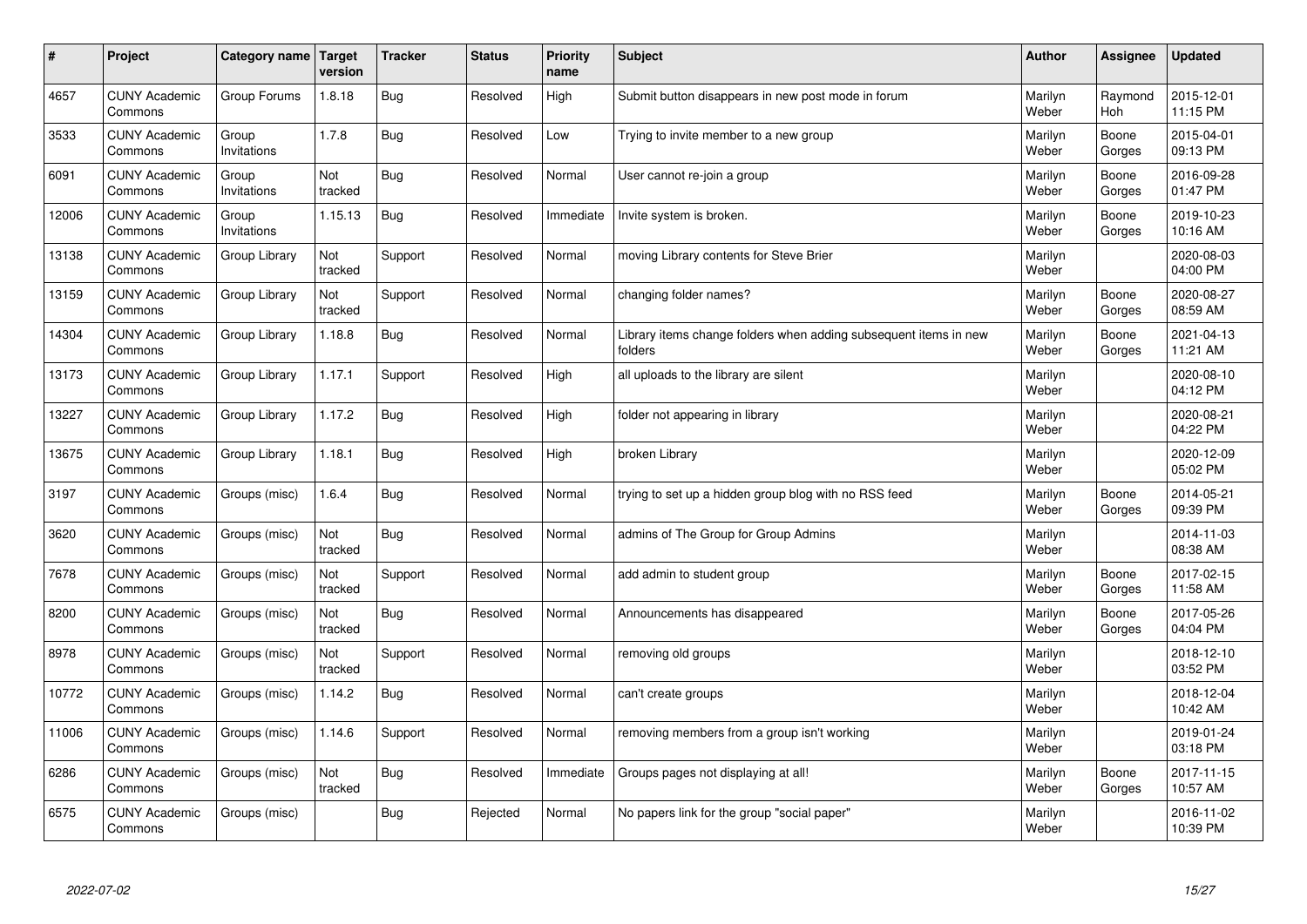| $\vert$ # | Project                         | Category name      | <b>Target</b><br>version | <b>Tracker</b> | <b>Status</b> | <b>Priority</b><br>name | <b>Subject</b>                                                       | <b>Author</b>    | <b>Assignee</b>       | <b>Updated</b>         |
|-----------|---------------------------------|--------------------|--------------------------|----------------|---------------|-------------------------|----------------------------------------------------------------------|------------------|-----------------------|------------------------|
| 6313      | <b>CUNY Academic</b><br>Commons | Groups (misc)      |                          | Bug            | Duplicate     | Normal                  | group member no longer in group, can't rejoin.                       | Marilyn<br>Weber |                       | 2016-10-14<br>09:27 PM |
| 9130      | <b>CUNY Academic</b><br>Commons | Homepage<br>Slides | Not<br>tracked           | Bug            | Resolved      | Normal                  | too many redirects                                                   | Marilyn<br>Weber |                       | 2018-01-29<br>10:27 AM |
| 9163      | <b>CUNY Academic</b><br>Commons | Layout             | 1.12.8                   | Support        | Resolved      | Normal                  | Mobile responsiveness issues                                         | Marilyn<br>Weber | Raymond<br><b>Hoh</b> | 2018-02-13<br>10:49 AM |
| 11964     | <b>CUNY Academic</b><br>Commons | Layout             | 1.15.12                  | <b>Bug</b>     | Resolved      | Normal                  | https://commons.gc.cuny.edu/create/ not displaying correctly in Edge | Marilyn<br>Weber | Raymond<br><b>Hoh</b> | 2019-10-22<br>11:54 AM |
| 15252     | <b>CUNY Academic</b><br>Commons | Layout             | Not<br>tracked           | <b>Bug</b>     | Resolved      | Normal                  | visual glitch with the Segal Center webpage                          | Marilyn<br>Weber | Raymond<br>Hoh        | 2022-02-03<br>04:56 PM |
| 12382     | <b>CUNY Academic</b><br>Commons | Membership         | Not<br>tracked           | Support        | New           | Normal                  | Email request change                                                 | Marilyn<br>Weber | Marilyn<br>Weber      | 2020-02-06<br>12:56 PM |
| 3466      | <b>CUNY Academic</b><br>Commons | Membership         | 1.6.16                   | Feature        | Resolved      | Normal                  | restricting undergrad registration                                   | Marilyn<br>Weber | Boone<br>Gorges       | 2014-09-18<br>12:02 AM |
| 5772      | <b>CUNY Academic</b><br>Commons | Membership         | Not<br>tracked           | Support        | Resolved      | Normal                  | User email change and forgotten password                             | Marilyn<br>Weber | Matt Gold             | 2017-11-15<br>06:18 PM |
| 5968      | <b>CUNY Academic</b><br>Commons | Membership         | Not<br>tracked           | Bug            | Resolved      | Normal                  | Deleting account without knowing password                            | Marilyn<br>Weber | <b>Matt Gold</b>      | 2017-11-15<br>06:19 PM |
| 7223      | <b>CUNY Academic</b><br>Commons | Membership         | Not<br>tracked           | <b>Bug</b>     | Resolved      | Normal                  | User with two profiles would like to merge them                      | Marilyn<br>Weber | Boone<br>Gorges       | 2017-01-10<br>02:07 PM |
| 7337      | <b>CUNY Academic</b><br>Commons | Membership         | Not<br>tracked           | Bug            | Resolved      | Normal                  | User with new email                                                  | Marilyn<br>Weber |                       | 2017-01-06<br>11:05 AM |
| 7349      | <b>CUNY Academic</b><br>Commons | Membership         | Not<br>tracked           | Bug            | Resolved      | Normal                  | <b>LACUNY Institute website</b>                                      | Marilyn<br>Weber | Boone<br>Gorges       | 2017-01-11<br>04:26 PM |
| 7486      | <b>CUNY Academic</b><br>Commons | Membership         | Not<br>tracked           | Support        | Resolved      | Normal                  | changed email address                                                | Marilyn<br>Weber |                       | 2017-01-24<br>10:00 PM |
| 7619      | <b>CUNY Academic</b><br>Commons | Membership         | Not<br>tracked           | Support        | Resolved      | Normal                  | outside users for a site that isn't a class?                         | Marilyn<br>Weber | Matt Gold             | 2017-11-15<br>06:18 PM |
| 7771      | <b>CUNY Academic</b><br>Commons | Membership         | Not<br>tracked           | Support        | Resolved      | Normal                  | User would like to be uncoupled from sites                           | Marilyn<br>Weber | Boone<br>Gorges       | 2017-03-09<br>12:38 PM |
| 7775      | <b>CUNY Academic</b><br>Commons | Membership         | Not<br>tracked           | Support        | Resolved      | Normal                  | Email change                                                         | Marilyn<br>Weber |                       | 2017-03-08<br>10:09 PM |
| 7922      | <b>CUNY Academic</b><br>Commons | Membership         | Not<br>tracked           | Support        | Resolved      | Normal                  | add me as an admin to the MALs alumni site?                          | Marilyn<br>Weber |                       | 2017-04-06<br>05:19 PM |
| 8120      | <b>CUNY Academic</b><br>Commons | Membership         | Not<br>tracked           | Support        | Resolved      | Normal                  | add me as an admin to https://nyslavery.commons.gc.cuny.edu          | Marilyn<br>Weber |                       | 2017-05-10<br>02:19 PM |
| 8222      | <b>CUNY Academic</b><br>Commons | Membership         | Not<br>tracked           | Support        | Resolved      | Normal                  | Admin for iletc.commons.gc.cuny.edu                                  | Marilyn<br>Weber | Boone<br>Gorges       | 2017-06-08<br>10:06 AM |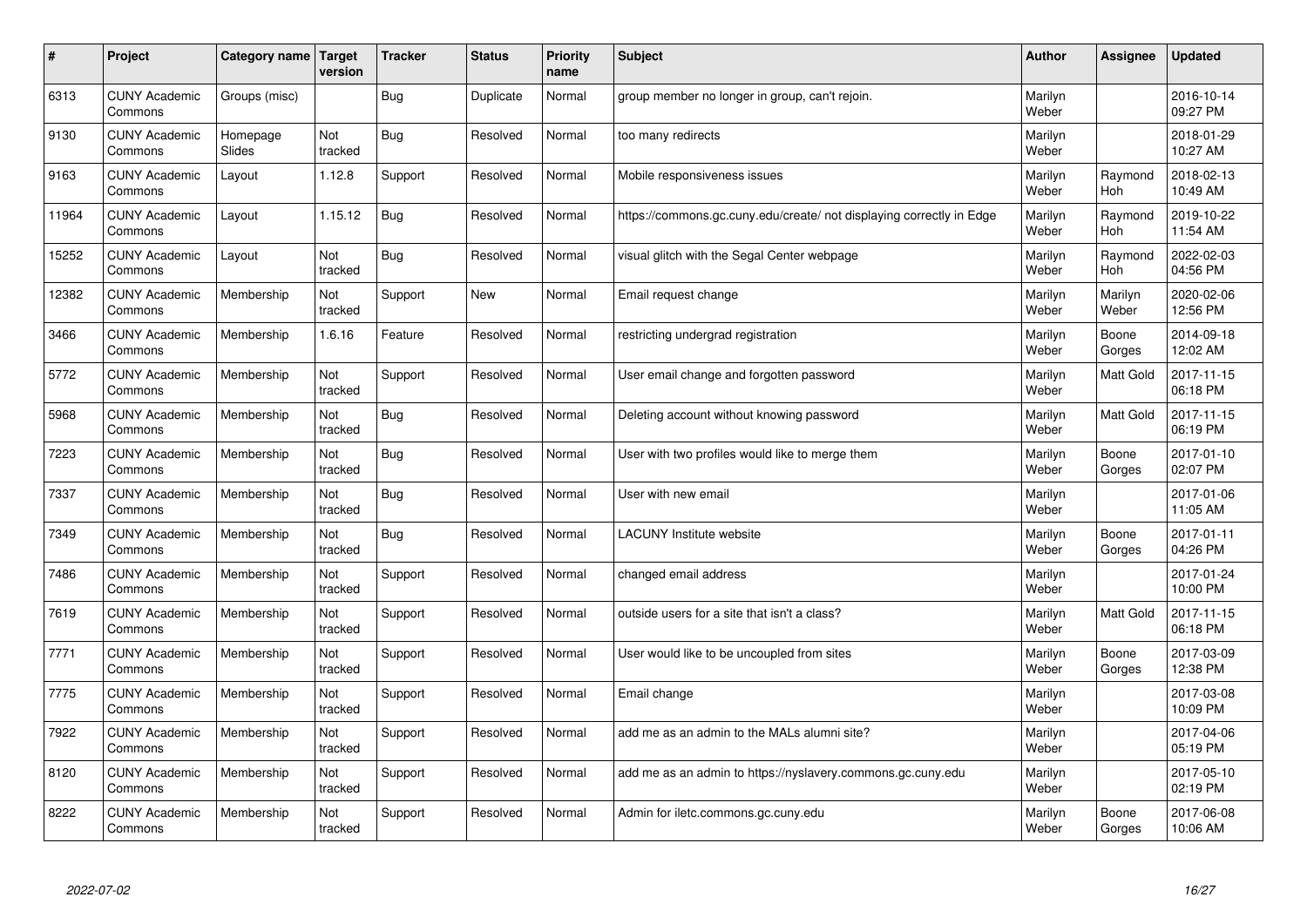| $\#$  | Project                         | Category name   Target | version        | <b>Tracker</b> | <b>Status</b> | Priority<br>name | <b>Subject</b>                                             | <b>Author</b>    | <b>Assignee</b> | <b>Updated</b>         |
|-------|---------------------------------|------------------------|----------------|----------------|---------------|------------------|------------------------------------------------------------|------------------|-----------------|------------------------|
| 8401  | <b>CUNY Academic</b><br>Commons | Membership             | Not<br>tracked | Support        | Resolved      | Normal           | add me as an admin                                         | Marilyn<br>Weber | Boone<br>Gorges | 2017-07-11<br>11:40 AM |
| 8429  | <b>CUNY Academic</b><br>Commons | Membership             | Not<br>tracked | Support        | Resolved      | Normal           | Please make me an admin of https://arc.commons.gc.cuny.edu | Marilyn<br>Weber | Boone<br>Gorges | 2017-07-24<br>03:33 PM |
| 8481  | <b>CUNY Academic</b><br>Commons | Membership             | Not<br>tracked | Support        | Resolved      | Normal           | admin of http://swipanalytic.org/organizers/               | Marilyn<br>Weber |                 | 2019-02-19<br>01:58 PM |
| 8531  | <b>CUNY Academic</b><br>Commons | Membership             | Not<br>tracked | Support        | Resolved      | Normal           | admin of https://admissions.commons.gc.cuny.edu            | Marilyn<br>Weber |                 | 2017-08-15<br>04:20 PM |
| 8566  | <b>CUNY Academic</b><br>Commons | Membership             | Not<br>tracked | Support        | Resolved      | Normal           | user email change                                          | Marilyn<br>Weber |                 | 2017-11-15<br>01:27 PM |
| 8577  | <b>CUNY Academic</b><br>Commons | Membership             | Not<br>tracked | Support        | Resolved      | Normal           | another user email change                                  | Marilyn<br>Weber |                 | 2017-08-25<br>10:23 AM |
| 8630  | <b>CUNY Academic</b><br>Commons | Membership             | Not<br>tracked | Support        | Resolved      | Normal           | Change in email/campus                                     | Marilyn<br>Weber |                 | 2017-08-30<br>03:48 PM |
| 9004  | <b>CUNY Academic</b><br>Commons | Membership             | Not<br>tracked | Support        | Resolved      | Normal           | email change request                                       | Marilyn<br>Weber |                 | 2017-12-14<br>12:27 PM |
| 9779  | <b>CUNY Academic</b><br>Commons | Membership             | Not<br>tracked | Support        | Resolved      | Normal           | user not sure if she is registered.                        | Marilyn<br>Weber |                 | 2018-12-10<br>03:53 PM |
| 9927  | <b>CUNY Academic</b><br>Commons | Membership             | Not<br>tracked | Support        | Resolved      | Normal           | wrong email used                                           | Marilyn<br>Weber | Matt Gold       | 2018-06-14<br>10:21 AM |
| 10006 | <b>CUNY Academic</b><br>Commons | Membership             | Not<br>tracked | Support        | Resolved      | Normal           | another email change request                               | Marilyn<br>Weber |                 | 2018-07-13<br>12:36 PM |
| 10066 | <b>CUNY Academic</b><br>Commons | Membership             | Not<br>tracked | Support        | Resolved      | Normal           | add me as an admin to https://pkms.commons.gc.cuny.edu/    | Marilyn<br>Weber |                 | 2018-07-26<br>11:54 AM |
| 10257 | <b>CUNY Academic</b><br>Commons | Membership             | Not<br>tracked | Support        | Resolved      | Normal           | change the email from @login.cuny.edu to campu email       | Marilyn<br>Weber |                 | 2018-12-10<br>03:55 PM |
| 10387 | <b>CUNY Academic</b><br>Commons | Membership             | Not<br>tracked | Support        | Resolved      | Normal           | remove user page                                           | Marilyn<br>Weber |                 | 2018-09-28<br>02:26 PM |
| 10910 | <b>CUNY Academic</b><br>Commons | Membership             | Not<br>tracked | Support        | Resolved      | Normal           | request to be an admin to a prof's site                    | Marilyn<br>Weber |                 | 2019-01-04<br>10:45 AM |
| 10941 | <b>CUNY Academic</b><br>Commons | Membership             | Not<br>tracked | Support        | Resolved      | Normal           | update user email                                          | Marilyn<br>Weber |                 | 2019-02-13<br>02:24 PM |
| 11127 | <b>CUNY Academic</b><br>Commons | Membership             | Not<br>tracked | Support        | Resolved      | Normal           | user with new campus affiliation                           | Marilyn<br>Weber |                 | 2019-02-19<br>02:09 PM |
| 11147 | <b>CUNY Academic</b><br>Commons | Membership             | Not<br>tracked | Support        | Resolved      | Normal           | employee email change                                      | Marilyn<br>Weber |                 | 2019-03-12<br>03:58 PM |
| 11210 | <b>CUNY Academic</b><br>Commons | Membership             | Not<br>tracked | Support        | Resolved      | Normal           | Please change the email                                    | Marilyn<br>Weber |                 | 2019-03-11<br>04:16 PM |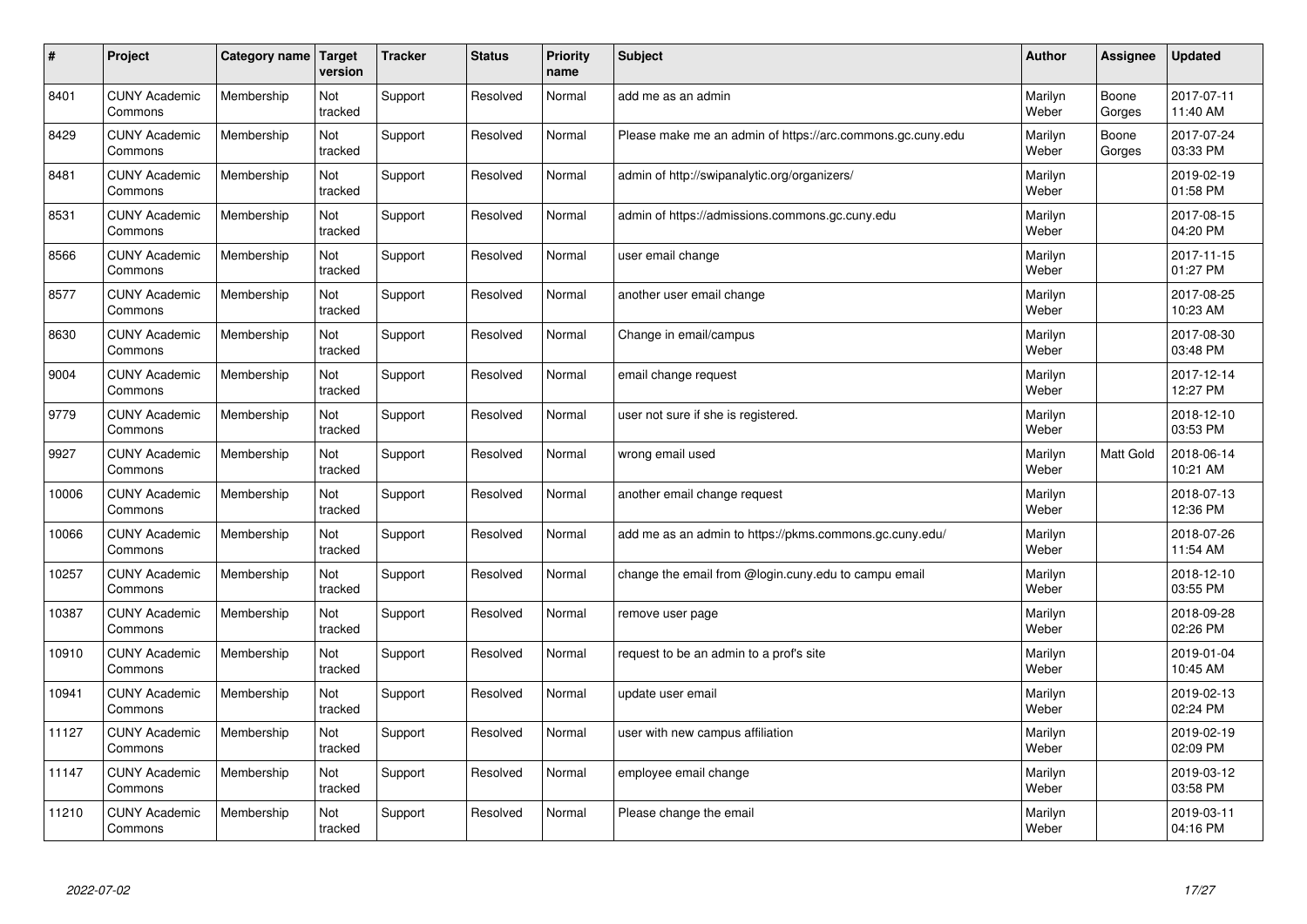| $\sharp$ | Project                         | Category name   Target  | version        | <b>Tracker</b> | <b>Status</b> | <b>Priority</b><br>name | <b>Subject</b>                                                    | <b>Author</b>    | Assignee              | <b>Updated</b>         |
|----------|---------------------------------|-------------------------|----------------|----------------|---------------|-------------------------|-------------------------------------------------------------------|------------------|-----------------------|------------------------|
| 11217    | <b>CUNY Academic</b><br>Commons | Membership              | Not<br>tracked | Support        | Resolved      | Normal                  | Another email update                                              | Marilyn<br>Weber |                       | 2019-03-12<br>03:37 PM |
| 11516    | <b>CUNY Academic</b><br>Commons | Membership              | Not<br>tracked | Support        | Resolved      | Normal                  | request for email change                                          | Marilyn<br>Weber |                       | 2019-06-04<br>01:48 PM |
| 11922    | <b>CUNY Academic</b><br>Commons | Membership              | Not<br>tracked | Support        | Resolved      | Normal                  | https://commons.gc.cuny.edu/members/cunyhealthequity/             | Marilyn<br>Weber |                       | 2019-10-02<br>04:05 PM |
| 11961    | <b>CUNY Academic</b><br>Commons | Membership              | Not<br>tracked | Support        | Resolved      | Normal                  | switch email for student user                                     | Marilyn<br>Weber |                       | 2019-10-09<br>01:56 PM |
| 6039     | <b>CUNY Academic</b><br>Commons | Membership              | 1.9.28         | <b>Bug</b>     | Resolved      | High                    | User cannot change her email                                      | Marilyn<br>Weber |                       | 2016-09-19<br>03:03 PM |
| 9996     | <b>CUNY Academic</b><br>Commons | Membership              | Not<br>tracked | Support        | Rejected      | Normal                  | user email change request                                         | Marilyn<br>Weber |                       | 2018-07-16<br>10:49 AM |
| 9134     | <b>CUNY Academic</b><br>Commons | Membership              | Not<br>tracked | Support        | Abandoned     | Normal                  | former user                                                       | Marilyn<br>Weber | <b>Matt Gold</b>      | 2019-09-18<br>10:26 AM |
| 11865    | <b>CUNY Academic</b><br>Commons | Onboarding              | 1.15.10        | Bug            | Resolved      | Normal                  | Site name not appearing in "Membership" lists of Invitation modal | Marilyn<br>Weber | Boone<br>Gorges       | 2019-09-24<br>11:09 AM |
| 13521    | <b>CUNY Academic</b><br>Commons | Onboarding              | 1.17.7         | Support        | Resolved      | Normal                  | sent invitations page                                             | Marilyn<br>Weber | Raymond<br>Hoh        | 2020-11-10<br>10:31 AM |
| 14129    | <b>CUNY Academic</b><br>Commons | Onboarding              | 1.18.6         | Support        | Resolved      | Normal                  | can only see some invites sent                                    | Marilyn<br>Weber | Raymond<br>Hoh        | 2021-04-09<br>09:00 AM |
| 15241    | <b>CUNY Academic</b><br>Commons | Onboarding              | 1.19.3         | Design/UX      | Resolved      | Normal                  | white on gray                                                     | Marilyn<br>Weber | Boone<br>Gorges       | 2022-02-08<br>02:38 PM |
| 6815     | <b>CUNY Academic</b><br>Commons | Password<br>Reset       | Not<br>tracked | Support        | Resolved      | Normal                  | password reset requested                                          | Marilyn<br>Weber | <b>Matt Gold</b>      | 2016-11-22<br>10:30 AM |
| 7685     | <b>CUNY Academic</b><br>Commons | Password<br>Reset       | Not<br>tracked | Support        | Resolved      | Normal                  | temporary password                                                | Marilyn<br>Weber | Boone<br>Gorges       | 2017-02-15<br>07:36 PM |
| 4880     | <b>CUNY Academic</b><br>Commons | Password<br>Reset       | Not<br>tracked | Support        | Resolved      | High                    | CUNY Central person having password trouble                       | Marilyn<br>Weber |                       | 2015-11-10<br>12:40 PM |
| 14448    | <b>CUNY Academic</b><br>Commons | Password<br>Reset       | Not<br>tracked | Bug            | Rejected      | Normal                  | password reset weirdness                                          | Marilyn<br>Weber | Raymond<br><b>Hoh</b> | 2021-05-12<br>01:34 PM |
| 4831     | <b>CUNY Academic</b><br>Commons | <b>Public Portfolio</b> | 1.9.4          | <b>Bug</b>     | Resolved      | Normal                  | User cannot update profile                                        | Marilyn<br>Weber | Boone<br>Gorges       | 2016-01-11<br>10:46 PM |
| 5176     | <b>CUNY Academic</b><br>Commons | <b>Public Portfolio</b> | 1.9.6          | <b>Bug</b>     | Resolved      | Normal                  | Widgets in Profile not saving                                     | Marilyn<br>Weber | Boone<br>Gorges       | 2016-02-01<br>11:07 AM |
| 5629     | <b>CUNY Academic</b><br>Commons | Public Portfolio        | 1.10.4         | Support        | Resolved      | Normal                  | Title field in profile can't be edited                            | Marilyn<br>Weber |                       | 2016-12-13<br>11:19 AM |
| 5667     | <b>CUNY Academic</b><br>Commons | <b>Public Portfolio</b> | 1.9.18         | Bug            | Resolved      | Normal                  | publication section on my public portfolio won't update           | Marilyn<br>Weber | Boone<br>Gorges       | 2016-06-12<br>10:19 AM |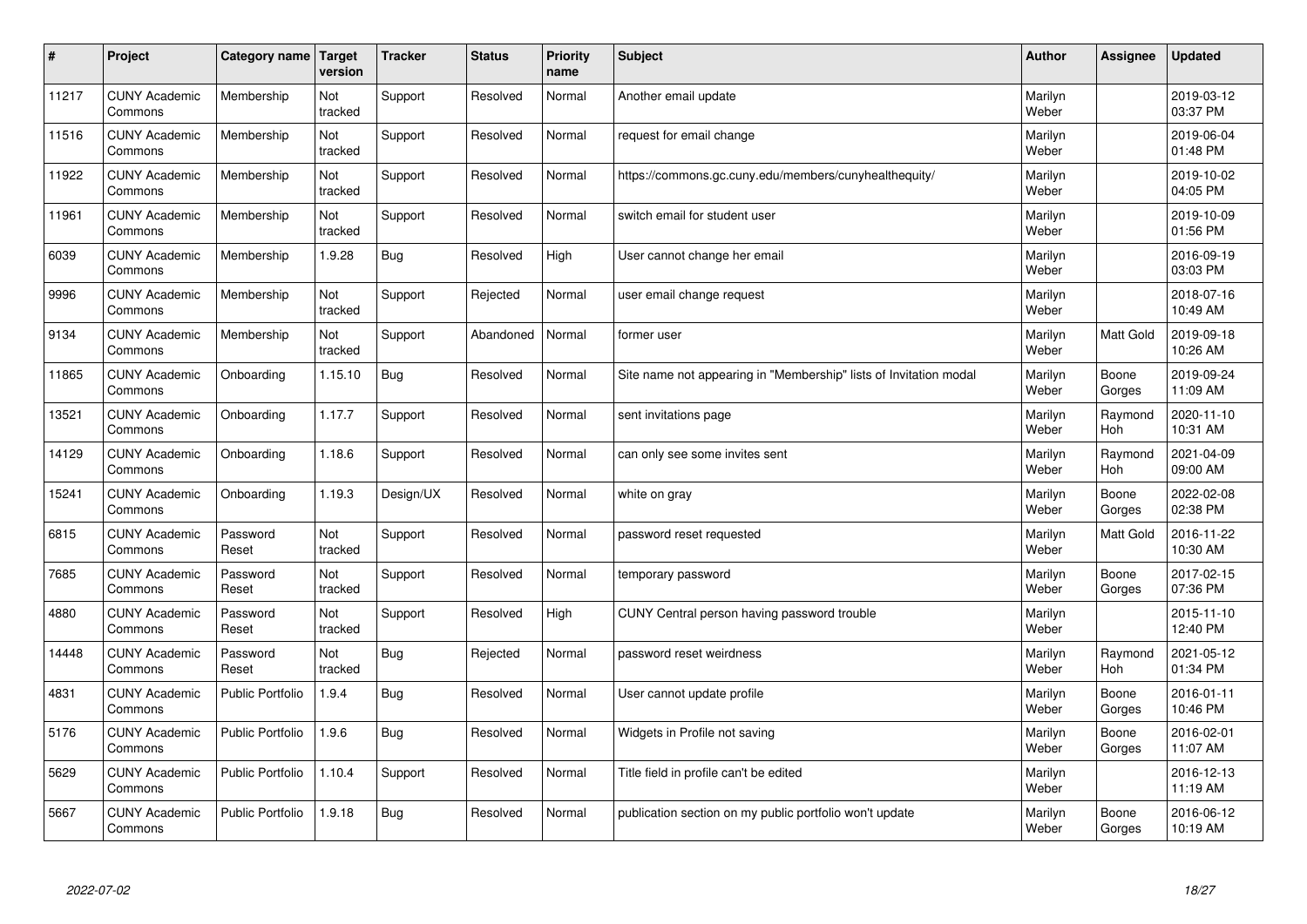| $\pmb{\#}$ | Project                         | Category name           | <b>Target</b><br>version | <b>Tracker</b> | <b>Status</b>        | <b>Priority</b><br>name | <b>Subject</b>                                             | <b>Author</b>    | Assignee         | <b>Updated</b>         |
|------------|---------------------------------|-------------------------|--------------------------|----------------|----------------------|-------------------------|------------------------------------------------------------|------------------|------------------|------------------------|
| 11907      | <b>CUNY Academic</b><br>Commons | <b>Public Portfolio</b> | 1.15.13                  | Support        | Resolved             | Normal                  | more publications problems (in profile)                    | Marilyn<br>Weber |                  | 2019-11-04<br>11:16 AM |
| 12543      | <b>CUNY Academic</b><br>Commons | <b>Public Portfolio</b> | Not<br>tracked           | Support        | Resolved             | Normal                  | User cannot find profile edit button                       | Marilyn<br>Weber | scott voth       | 2020-03-22<br>02:49 PM |
| 6101       | <b>CUNY Academic</b><br>Commons | <b>Public Portfolio</b> |                          | <b>Bug</b>     | Resolved             | High                    | Profile update problems                                    | Marilyn<br>Weber | Boone<br>Gorges  | 2016-12-01<br>03:50 PM |
| 8098       | <b>CUNY Academic</b><br>Commons | <b>Public Portfolio</b> | Not<br>tracked           | <b>Bug</b>     | Abandoned            | Normal                  | Widget in profile not working                              | Marilyn<br>Weber |                  | 2017-11-15<br>01:28 PM |
| 6851       | <b>CUNY Academic</b><br>Commons | Redmine                 | Not<br>tracked           | Support        | Resolved             | Normal                  | How do I help users join Redmine?                          | Marilyn<br>Weber | <b>Matt Gold</b> | 2016-11-28<br>10:16 AM |
| 8906       | <b>CUNY Academic</b><br>Commons | Redmine                 | Not<br>tracked           | Support        | Resolved             | Normal                  | Redmine access?                                            | Marilyn<br>Weber | Matt Gold        | 2017-11-13<br>06:02 PM |
| 12346      | <b>CUNY Academic</b><br>Commons | Redmine                 |                          | Support        | Resolved             | Normal                  | another Redmine request                                    | Marilyn<br>Weber | Matt Gold        | 2020-01-30<br>08:20 PM |
| 15269      | <b>CUNY Academic</b><br>Commons | Redmine                 | Not<br>tracked           | Support        | Resolved             | Normal                  | Segal Theater sites                                        | Marilyn<br>Weber |                  | 2022-02-07<br>04:11 PM |
| 10273      | <b>CUNY Academic</b><br>Commons | Registration            | Not<br>tracked           | Support        | Reporter<br>Feedback | Normal                  | users combining CF and campus address                      | Marilyn<br>Weber |                  | 2019-09-18<br>10:58 AM |
| 4577       | <b>CUNY Academic</b><br>Commons | Registration            | Not<br>tracked           | <b>Bug</b>     | Resolved             | Normal                  | New users are not getting their email verification         | Marilyn<br>Weber | Boone<br>Gorges  | 2016-01-26<br>03:30 PM |
| 5019       | <b>CUNY Academic</b><br>Commons | Registration            | Not<br>tracked           | Support        | Resolved             | Normal                  | Forgotten password for user with new email address         | Marilyn<br>Weber | Marilyn<br>Weber | 2015-12-11<br>04:18 PM |
| 5037       | <b>CUNY Academic</b><br>Commons | Registration            | Not<br>tracked           | Support        | Resolved             | Normal                  | Another Forgotten password for user with new email address | Marilyn<br>Weber | Boone<br>Gorges  | 2015-12-22<br>05:24 PM |
| 5969       | <b>CUNY Academic</b><br>Commons | Registration            | 1.9.27                   | <b>Bug</b>     | Resolved             | Normal                  | Queens students unable to join                             | Marilyn<br>Weber | Boone<br>Gorges  | 2016-09-04<br>09:41 PM |
| 7608       | <b>CUNY Academic</b><br>Commons | Registration            | Not<br>tracked           | Feature        | Resolved             | Normal                  | create an account                                          | Marilyn<br>Weber |                  | 2017-02-15<br>10:45 PM |
| 7613       | <b>CUNY Academic</b><br>Commons | Registration            | Not<br>tracked           | Support        | Resolved             | Normal                  | non-matriculated students                                  | Marilyn<br>Weber | Boone<br>Gorges  | 2017-11-15<br>11:03 AM |
| 9162       | <b>CUNY Academic</b><br>Commons | Registration            | Not<br>tracked           | Support        | Resolved             | Normal                  | email change due to user error                             | Marilyn<br>Weber | <b>Matt Gold</b> | 2018-02-13<br>11:11 AM |
| 9767       | <b>CUNY Academic</b><br>Commons | Registration            | Not<br>tracked           | Support        | Resolved             | Normal                  | user deleted account but now needs one                     | Marilyn<br>Weber |                  | 2018-05-11<br>02:39 PM |
| 9787       | <b>CUNY Academic</b><br>Commons | Registration            |                          | Support        | Resolved             | Normal                  | email change request                                       | Marilyn<br>Weber | Matt Gold        | 2018-05-16<br>09:55 PM |
| 3593       | <b>CUNY Academic</b><br>Commons | Registration            | 1.7.2                    | Bug            | Resolved             | High                    | registration problems                                      | Marilyn<br>Weber | Boone<br>Gorges  | 2014-11-01<br>02:57 PM |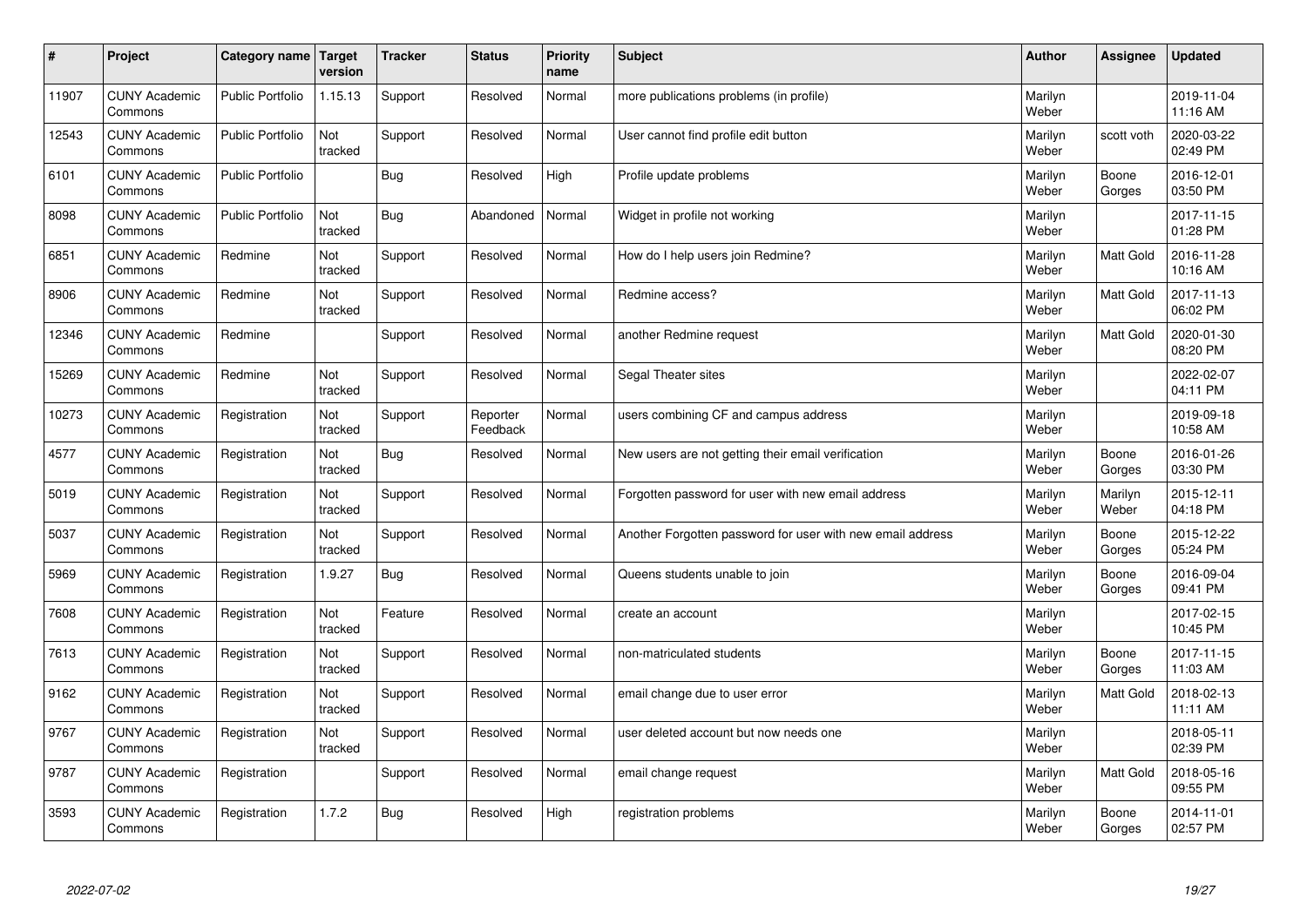| $\pmb{\#}$ | Project                         | Category name            | <b>Target</b><br>version | <b>Tracker</b> | <b>Status</b> | <b>Priority</b><br>name | <b>Subject</b>                                                                                                                                  | <b>Author</b>    | <b>Assignee</b>     | <b>Updated</b>         |
|------------|---------------------------------|--------------------------|--------------------------|----------------|---------------|-------------------------|-------------------------------------------------------------------------------------------------------------------------------------------------|------------------|---------------------|------------------------|
| 14526      | <b>CUNY Academic</b><br>Commons | Registration             | 1.18.12                  | <b>Bug</b>     | Resolved      | High                    | registration interface won't show a space to enter nonCUNY code                                                                                 | Marilyn<br>Weber |                     | 2021-06-03<br>04:02 PM |
| 4649       | <b>CUNY Academic</b><br>Commons | Registration             | Not<br>tracked           | Bug            | Resolved      | Urgent                  | Submit button has disappeared                                                                                                                   | Marilyn<br>Weber | Boone<br>Gorges     | 2015-09-22<br>11:47 AM |
| 7226       | <b>CUNY Academic</b><br>Commons | Registration             | Not<br>tracked           | <b>Bug</b>     | Abandoned     | Normal                  | Community college student cannot register?                                                                                                      | Marilyn<br>Weber |                     | 2017-11-15<br>01:55 PM |
| 7684       | <b>CUNY Academic</b><br>Commons | Reply By Email           | 1.10.12                  | Bug            | Resolved      | High                    | trying to post too often error                                                                                                                  | Marilyn<br>Weber | Raymond<br>Hoh      | 2017-02-28<br>12:43 PM |
| 8934       | <b>CUNY Academic</b><br>Commons | Reply By Email           | 1.12.4                   | Support        | Resolved      | High                    | RBE "could not post" email should have info about attempted From<br>address                                                                     | Marilyn<br>Weber | Raymond<br>Hoh      | 2017-12-12<br>11:25 AM |
| 6025       | <b>CUNY Academic</b><br>Commons | Search                   | Not<br>tracked           | <b>Bug</b>     | Resolved      | Normal                  | Search function not working                                                                                                                     | Marilyn<br>Weber | Boone<br>Gorges     | 2016-10-12<br>09:41 AM |
| 6106       | <b>CUNY Academic</b><br>Commons | Server                   | Not<br>tracked           | <b>Bug</b>     | Resolved      | Normal                  | 504 error                                                                                                                                       | Marilyn<br>Weber |                     | 2017-11-15<br>01:55 PM |
| 3530       | <b>CUNY Academic</b><br>Commons | Server                   | Not<br>tracked           | Bug            | Resolved      | High                    | Commons running very slowly/ "connection lost"                                                                                                  | Marilyn<br>Weber | <b>Matt Gold</b>    | 2014-10-08<br>09:34 AM |
| 5872       | <b>CUNY Academic</b><br>Commons | Server                   | Not<br>tracked           | <b>Bug</b>     | Resolved      | Immediate               | Whole Commons is down                                                                                                                           | Marilyn<br>Weber | Boone<br>Gorges     | 2016-08-12<br>12:04 AM |
| 13016      | <b>CUNY Academic</b><br>Commons | Shortcodes and<br>embeds | 1.16.15                  | Support        | Resolved      | Normal                  | possible to run code examples, like in Jupyter Notebooks?                                                                                       | Marilyn<br>Weber |                     | 2020-07-16<br>11:52 AM |
| 13134      | <b>CUNY Academic</b><br>Commons | Site cloning             | 1.17.1                   | Support        | Resolved      | Normal                  | New site (a clone) point to old dashboard                                                                                                       | Marilyn<br>Weber |                     | 2020-08-12<br>03:22 PM |
| 16291      | <b>CUNY Academic</b><br>Commons | Site cloning             | 2.0.2                    | Support        | Resolved      | Normal                  | Images coming up blank in Media Library                                                                                                         | Marilyn<br>Weber | Raymond<br>Hoh      | 2022-06-29<br>11:31 AM |
| 5050       | <b>CUNY Academic</b><br>Commons | Social Paper             | Future<br>release        | Feature        | <b>New</b>    | Low                     | Making comments visible in SP editing mode (SP suggestion #1)                                                                                   | Marilyn<br>Weber | Samantha<br>Raddatz | 2019-09-17<br>11:10 PM |
| 5052       | <b>CUNY Academic</b><br>Commons | Social Paper             | Future<br>release        | Feature        | <b>New</b>    | Low                     | Sentence by sentence or line by line comments (SP suggestion #3)                                                                                | Marilyn<br>Weber | Boone<br>Gorges     | 2016-02-11<br>10:24 PM |
| 5053       | <b>CUNY Academic</b><br>Commons | Social Paper             | Future<br>release        | Feature        | <b>New</b>    | Low                     | Scrollable menu to add readers (SP suggestion #4)                                                                                               | Marilyn<br>Weber | Samantha<br>Raddatz | 2016-04-21<br>05:21 PM |
| 5058       | <b>CUNY Academic</b><br>Commons | Social Paper             | Future<br>release        | Feature        | <b>New</b>    | Low                     | Can there be a clearer signal that even when comments have already<br>been made you add comments by clicking on the side? (SP suggestion<br>#5) | Marilyn<br>Weber | Samantha<br>Raddatz | 2016-02-11<br>10:24 PM |
| 5199       | <b>CUNY Academic</b><br>Commons | Social Paper             | Future<br>release        | Feature        | <b>New</b>    | Normal                  | add tables to the SP editor                                                                                                                     | Marilyn<br>Weber |                     | 2016-10-24<br>11:27 AM |
| 5205       | <b>CUNY Academic</b><br>Commons | <b>Social Paper</b>      | Future<br>release        | Feature        | <b>New</b>    | Normal                  | Social Paper folders                                                                                                                            | Marilyn<br>Weber |                     | 2016-02-11<br>10:24 PM |
| 5282       | <b>CUNY Academic</b><br>Commons | Social Paper             | Future<br>release        | Bug            | <b>New</b>    | Normal                  | Replying via email directs to paper but not individual comment.                                                                                 | Marilyn<br>Weber | Raymond<br>Hoh      | 2016-03-02<br>01:48 PM |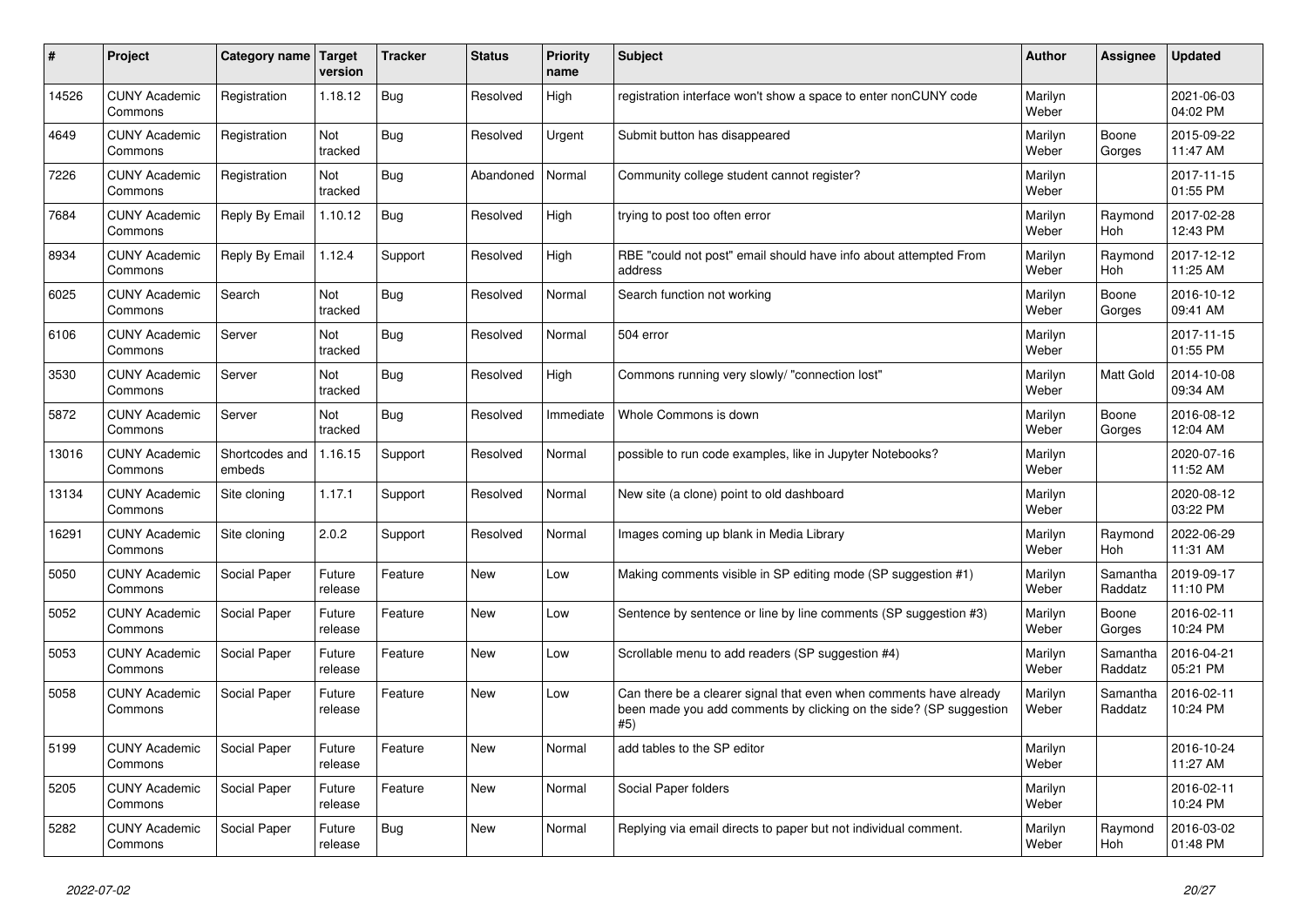| $\sharp$ | Project                         | Category name   Target  | version           | <b>Tracker</b> | <b>Status</b>        | Priority<br>name | <b>Subject</b>                                                              | <b>Author</b>    | Assignee              | <b>Updated</b>         |
|----------|---------------------------------|-------------------------|-------------------|----------------|----------------------|------------------|-----------------------------------------------------------------------------|------------------|-----------------------|------------------------|
| 5397     | <b>CUNY Academic</b><br>Commons | Social Paper            | Future<br>release | Feature        | <b>New</b>           | Normal           | frustrating to have to enable/disable in SP                                 | Marilyn<br>Weber | Samantha<br>Raddatz   | 2016-04-20<br>03:39 PM |
| 13975    | <b>CUNY Academic</b><br>Commons | Social Paper            | Not<br>tracked    | Support        | Reporter<br>Feedback | Normal           | can't approve comments on Social Paper paper                                | Marilyn<br>Weber |                       | 2021-02-12<br>09:33 AM |
| 7836     | <b>CUNY Academic</b><br>Commons | Social Paper            | Not<br>tracked    | Support        | Resolved             | Normal           | missing Social Paper                                                        | Marilyn<br>Weber |                       | 2017-11-15<br>01:31 PM |
| 8893     | <b>CUNY Academic</b><br>Commons | Social Paper            | 1.12.1            | Support        | Resolved             | Normal           | Social paper won't connect to group?                                        | Marilyn<br>Weber |                       | 2017-12-11<br>01:16 PM |
| 5051     | <b>CUNY Academic</b><br>Commons | Social Paper            |                   | Feature        | Rejected             | Low              | Visual cues for comments (SP suggestion #2)                                 | Marilyn<br>Weber | Samantha<br>Raddatz   | 2016-02-10<br>10:01 AM |
| 5184     | <b>CUNY Academic</b><br>Commons | Social Paper            |                   | Bug            | Rejected             | Normal           | Problem linking SP to a group                                               | Marilyn<br>Weber | Boone<br>Gorges       | 2016-02-21<br>12:27 PM |
| 5345     | <b>CUNY Academic</b><br>Commons | Social Paper            | 1.9.17            | Feature        | Rejected             | Normal           | Plus symbol problem in SP                                                   | Marilyn<br>Weber | Christian<br>Wach     | 2016-05-27<br>04:26 AM |
| 11908    | <b>CUNY Academic</b><br>Commons | Spam/Spam<br>Prevention | 1.17.7            | Support        | Resolved             | Normal           | overeager spam filter                                                       | Marilyn<br>Weber | Raymond<br>Hoh        | 2020-11-05<br>04:36 PM |
| 12395    | <b>CUNY Academic</b><br>Commons | Spam/Spam<br>Prevention | Not<br>tracked    | Support        | Resolved             | Normal           | comments again being blocked                                                | Marilyn<br>Weber | Raymond<br>Hoh        | 2020-03-10<br>11:13 AM |
| 5985     | <b>CUNY Academic</b><br>Commons | Support                 | Not<br>tracked    | Support        | Resolved             | Normal           | change user's email address (she cannot access old)                         | Marilyn<br>Weber | Boone<br>Gorges       | 2016-09-07<br>01:43 PM |
| 6656     | <b>CUNY Academic</b><br>Commons | Support                 | Not<br>tracked    | Support        | Resolved             | Normal           | Remove user profile                                                         | Marilyn<br>Weber | <b>Matt Gold</b>      | 2016-11-10<br>02:18 PM |
| 5988     | <b>CUNY Academic</b><br>Commons | Support                 |                   | Support        | Rejected             | Normal           | Forbidden error when trying to join                                         | Marilyn<br>Weber | Boone<br>Gorges       | 2016-09-08<br>01:42 PM |
| 5177     | <b>CUNY Academic</b><br>Commons | Toolbar                 | 1.9.6             | <b>Bug</b>     | Resolved             | Normal           | No "My Papers" tab                                                          | Marilyn<br>Weber | Raymond<br>Hoh        | 2016-01-29<br>08:37 AM |
| 5346     | <b>CUNY Academic</b><br>Commons | Toolbar                 | 1.9.11            | Bug            | Resolved             | Normal           | possible dynamic HTML code bug?                                             | Marilyn<br>Weber | Boone<br>Gorges       | 2016-03-22<br>10:53 AM |
| 4102     | <b>CUNY Academic</b><br>Commons | User<br>Experience      | 1.8.1             | Design/UX      | Resolved             | Normal           | Username rules                                                              | Marilyn<br>Weber | Samantha<br>Raddatz   | 2015-06-01<br>01:23 PM |
| 6860     | <b>CUNY Academic</b><br>Commons | User<br>Onboarding      | 1.12              | <b>Bug</b>     | Resolved             | Normal           | Invitation to join a group is appearing as an invitiation to join the site! | Marilyn<br>Weber | Boone<br>Gorges       | 2017-10-30<br>10:03 AM |
| 4340     | <b>CUNY Academic</b><br>Commons | WordPress -<br>Media    | 1.8.14            | Feature        | Resolved             | Normal           | embedding a video                                                           | Marilyn<br>Weber | Daniel<br>Jones       | 2015-10-20<br>12:01 AM |
| 13238    | <b>CUNY Academic</b><br>Commons | WordPress -<br>Media    | 1.17.3            | Support        | Resolved             | Normal           | allow ppsx file?                                                            | Marilyn<br>Weber | Raymond<br><b>Hoh</b> | 2020-09-10<br>11:46 AM |
| 14369    | <b>CUNY Academic</b><br>Commons | WordPress -<br>Media    | Not<br>tracked    | Support        | Resolved             | Normal           | renewed problem with ppsx files                                             | Marilyn<br>Weber |                       | 2021-04-27<br>12:44 PM |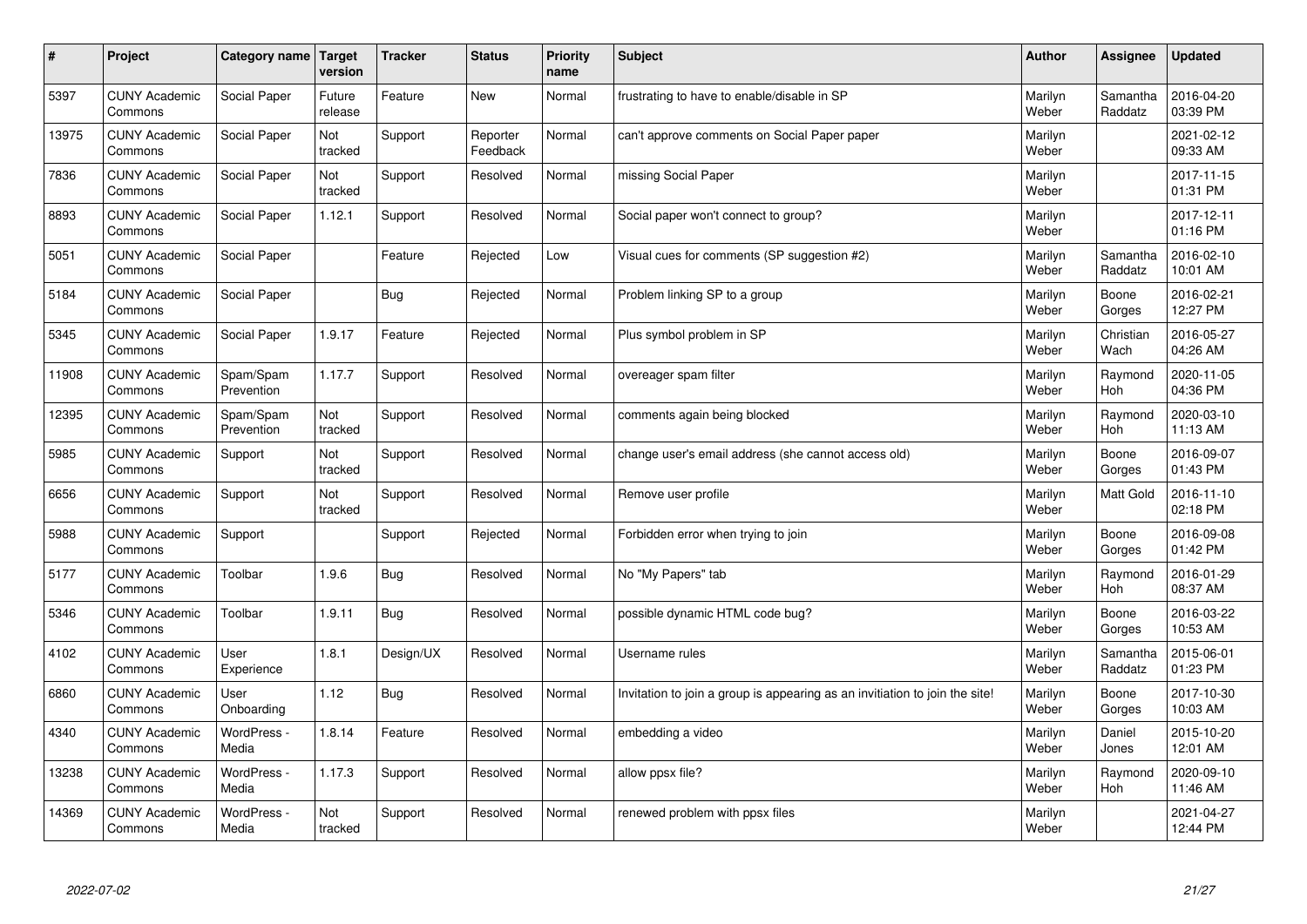| $\sharp$ | Project                         | Category name   Target            | version        | <b>Tracker</b> | <b>Status</b>        | <b>Priority</b><br>name | <b>Subject</b>                                                                 | <b>Author</b>    | Assignee              | <b>Updated</b>         |
|----------|---------------------------------|-----------------------------------|----------------|----------------|----------------------|-------------------------|--------------------------------------------------------------------------------|------------------|-----------------------|------------------------|
| 15978    | <b>CUNY Academic</b><br>Commons | WordPress -<br>Media              | 2.0.2          | Support        | Resolved             | Normal                  | tex files?                                                                     | Marilyn<br>Weber | Raymond<br><b>Hoh</b> | 2022-06-28<br>09:09 PM |
| 14074    | <b>CUNY Academic</b><br>Commons | <b>WordPress</b><br>(misc)        | Not<br>tracked | Support        | Reporter<br>Feedback | Normal                  | page password protection problem                                               | Marilyn<br>Weber |                       | 2021-03-02<br>11:03 AM |
| 2777     | <b>CUNY Academic</b><br>Commons | <b>WordPress</b><br>(misc)        | Not<br>tracked | Bug            | Resolved             | Normal                  | Hero slide access                                                              | Marilyn<br>Weber | Boone<br>Gorges       | 2013-09-07<br>12:26 PM |
| 3001     | <b>CUNY Academic</b><br>Commons | <b>WordPress</b><br>(misc)        | Not<br>tracked | Support        | Resolved             | Normal                  | shortlink requested                                                            | Marilyn<br>Weber | Boone<br>Gorges       | 2014-01-30<br>01:26 PM |
| 5753     | <b>CUNY Academic</b><br>Commons | <b>WordPress</b><br>(misc)        | Not<br>tracked | Support        | Resolved             | Normal                  | merging blogs and groups                                                       | Marilyn<br>Weber | Boone<br>Gorges       | 2016-08-29<br>03:09 PM |
| 7607     | <b>CUNY Academic</b><br>Commons | WordPress<br>(misc)               | Not<br>tracked | Feature        | Resolved             | Normal                  | mp4 files                                                                      | Marilyn<br>Weber |                       | 2017-02-15<br>07:37 PM |
| 9499     | <b>CUNY Academic</b><br>Commons | <b>WordPress</b><br>(misc)        | Not<br>tracked | Support        | Resolved             | Normal                  | tiny question - preventing dates on posts?                                     | Marilyn<br>Weber | Raymond<br>Hoh        | 2018-04-04<br>03:55 PM |
| 9541     | <b>CUNY Academic</b><br>Commons | <b>WordPress</b><br>(misc)        | Not<br>tracked | Support        | Resolved             | Normal                  | repeating header banner                                                        | Marilyn<br>Weber | Raymond<br>Hoh        | 2018-04-06<br>12:33 PM |
| 10133    | <b>CUNY Academic</b><br>Commons | <b>WordPress</b><br>(misc)        | Not<br>tracked | Support        | Resolved             | Normal                  | two Commons sites to be migrated elsewhere                                     | Marilyn<br>Weber |                       | 2018-12-10<br>03:54 PM |
| 10810    | <b>CUNY Academic</b><br>Commons | WordPress<br>(misc)               | 1.14.2         | Bug            | Resolved             | Normal                  | Sites set as public are becoming private                                       | Marilyn<br>Weber |                       | 2018-12-11<br>10:15 AM |
| 11453    | <b>CUNY Academic</b><br>Commons | WordPress<br>(misc)               | 1.15.2         | <b>Bug</b>     | Resolved             | Normal                  | 403 error on Firefox                                                           | Marilyn<br>Weber | Raymond<br>Hoh        | 2019-05-28<br>11:46 AM |
| 16172    | <b>CUNY Academic</b><br>Commons | <b>WordPress</b><br>(misc)        | 2.0.2          | Bug            | Resolved             | Normal                  | 'Lost your password" link not in error messge                                  | Marilyn<br>Weber | Raymond<br>Hoh        | 2022-06-14<br>09:21 PM |
| 12393    | <b>CUNY Academic</b><br>Commons | WordPress<br>(misc)               |                | Support        | Resolved             | High                    | size limit for files                                                           | Marilyn<br>Weber |                       | 2020-02-18<br>10:13 AM |
| 7994     | <b>CUNY Academic</b><br>Commons | WordPress<br>(misc)               | 1.10.17        | Bug            | Resolved             | Urgent                  | Comments not appearing                                                         | Marilyn<br>Weber |                       | 2017-04-20<br>11:16 AM |
| 11634    | <b>CUNY Academic</b><br>Commons | <b>WordPress</b><br>(misc)        | Not<br>tracked | Bug            | Rejected             | Normal                  | "Insert Read More Tag" working oddly                                           | Marilyn<br>Weber | Raymond<br>Hoh        | 2019-07-15<br>11:48 PM |
| 13012    | <b>CUNY Academic</b><br>Commons | <b>WordPress</b><br>(misc)        |                | Support        | Rejected             | Normal                  | icon image associated with the teaching template's Creative Commons<br>License | Marilyn<br>Weber | Raymond<br><b>Hoh</b> | 2020-08-25<br>10:56 AM |
| 14606    | <b>CUNY Academic</b><br>Commons | WordPress<br>(misc)               | Not<br>tracked | Support        | Rejected             | Normal                  | calendar wrong month                                                           | Marilyn<br>Weber |                       | 2021-07-23<br>12:11 PM |
| 5713     | <b>CUNY Academic</b><br>Commons | WordPress<br>(misc)               | Not<br>tracked | Bug            | Abandoned            | High                    | Site freezing                                                                  | Marilyn<br>Weber | Boone<br>Gorges       | 2017-11-15<br>10:58 AM |
| 3116     | <b>CUNY Academic</b><br>Commons | <b>WordPress</b><br>(Permissions) |                | Bug            | Resolved             | Normal                  | Updating the FAQ page                                                          | Marilyn<br>Weber | Boone<br>Gorges       | 2014-04-01<br>10:12 PM |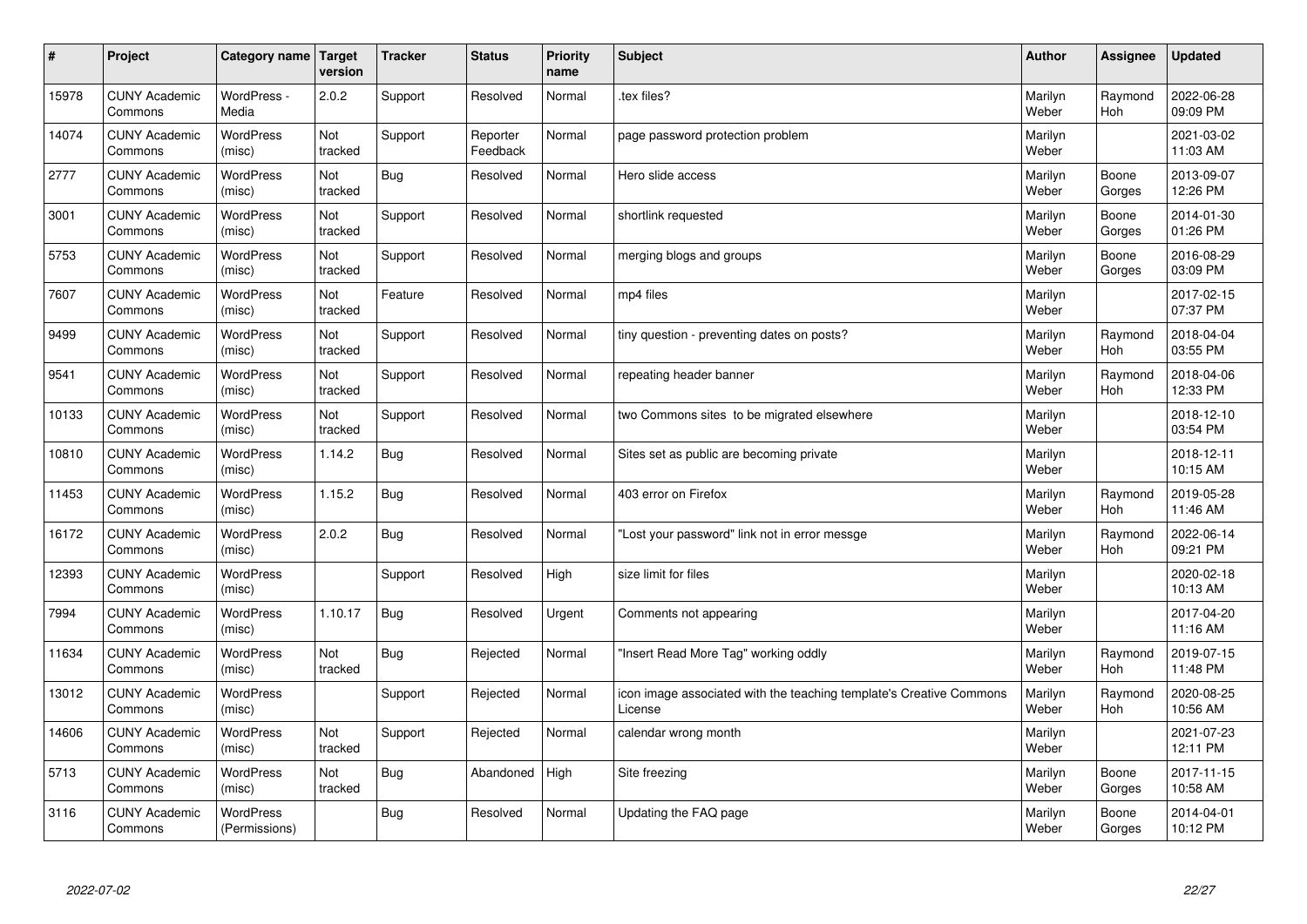| $\sharp$ | Project                         | Category name   Target            | version        | <b>Tracker</b> | <b>Status</b>        | <b>Priority</b><br>name | <b>Subject</b>                                           | <b>Author</b>    | Assignee              | <b>Updated</b>         |
|----------|---------------------------------|-----------------------------------|----------------|----------------|----------------------|-------------------------|----------------------------------------------------------|------------------|-----------------------|------------------------|
| 3592     | <b>CUNY Academic</b><br>Commons | <b>WordPress</b><br>(Permissions) | Not<br>tracked | Publicity      | Resolved             | Normal                  | Oops - Announcing 1.6!                                   | Marilyn<br>Weber | Boone<br>Gorges       | 2014-10-22<br>03:03 PM |
| 12741    | <b>CUNY Academic</b><br>Commons | <b>WordPress</b><br>Plugins       | Not<br>tracked | Support        | Reporter<br>Feedback | Normal                  | Tableau Public Viz Block                                 | Marilyn<br>Weber | Raymond<br><b>Hoh</b> | 2020-05-12<br>11:00 AM |
| 13935    | <b>CUNY Academic</b><br>Commons | <b>WordPress</b><br>Plugins       | 1.18.4         | Support        | Resolved             | Low                     | Add Users sidebar widget not working                     | Marilyn<br>Weber |                       | 2021-02-09<br>11:05 AM |
| 4542     | <b>CUNY Academic</b><br>Commons | <b>WordPress</b><br>Plugins       | 1.8.10         | <b>Bug</b>     | Resolved             | Normal                  | Emailing group users problem                             | Marilyn<br>Weber | Boone<br>Gorges       | 2015-09-11<br>11:16 AM |
| 4997     | <b>CUNY Academic</b><br>Commons | <b>WordPress</b><br>Plugins       | 1.9.4          | Feature        | Resolved             | Normal                  | ability to embed maps from StoryMapJS?                   | Marilyn<br>Weber | Boone<br>Gorges       | 2016-01-07<br>12:34 PM |
| 5036     | <b>CUNY Academic</b><br>Commons | WordPress<br>Plugins              | 1.9.1.1        | Feature        | Resolved             | Normal                  | <b>Embeds request</b>                                    | Marilyn<br>Weber | Boone<br>Gorges       | 2015-12-18<br>10:12 PM |
| 5302     | <b>CUNY Academic</b><br>Commons | WordPress<br>Plugins              | 1.9.10         | Feature        | Resolved             | Normal                  | request for WP Gallery Custom Links plug-in              | Marilyn<br>Weber | Boone<br>Gorges       | 2016-03-11<br>09:20 PM |
| 5522     | <b>CUNY Academic</b><br>Commons | WordPress<br>Plugins              | 1.9.15         | Feature        | Resolved             | Normal                  | plugin request                                           | Marilyn<br>Weber | Boone<br>Gorges       | 2016-05-09<br>10:36 AM |
| 5621     | <b>CUNY Academic</b><br>Commons | <b>WordPress</b><br>Plugins       | 1.9.17         | Feature        | Resolved             | Normal                  | Taxonomy plugin request                                  | Marilyn<br>Weber | Boone<br>Gorges       | 2016-06-01<br>11:28 PM |
| 5657     | <b>CUNY Academic</b><br>Commons | WordPress<br>Plugins              | 1.9.18         | Feature        | Resolved             | Normal                  | Plugin Request - Instagram Feed WD                       | Marilyn<br>Weber | Boone<br>Gorges       | 2016-06-08<br>12:36 PM |
| 5875     | <b>CUNY Academic</b><br>Commons | WordPress<br>Plugins              | Not<br>tracked | <b>Bug</b>     | Resolved             | Normal                  | Events Calendar garbled in IE                            | Marilyn<br>Weber | Marilyn<br>Weber      | 2017-11-15<br>05:45 PM |
| 7328     | <b>CUNY Academic</b><br>Commons | <b>WordPress</b><br>Plugins       | Not<br>tracked | <b>Bug</b>     | Resolved             | Normal                  | technical issue with the Events Manager plugin           | Marilyn<br>Weber | Raymond<br>Hoh        | 2017-11-15<br>06:19 PM |
| 7745     | <b>CUNY Academic</b><br>Commons | <b>WordPress</b><br>Plugins       | 1.10.13        | Support        | Resolved             | Normal                  | Featured Video Plus plugin requested                     | Marilyn<br>Weber |                       | 2017-03-03<br>01:51 PM |
| 8131     | <b>CUNY Academic</b><br>Commons | WordPress<br>Plugins              | 1.11           | <b>Bug</b>     | Resolved             | Normal                  | Newsletters plug-in                                      | Marilyn<br>Weber | Boone<br>Gorges       | 2017-05-11<br>09:42 PM |
| 8308     | <b>CUNY Academic</b><br>Commons | <b>WordPress</b><br>Plugins       | Not<br>tracked | Support        | Resolved             | Normal                  | WP Migration plugin                                      | Marilyn<br>Weber |                       | 2017-11-15<br>01:27 PM |
| 8446     | <b>CUNY Academic</b><br>Commons | WordPress<br>Plugins              | 1.11.14        | Support        | Resolved             | Normal                  | request for multiple accordion menu plugins              | Marilyn<br>Weber |                       | 2018-05-07<br>09:57 PM |
| 8552     | <b>CUNY Academic</b><br>Commons | WordPress<br>Plugins              | 1.11.10        | Bug            | Resolved             | Normal                  | Events Calendar problem                                  | Marilyn<br>Weber |                       | 2017-08-18<br>04:36 PM |
| 8576     | <b>CUNY Academic</b><br>Commons | WordPress<br>Plugins              | 1.11.11        | Support        | Resolved             | Normal                  | Digital Measures plugin request                          | Marilyn<br>Weber |                       | 2017-09-01<br>03:44 PM |
| 8693     | <b>CUNY Academic</b><br>Commons | WordPress<br>Plugins              |                | Support        | Resolved             | Normal                  | Existing blog wants to replace Mailpoet with Newsletters | Marilyn<br>Weber |                       | 2017-09-12<br>02:24 PM |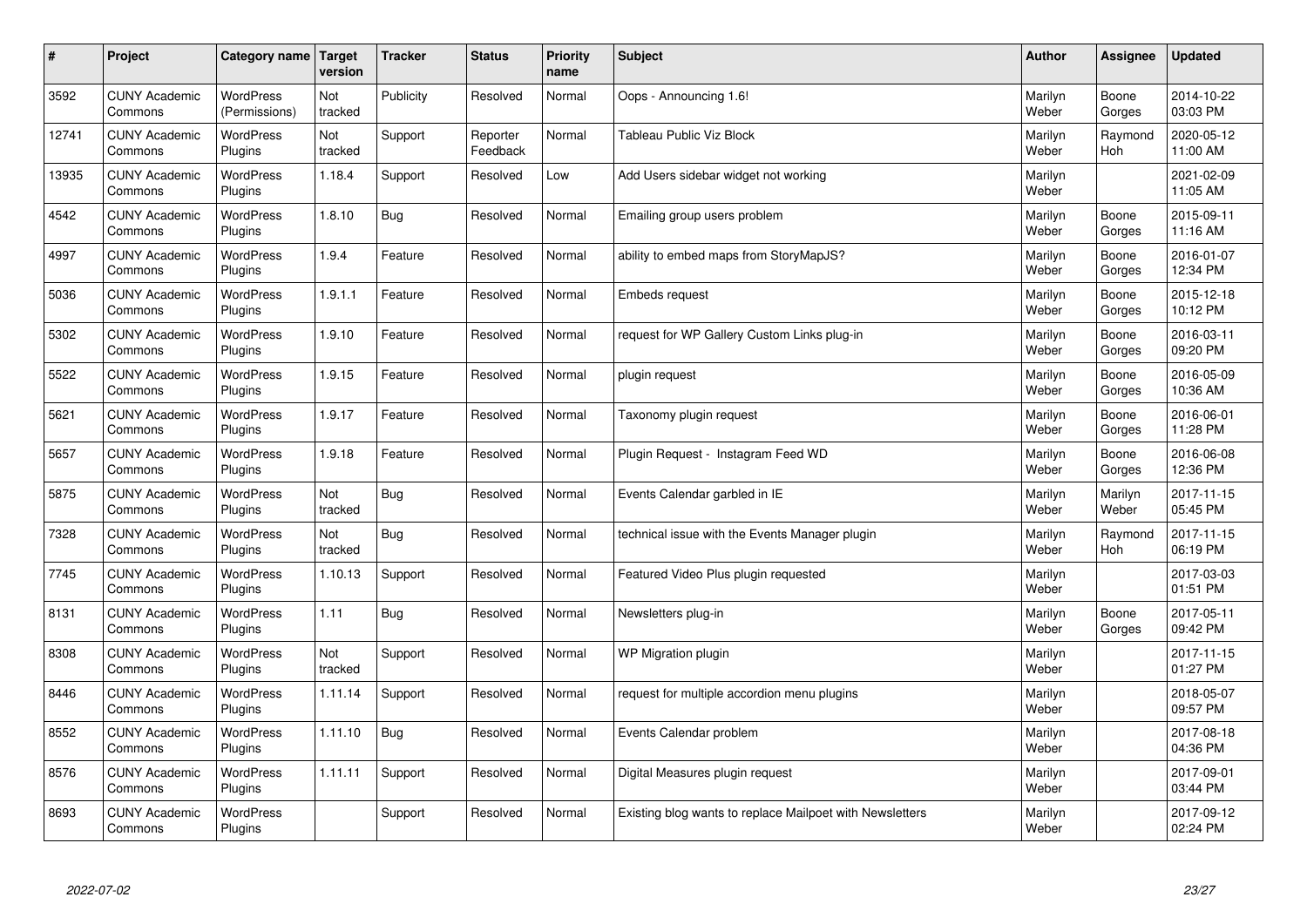| $\sharp$ | Project                         | Category name   Target      | version        | <b>Tracker</b> | <b>Status</b> | <b>Priority</b><br>name | <b>Subject</b>                                      | <b>Author</b>    | Assignee              | <b>Updated</b>         |
|----------|---------------------------------|-----------------------------|----------------|----------------|---------------|-------------------------|-----------------------------------------------------|------------------|-----------------------|------------------------|
| 8721     | <b>CUNY Academic</b><br>Commons | <b>WordPress</b><br>Plugins | 1.11.13        | Bug            | Resolved      | Normal                  | more problems with Events calendar                  | Marilyn<br>Weber |                       | 2017-09-21<br>10:35 AM |
| 8908     | <b>CUNY Academic</b><br>Commons | <b>WordPress</b><br>Plugins | 1.12.2         | Support        | Resolved      | Normal                  | Plugin request from Steve Brier                     | Marilyn<br>Weber |                       | 2017-11-27<br>11:39 AM |
| 8924     | <b>CUNY Academic</b><br>Commons | <b>WordPress</b><br>Plugins | 1.12.4         | <b>Bug</b>     | Resolved      | Normal                  | auto-remove feature on http://pcp.gc.cuny.edu       | Marilyn<br>Weber | Matt Gold             | 2017-12-04<br>10:18 AM |
| 9026     | <b>CUNY Academic</b><br>Commons | <b>WordPress</b><br>Plugins | 1.12.6         | Support        | Resolved      | Normal                  | plugin request from Carlos Guevara                  | Marilyn<br>Weber |                       | 2018-01-03<br>09:33 AM |
| 9078     | <b>CUNY Academic</b><br>Commons | <b>WordPress</b><br>Plugins | 1.12.7         | Support        | Resolved      | Normal                  | arcgis web maps?                                    | Marilyn<br>Weber | Raymond<br><b>Hoh</b> | 2018-01-23<br>11:11 AM |
| 9087     | <b>CUNY Academic</b><br>Commons | <b>WordPress</b><br>Plugins | 1.12.7         | Support        | Resolved      | Normal                  | request for WP Social Sharing                       | Marilyn<br>Weber |                       | 2018-01-23<br>11:17 AM |
| 9192     | <b>CUNY Academic</b><br>Commons | <b>WordPress</b><br>Plugins | 1.12.8         | Bug            | Resolved      | Normal                  | problems with the Leaflet plug -in                  | Marilyn<br>Weber | Boone<br>Gorges       | 2018-02-13<br>11:07 AM |
| 9330     | <b>CUNY Academic</b><br>Commons | WordPress<br>Plugins        | 1.12.10        | <b>Bug</b>     | Resolved      | Normal                  | part 2 of problems with the Leaflet plug -in        | Marilyn<br>Weber |                       | 2018-03-04<br>05:58 PM |
| 9340     | <b>CUNY Academic</b><br>Commons | WordPress<br>Plugins        | 1.12.10        | Bug            | Resolved      | Normal                  | change the web preview?                             | Marilyn<br>Weber | Raymond<br>Hoh        | 2018-03-13<br>11:50 AM |
| 9500     | <b>CUNY Academic</b><br>Commons | WordPress<br>Plugins        | 1.12.12        | Support        | Resolved      | Normal                  | PowerPoint in the media library?                    | Marilyn<br>Weber | Raymond<br><b>Hoh</b> | 2018-04-12<br>02:28 PM |
| 9888     | <b>CUNY Academic</b><br>Commons | <b>WordPress</b><br>Plugins | 1.13.3         | Support        | Resolved      | Normal                  | Business directory Plug-in request                  | Marilyn<br>Weber |                       | 2018-06-12<br>11:52 AM |
| 9965     | <b>CUNY Academic</b><br>Commons | <b>WordPress</b><br>Plugins | 1.13.4         | Support        | Resolved      | Normal                  | plug-in request for OneTone Companion               | Marilyn<br>Weber | Raymond<br><b>Hoh</b> | 2018-06-26<br>12:00 PM |
| 10240    | <b>CUNY Academic</b><br>Commons | <b>WordPress</b><br>Plugins | 1.13.8         | Support        | Resolved      | Normal                  | require-featured-image plug-in request              | Marilyn<br>Weber |                       | 2018-08-29<br>05:15 PM |
| 11205    | <b>CUNY Academic</b><br>Commons | WordPress<br>Plugins        | Not<br>tracked | Support        | Resolved      | Normal                  | problems with Google calendar                       | Marilyn<br>Weber | Raymond<br>Hoh        | 2019-03-11<br>02:17 PM |
| 11813    | <b>CUNY Academic</b><br>Commons | WordPress<br>Plugins        | 1.15.9         | Support        | Resolved      | Normal                  | 'Change Password Protected Message" plugin requests | Marilyn<br>Weber |                       | 2019-09-10<br>05:57 PM |
| 11832    | <b>CUNY Academic</b><br>Commons | <b>WordPress</b><br>Plugins | 1.15.11        | Support        | Resolved      | Normal                  | Yoast SEO premium for sexgenlab.org                 | Marilyn<br>Weber |                       | 2019-10-08<br>11:22 AM |
| 12676    | <b>CUNY Academic</b><br>Commons | WordPress<br>Plugins        | 1.16.10        | Support        | Resolved      | Normal                  | request for Require Post Category plug-in           | Marilyn<br>Weber |                       | 2020-04-28<br>11:03 AM |
| 13184    | <b>CUNY Academic</b><br>Commons | WordPress<br>Plugins        | 1.17.2         | Support        | Resolved      | Normal                  | google translate plugin                             | Marilyn<br>Weber |                       | 2020-08-25<br>11:36 AM |
| 13741    | <b>CUNY Academic</b><br>Commons | WordPress<br>Plugins        | 1.18.3         | Support        | Resolved      | Normal                  | Ensemble Video Plugin                               | Marilyn<br>Weber |                       | 2021-01-26<br>04:43 PM |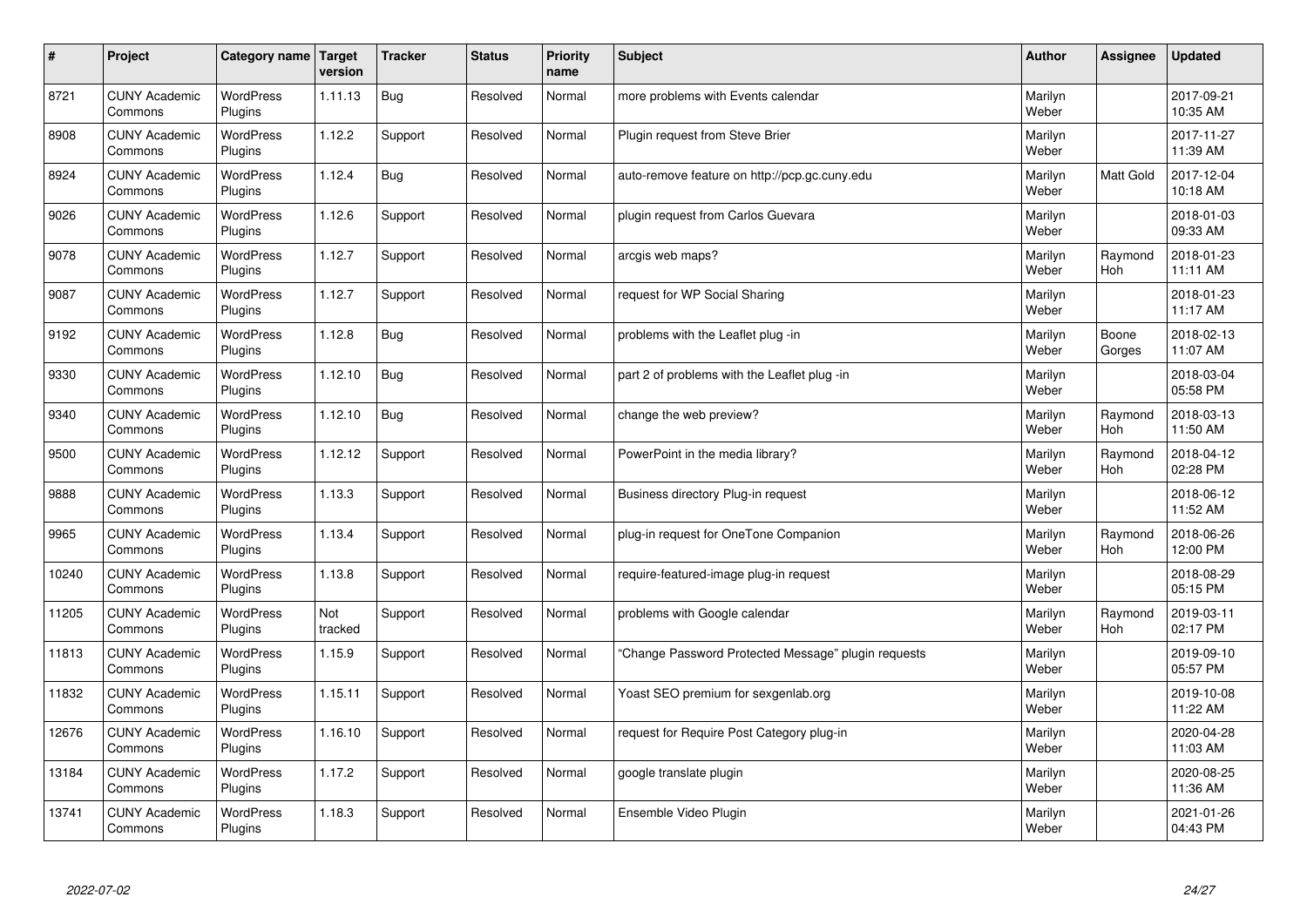| $\sharp$ | Project                         | Category name   Target      | version        | <b>Tracker</b> | <b>Status</b> | <b>Priority</b><br>name | <b>Subject</b>                                                                          | <b>Author</b>    | Assignee              | <b>Updated</b>         |
|----------|---------------------------------|-----------------------------|----------------|----------------|---------------|-------------------------|-----------------------------------------------------------------------------------------|------------------|-----------------------|------------------------|
| 13841    | <b>CUNY Academic</b><br>Commons | <b>WordPress</b><br>Plugins | 1.18.3         | Support        | Resolved      | Normal                  | Folders plugin request                                                                  | Marilyn<br>Weber | Boone<br>Gorges       | 2021-01-26<br>04:43 PM |
| 13846    | <b>CUNY Academic</b><br>Commons | <b>WordPress</b><br>Plugins | 1.18.3         | Support        | Resolved      | Normal                  | Yoast SEO plugin problem                                                                | Marilyn<br>Weber |                       | 2021-01-19<br>05:34 PM |
| 13944    | <b>CUNY Academic</b><br>Commons | <b>WordPress</b><br>Plugins | 1.18.4         | Support        | Resolved      | Normal                  | 3D FlipBook request                                                                     | Marilyn<br>Weber |                       | 2021-02-09<br>11:05 AM |
| 13947    | <b>CUNY Academic</b><br>Commons | <b>WordPress</b><br>Plugins | 1.18.4         | <b>Bug</b>     | Resolved      | Normal                  | Elementor plugin problem                                                                | Marilyn<br>Weber | Raymond<br><b>Hoh</b> | 2021-02-08<br>09:34 PM |
| 14012    | <b>CUNY Academic</b><br>Commons | <b>WordPress</b><br>Plugins | 1.18.5         | Support        | Resolved      | Normal                  | Open External Links in a New Window plugin?                                             | Marilyn<br>Weber | Boone<br>Gorges       | 2021-03-02<br>02:07 PM |
| 14019    | <b>CUNY Academic</b><br>Commons | WordPress<br>Plugins        | 1.18.5         | Bug            | Resolved      | Normal                  | smorales.commons.gc.cuny.edu                                                            | Marilyn<br>Weber | Boone<br>Gorges       | 2021-02-23<br>11:06 AM |
| 14075    | <b>CUNY Academic</b><br>Commons | <b>WordPress</b><br>Plugins | Not<br>tracked | <b>Bug</b>     | Resolved      | Normal                  | sludigitalportfolios.commons.gc.cuny.edu                                                | Marilyn<br>Weber | Boone<br>Gorges       | 2021-03-01<br>10:46 AM |
| 14077    | <b>CUNY Academic</b><br>Commons | <b>WordPress</b><br>Plugins | 1.18.7         | Support        | Resolved      | Normal                  | Elementor Pro plugin for the slider                                                     | Marilyn<br>Weber | Raymond<br>Hoh        | 2021-03-23<br>11:43 AM |
| 14265    | <b>CUNY Academic</b><br>Commons | <b>WordPress</b><br>Plugins | 1.18.10        | Support        | Resolved      | Normal                  | separate the tag cloud in the blog sidebar                                              | Marilyn<br>Weber | Boone<br>Gorges       | 2021-05-12<br>05:19 PM |
| 14509    | <b>CUNY Academic</b><br>Commons | WordPress<br>Plugins        | 1.18.12        | Bug            | Resolved      | Normal                  | Elementor Editor problem                                                                | Marilyn<br>Weber |                       | 2021-06-08<br>09:55 AM |
| 14534    | <b>CUNY Academic</b><br>Commons | WordPress<br>Plugins        | 1.18.12        | Support        | Resolved      | Normal                  | Share This Image plugin?                                                                | Marilyn<br>Weber |                       | 2021-06-08<br>11:50 AM |
| 14885    | <b>CUNY Academic</b><br>Commons | <b>WordPress</b><br>Plugins | 1.18.22        | <b>Bug</b>     | Resolved      | Normal                  | Long Loading Times -- Wordpress Admin Site                                              | Marilyn<br>Weber | Raymond<br>Hoh        | 2021-10-26<br>12:28 PM |
| 15545    | <b>CUNY Academic</b><br>Commons | <b>WordPress</b><br>Plugins | 1.19.5         | Feature        | Resolved      | Normal                  | "ZI Hide Featured Image" plugin request                                                 | Marilyn<br>Weber | Boone<br>Gorges       | 2022-03-09<br>10:09 AM |
| 15654    | <b>CUNY Academic</b><br>Commons | WordPress<br>Plugins        | 1.19.6         | Support        | Resolved      | Normal                  | Numerous Copies of Events showing up                                                    | Marilyn<br>Weber | Boone<br>Gorges       | 2022-03-22<br>11:30 AM |
| 7100     | <b>CUNY Academic</b><br>Commons | <b>WordPress</b><br>Plugins | 1.10.5         | <b>Bug</b>     | Resolved      | High                    | Cincopa plugin problem                                                                  | Marilyn<br>Weber | Boone<br>Gorges       | 2016-12-19<br>10:32 AM |
| 12354    | <b>CUNY Academic</b><br>Commons | <b>WordPress</b><br>Plugins | 1.16.5         | Bug            | Resolved      | Urgent                  | sites (including Net-Art) are reporting critical issues                                 | Marilyn<br>Weber | Raymond<br><b>Hoh</b> | 2020-02-02<br>03:16 PM |
| 12363    | <b>CUNY Academic</b><br>Commons | WordPress<br>Plugins        | 1.16.5         | Bug            | Resolved      | Urgent                  | more bbPress problems - now students unable to post either a new<br>thread or a comment | Marilyn<br>Weber | Raymond<br><b>Hoh</b> | 2020-03-17<br>03:07 PM |
| 3093     | <b>CUNY Academic</b><br>Commons | WordPress<br>Plugins        |                | Bug            | Rejected      | Normal                  | Custom Google Maps                                                                      | Marilyn<br>Weber | Boone<br>Gorges       | 2014-05-02<br>10:52 AM |
| 3136     | <b>CUNY Academic</b><br>Commons | <b>WordPress</b><br>Plugins |                | Bug            | Rejected      | Normal                  | The Easy Rotator                                                                        | Marilyn<br>Weber | Boone<br>Gorges       | 2014-04-01<br>10:26 PM |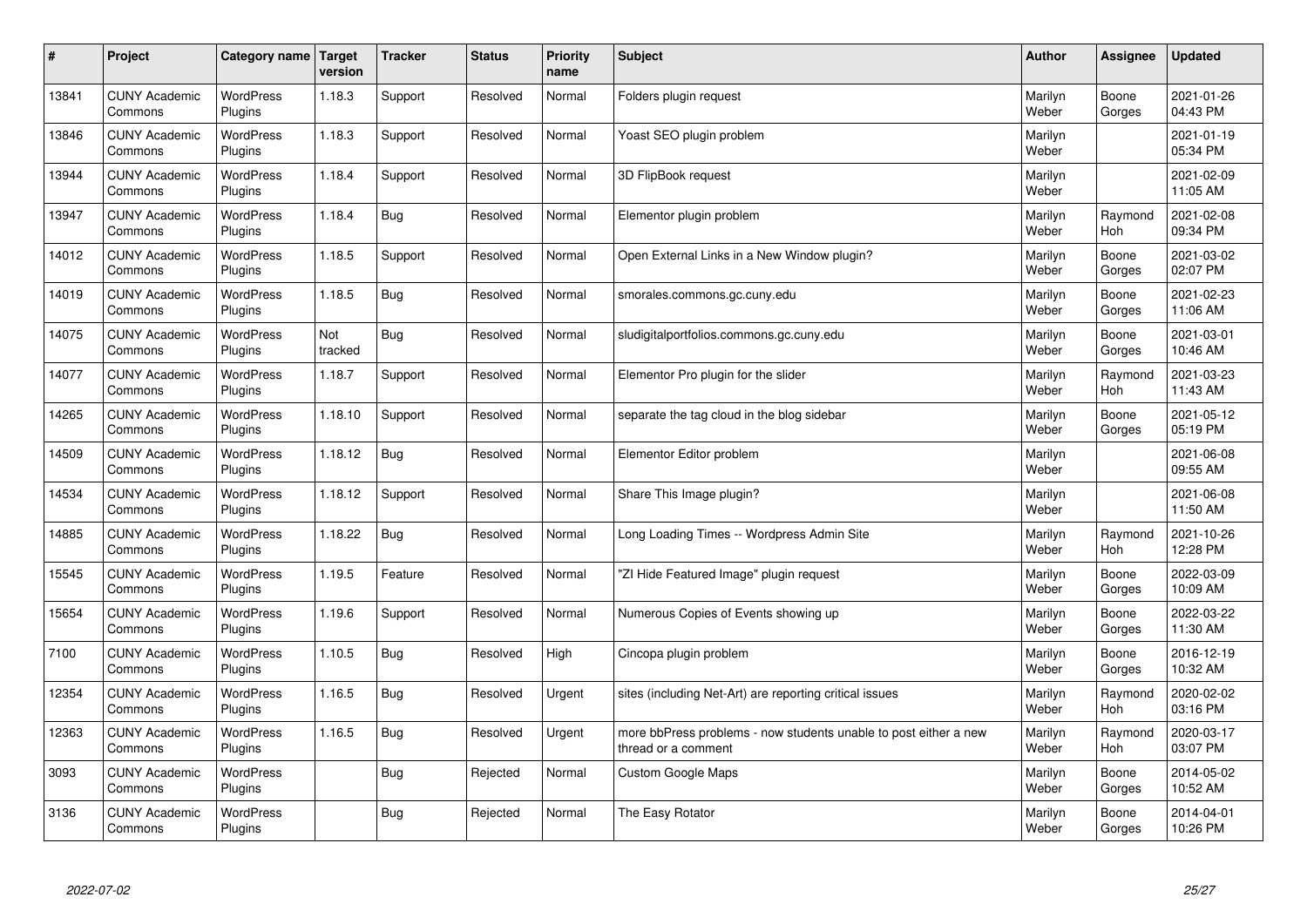| $\sharp$ | Project                         | Category name   Target            | version           | <b>Tracker</b> | <b>Status</b>        | <b>Priority</b><br>name | <b>Subject</b>                                                                             | <b>Author</b>    | Assignee          | <b>Updated</b>         |
|----------|---------------------------------|-----------------------------------|-------------------|----------------|----------------------|-------------------------|--------------------------------------------------------------------------------------------|------------------|-------------------|------------------------|
| 5083     | <b>CUNY Academic</b><br>Commons | <b>WordPress</b><br>Plugins       | 1.9.5             | Support        | Rejected             | Normal                  | creating a shortcode for the iframe code of the google form                                | Marilyn<br>Weber | Marilyn<br>Weber  | 2016-01-12<br>04:25 PM |
| 7668     | <b>CUNY Academic</b><br>Commons | <b>WordPress</b><br>Plugins       |                   | Support        | Rejected             | Normal                  | Iframes question                                                                           | Marilyn<br>Weber |                   | 2017-04-11<br>09:29 PM |
| 8071     | <b>CUNY Academic</b><br>Commons | <b>WordPress</b><br>Plugins       | Not<br>tracked    | Support        | Rejected             | Normal                  | Anthologize                                                                                | Marilyn<br>Weber |                   | 2017-05-10<br>10:15 AM |
| 9955     | <b>CUNY Academic</b><br>Commons | <b>WordPress</b><br>Plugins       | 1.13.4            | Support        | Rejected             | Normal                  | docx converter plugin?                                                                     | Marilyn<br>Weber |                   | 2018-06-26<br>11:39 AM |
| 15610    | <b>CUNY Academic</b><br>Commons | <b>WordPress</b><br>Plugins       | Not<br>tracked    | Support        | Rejected             | Normal                  | Loops & Logic plugin                                                                       | Marilyn<br>Weber | Raymond<br>Hoh    | 2022-03-19<br>11:16 AM |
| 7770     | <b>CUNY Academic</b><br>Commons | WordPress<br>Plugins              | Not<br>tracked    | Bug            | Abandoned            | Normal                  | Timeline.js problem                                                                        | Marilyn<br>Weber |                   | 2017-11-15<br>01:43 PM |
| 9726     | <b>CUNY Academic</b><br>Commons | WordPress<br>Plugins              | Not<br>tracked    | Support        | Abandoned            | Normal                  | technical error on Contact page                                                            | Marilyn<br>Weber |                   | 2018-12-10<br>03:53 PM |
| 6533     | <b>CUNY Academic</b><br>Commons | <b>WordPress</b><br>Plugins       | Future<br>release | Support        | Duplicate            | Low                     | very old plugins?                                                                          | Marilyn<br>Weber | <b>Tahir Butt</b> | 2018-10-04<br>12:27 PM |
| 14911    | <b>CUNY Academic</b><br>Commons | <b>WordPress</b><br><b>Themes</b> | Not<br>tracked    | Support        | New                  | Normal                  | Twentytwentyone theme                                                                      | Marilyn<br>Weber |                   | 2021-10-28<br>10:37 AM |
| 12360    | <b>CUNY Academic</b><br>Commons | WordPress<br><b>Themes</b>        | Not<br>tracked    | Bug            | Reporter<br>Feedback | Normal                  | site just says "DANTE We are currently in maintenance mode, please<br>check back shortly." | Marilyn<br>Weber |                   | 2020-02-04<br>12:13 PM |
| 3071     | <b>CUNY Academic</b><br>Commons | WordPress<br><b>Themes</b>        | 1.5.22            | <b>Bug</b>     | Resolved             | Normal                  | Twenty Fourteen theme differences                                                          | Marilyn<br>Weber | Boone<br>Gorges   | 2014-04-01<br>08:18 PM |
| 4965     | <b>CUNY Academic</b><br>Commons | <b>WordPress</b><br><b>Themes</b> | Not<br>tracked    | Feature        | Resolved             | Normal                  | Theme requested                                                                            | Marilyn<br>Weber | Boone<br>Gorges   | 2016-02-24<br>09:46 PM |
| 5630     | <b>CUNY Academic</b><br>Commons | <b>WordPress</b><br><b>Themes</b> | 1.9.17            | Feature        | Resolved             | Normal                  | Bavota magazine Pro theme                                                                  | Marilyn<br>Weber | Boone<br>Gorges   | 2016-06-02<br>12:09 AM |
| 7460     | <b>CUNY Academic</b><br>Commons | <b>WordPress</b><br><b>Themes</b> | 1.10.8            | Support        | Resolved             | Normal                  | install Independent Publisher theme?                                                       | Marilyn<br>Weber | Boone<br>Gorges   | 2017-01-21<br>09:34 PM |
| 8941     | <b>CUNY Academic</b><br>Commons | <b>WordPress</b><br><b>Themes</b> | 1.13.1            | Support        | Resolved             | Normal                  | Theme request: ColorNews                                                                   | Marilyn<br>Weber |                   | 2018-05-08<br>10:42 AM |
| 9335     | <b>CUNY Academic</b><br>Commons | <b>WordPress</b><br><b>Themes</b> | 1.12.10           | Bug            | Resolved             | Normal                  | clone http://digitalscholarship.ccny.cuny.edu site?                                        | Marilyn<br>Weber | Boone<br>Gorges   | 2018-03-14<br>12:43 PM |
| 10059    | <b>CUNY Academic</b><br>Commons | WordPress<br><b>Themes</b>        | Not<br>tracked    | Support        | Resolved             | Normal                  | Magazine Premium theme for new site                                                        | Marilyn<br>Weber |                   | 2020-02-17<br>03:39 PM |
| 11211    | <b>CUNY Academic</b><br>Commons | WordPress<br><b>Themes</b>        | 1.14.8            | Support        | Resolved             | Normal                  | user needs to edit the HTML coding                                                         | Marilyn<br>Weber |                   | 2019-03-12<br>11:20 AM |
| 11866    | <b>CUNY Academic</b><br>Commons | <b>WordPress</b><br><b>Themes</b> | 1.15.10           | Support        | Resolved             | Normal                  | problem with project widget and the 'skills' to generate tags                              | Marilyn<br>Weber | Raymond<br>Hoh    | 2019-09-19<br>03:20 PM |